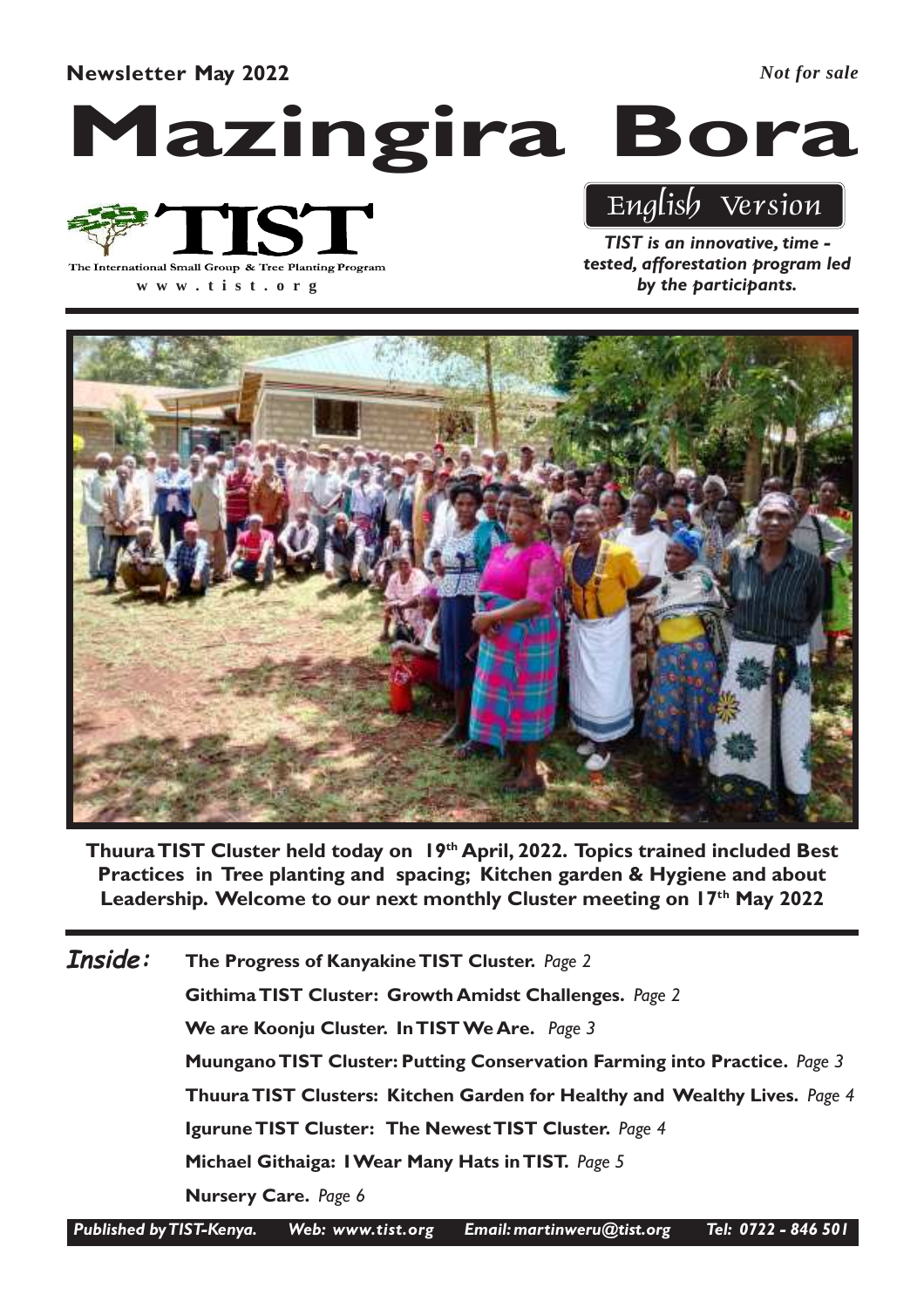

#### ENGLISH VERSION 2

### The Progress of Kanyakine TIST Cluster.

By Bedan Mbae, TIST Farmer.

anyakine TIST Cluster is one of<br>the oldest TIST Clusters in Kenya.<br>At was started in 2005/6 when TIST<br>was introduced in Kenya. At the beginning, anyakine TIST Cluster is one of the oldest TIST Clusters in Kenya. It was started in 2005/6 when TIST few farmers joined, but when tree payment incentives started coming, many local farmers began to form groups and join TIST.

I and my Small Group, Kaguruka Tree Grower 2013KE474 joined TIST in 2013. Many other Small Groups continue to join us. Trainings at the Cluster meetings have been beneficial to us.

Now, our Cluster has borne a new Child Cluster by the name Kithakanaro Cluster. We feel encouraged to continue expanding TIST to new areas. We are grateful to TIST and our Cluster Servant Dinah Kathambi.

Let's continue planting trees and expanding TIST!

### Githima TIST Cluster: Growth Amidst Challenges.

By Peter Maina, TIST Trainer.

West, that is prone to cattle bandits and e are Githima TIST Cluster members. We are in the volatile region of Laikipia other crimes. We are in Olmoran ward, a very dry area.

We are a Child Cluster of Mithuri Cluster. We multiplied from Mithuri Cluster two years ago. We had eight groups then. Despite the challenges, we have continued to embrace our diversity. TIST has really helped us accommodate each other. In our area, we have diverse tribes from Kikuyu, Kalenjin, Kisii and Turkanas. Members of these tribes have joined TIST. We have found harmony and peace in TIST.

From eight Small Groups two years ago, we have grown to 36 active Small Groups today, and we are still growing. We have planted and kept alive over 25,000 trees. Mary Kathei is our Cluster Servant. She has attended over 90% of the groups in the past 12 months.This makes us qualify for Small Group payments, which we have been receiving.

Githima means "a spring." We are determined like a spring to continue flowing and growing bigger and better.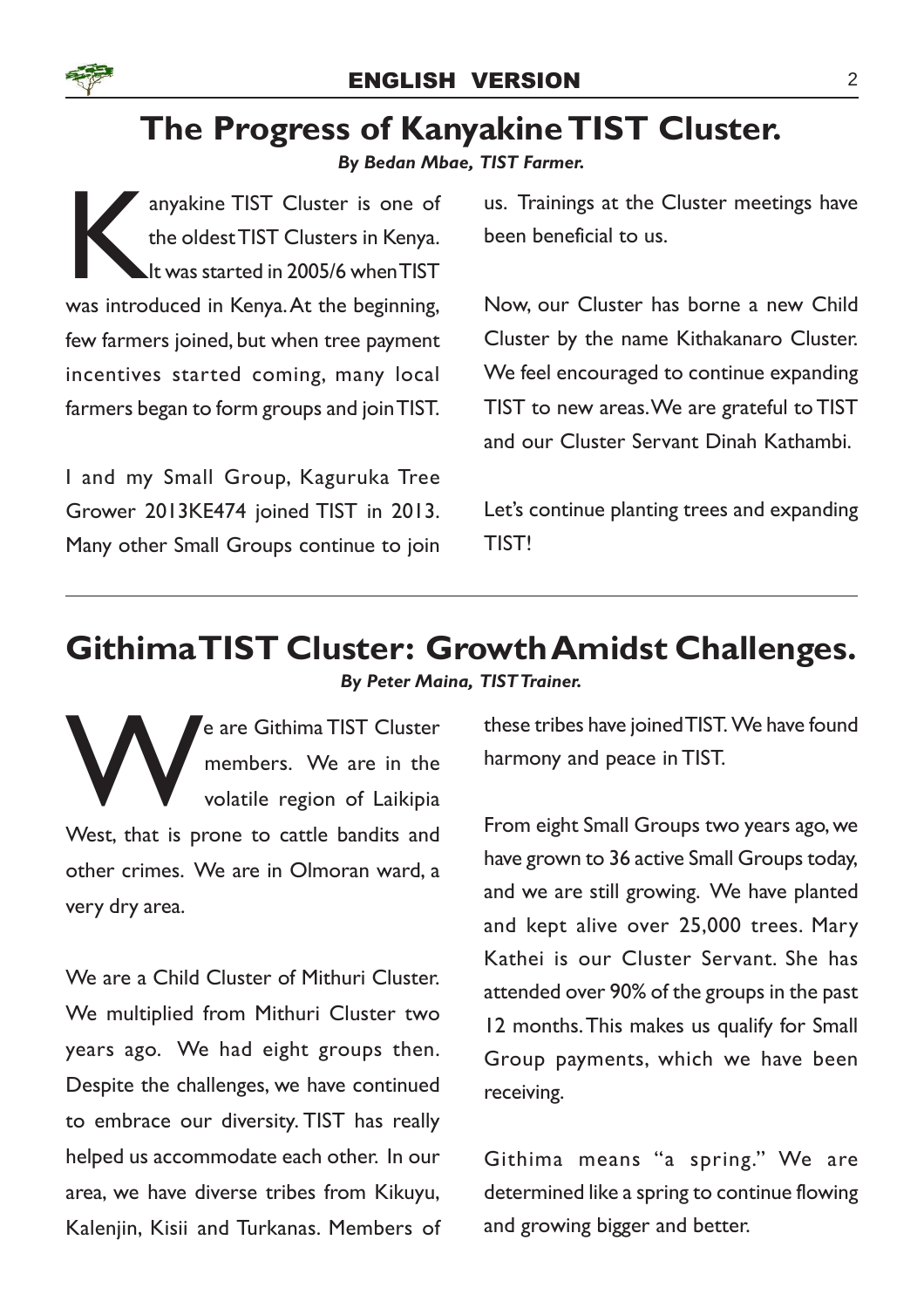# We are Koonju Cluster. In TIST We Are.

By Alice Nkirote, TIST Cluster Servant.

This is Koonju TIST Cluster. We are a<br>Child Cluster from Nthangathi<br>Cluster. Koonju has 33 active Small<br>Groups. All our groups have active farmers. his is Koonju TIST Cluster. We are a Child Cluster from Nthangathi Cluster. Koonju has 33 active Small All of us have been patiently planting trees with the TIST program for several years now.

We are now happy to have started to reap the fruits of hard work. In February 2022, 13 of our Small Groups from Koonju Cluster received their "2020 Profit Share payments", which motivated us a lot. This also encouraged new Small Groups that have not been paid. The majority of the

Small Groups that have been paid joined TIST in 2006.

We now promise to keep our trees for a long time, get more carbon, and plant many more trees. Trees have proven to provide us with many more benefits in fruits, firewood, fodder, timber, and many others. Among other things, we have vowed to continue preaching the gospel of TIST to our neighbors.

We meet the last Tuesday of every month at Koonju Chief's camp.

# Muungano TIST Cluster: Putting Conservation Farming into Practice.

By Josephine Muasya.

Figure 1.5 The first time, we at Muungano TIST<br>Cluster decided to do a Conservation<br>Farming demonstration at one of our<br>members shamba. So, we decided to **Tor the first time, we at Muungano TIST** Cluster decided to do a Conservation Farming demonstration at one of our dedicate a Cluster meeting day for this exercise.

It was both interesting and fulfilling. We learnt a lot during our month of March CF demo day. Our Cluster Servant, Josephine Muasya, armed with training notes took us the entire process of CF preparation.

After clearing where to dig holes using panga, done one month before rains, we measured a hole of 35cm length by 15cm width by 15cm deep, and put topsoilaside.

Then between one hole to another you measure 75cm, after one line to another is 90cm.Then using those measurements, you dig as many holes as possible. Then you mix topsoil with compost manure in every hole and leave it up 30 days before rains, which is the best time to plant your seeds. It is four maize seeds at the corners per hole, or if doing sorghum, it is six seeds per hole.

We learned the following;

- 1. You don't use a lot of energy.
- 2. Requires less time.
- 3. It iseasy to manage.
- 4. No need of using chemical fertilizer.
- 5. It gives more harvest than where we used to plough.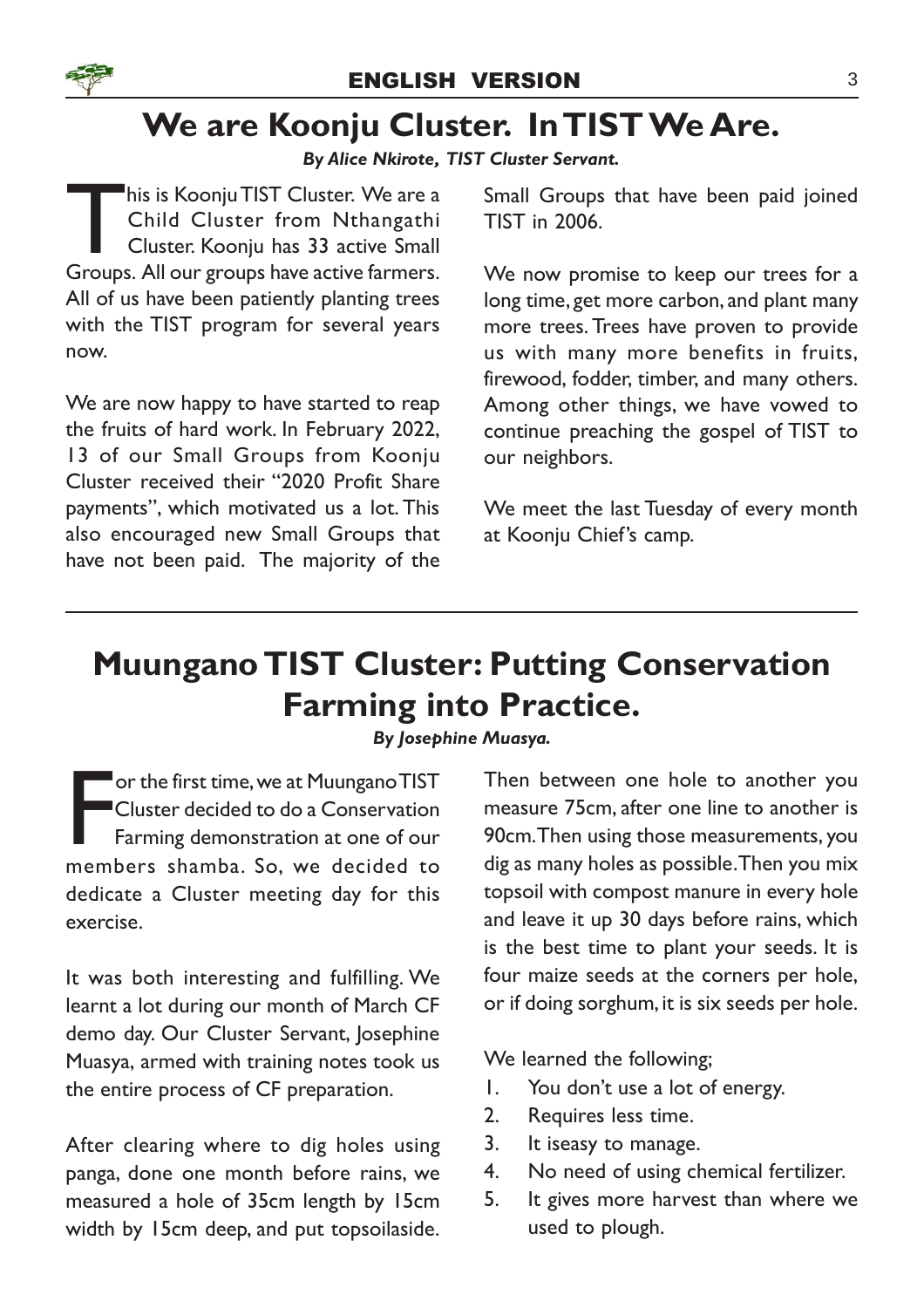

# Thuura TIST Clusters: Kitchen Garden for Healthy and Wealthy Lives.

By Edward Mwenda.

t Thuura Cluster, we encourage<br>
every member to establish a<br>
kitchen garden. We are convinced<br>
that kitchen gardens not only provide us t Thuura Cluster, we encourage every member to establish a kitchen garden. We are convinced with enough supply of vegetables, but it also prevents us from going to the markets more often to buy veggies.This saves us money, time, and makes us eat organically grown vegetables with lower risks of contamination.

We also encourage our members to construct dish racks where kitchen utensils are dried up. Exposure of utensils to direct sunlight kills germs and enables you to know which one is wearing out, especially the plastic ones.This will help to remove them from usage.

On kitchengarden, use multistorey bags.This has proven to be a Best Practice with many of our members. It does require less water, minimizes attacks by pests, reduces attacks by chickens, if placed at home, and it is economical in terms of space.

Because we do not use chemicals in our kitchen gardens, many of our neighbors are buying vegetables from us.This is another new stream of revenue we have created for ourselves. It is great being in TIST, because we get a chance to try, practice, and share Best Practices.

### Igurune TIST Cluster: The Newest TIST Cluster.

By Aaron Kaindio.

**W** e are among the newest TIST Clusters in TIST Kenya today. We are close to Nthangathi Cluster.

We have heard about TIST for sometime now. We are eager to learn practices that will be good for us and our communities.

When we started, we learnt there were a

few groups in our area that had started way back. We approached them so that they can join us and be part of our Cluster. They agreed and we are happy that we will learn from them.

We approached our Cluster Servant,Aoron Kaindio, and he graciously agreed to serve us. We are making baby steps. We are on the way!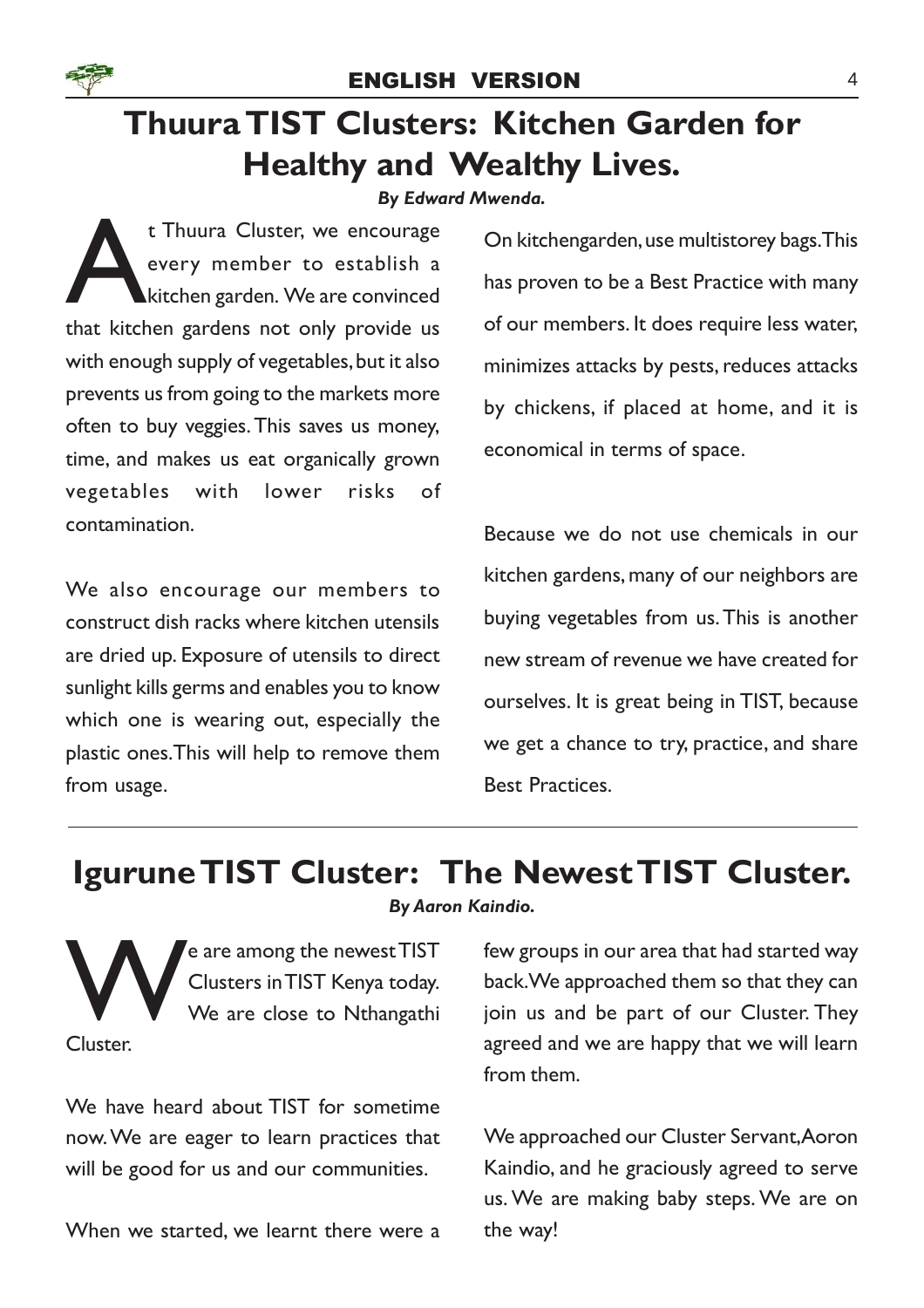# Michael Githaiga: I Wear Many Hats in TIST.

By Michael Githaiga, TIST Farmer.

M y name is Michael Gitahi Githaiga, a member of TIST Small Group, Mukuri T N,TIST number: 2006KE538.

I wear many hats in TIST:

- I am a Kujengana Champion.
- I am a Rotational Leadership Champion.
- I am a Conservation Farming Champion.
- I am a fruit farmer Trainer.
- I am a beekeeper Farmer.
- I love TIST.

When I became an Accountability Person for my Cluster, Male, in 2008, nothing made me feel as special and encouraged me as Kujengana did. I had not experienced it before in my entire life. All I had known before is negative criticism of leaders. Kujengana helped me like leadership. As I served through being a Co-leader and eventually being a leader, Kujengana made my experience in Cluster leadership easy and beautiful.

Rotating out after serving four months, and cumulatively 12 months since I became an Accountability person, helped me and other members of the Cluster discover my gifts in leadership. It was so immense that I felt that someone else needed to go through the same process and discover their abilities, gifts, and talents. Rotating out is necessary in leadership. I, therefore, became a strong champion of encouraging Kujengana and Rotational and Servant Leadership in my Cluster. I wear those two hats.

Additionally, I embarked on improving my shamba through tree planting and Conservation Farming. I learn a lot from TIST Trainings. I have discovered that TIST is about economic and social empowerment, and environmental improvement. Therefore, whenever I want to do something or an activity, I am guided by asking myself these questions; where is economic empowerment in this activity? Where is social empowerment in this activity? And how is the environment going to benefit from this activity? If I don't get clear answers, I will go to another activity that will completely satisfy the above.

From the above, some of the activities I have successfully carried out using the above guide include Conservation Farming, Fruit trees Farming, and Beekeeping. Conservation Farming is economical in terms of costs and higher yields. It empowers communities because I sell my surplus to local communities at a lower price. It benefits the environment because of limited disturbance of the soil, hence not releasing a lot of carbon from the soil. In fruit farming, I am engaged in Avocado farming. Beneficial economically because they earn me extra income. I have recruited other farmers in my Clusters and Avocado trees help improve climate and biodiversity. Beekeeping goes without saying. Honey is beneficial as crucial nutrients for the body, bees keep the biodiversity healthy and strong, and honey is a high demand product. I have hence become a champion in CF, Avocado farming, and Beekeeping.

To this day, on my small piece of land, I have planted 761 trees.These trees recently earned me KES 20,112.47 from the sale of carbon credits.

My message to the other TIST Farmers is to look into the areas where your interest is and take an action with a plan to better yourself. I urge farmers to not only look for short-term goals but also to focus on the long-term goals. Your Cluster Servant will help you develop an Action Plan. I wish to thank Daniel Gachoya, our Cluster Servant, with whom we have continued to work.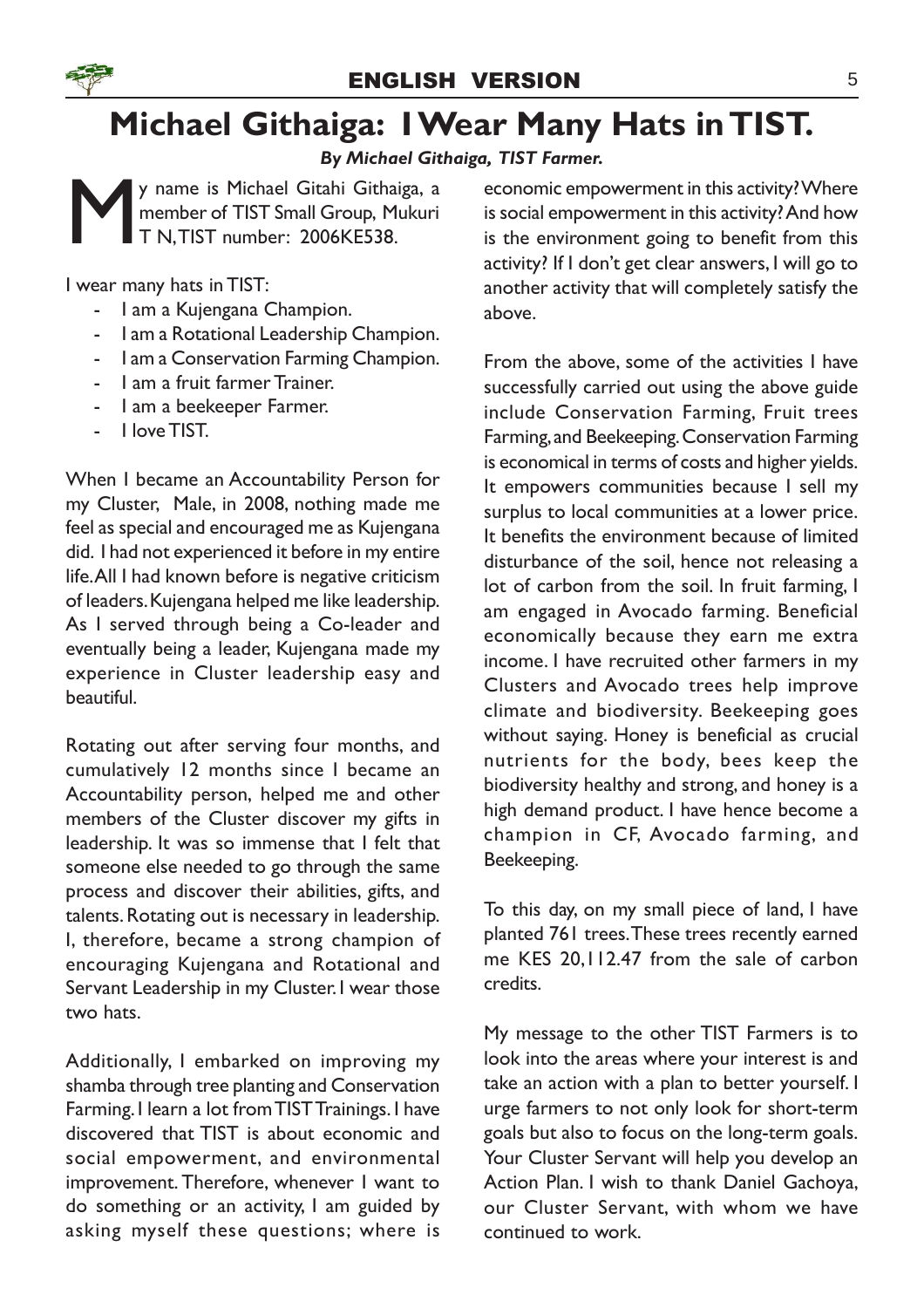# Nursery Care.

#### A. Pest control.

Organisms like fungi, bacteria, viruses, nematodes and insects (e.g. ants, termites, aphids) can damage seedlings.

A common nursery disease is called damping off and is caused by fungi. It causes seeds to rot before germination, roots to decay before the shoot appears and the shoot to become thin and collapse.

The typical symptoms are:

- The thinning and death of the stem at ground level.
- The subsequent wilting and falling over of the seedling.
- The leaves turn yellow.
- The seedling eventually dies.

Control damping off by:

- Changing seedbed soil every 1-2 years. Loosening the soil also helps.
- Immediately removing affected seedlings and burning them.
- Avoiding excessive watering.
- Ensuring good drainage.
- Providing better aeration.
- Weeding effectively and on time.
- The soil should not be overly fertile. The proper ratios of the soil should be followed. Reduce nitrogen content by applying less manure.
- There should be enough spacing between seedlings to avoid overcrowding.
- Make sure that the nursery is clean at all times.

Diseases can also be managed by the proper use of chemicals and insecticides. It is best to use natural insecticides as chemical ones can be expensive and may damage the environment e.g.

- Application of ash.
- Ensure the seedbed is clean to avoid encouraging pests.

#### B. Root pruning.

Move the seedlings around once a week so that the taproots do not sink into the ground and need to be cut. A healthy taproot helps the trees get water after transplanting.

When the seedlings are growing in the pots after 3-4 months (depending on species and climate) their roots start to grow out of the bottom of the pots.These roots should be cut every 1-2 months with knives. Note that care must be taken when lifting the pots so as not to damage the young roots.

Alternatively, try the raised nursery beds (see Unit 4) which reduce the need for root pruning as the roots drop off naturally.

#### C. Watering, weeding and shading.

- Sprinklers should be attached to the watering cans so as not to cause soil erosion.
- You can also use a pierced tin.
- Avoid too much or too little watering, roughly 20 litres for 1000 seedlings. Too much water can weaken the seedlings and attract pests and fungus. One sign of overwatering is a thin film of algae or green moss on the soil surface.
- Water every morning and evening when possible.
- Sandy soils will need more watering than clay soils.
- Direct the water to the soil, not to the leaves.
- Water slowly to ensure it penetrates the soil.
- Be careful not to damage roots when weeding.
- Do not leave the weeding too late. Weeding is necessary as the weeds increase competition for light, soil water and nutrients.
- Some seeds require shading make sure simple shades are constructed.
- During the rainy season, cover the seedlings using dry grasses or hay. Seedlings should be moved away from under trees so water does not drip onto the seedlings and cause damage.
- Fence off the nursery to protect from cattle and playing children.
- Let the seedlings grow to about 30 cm before transplanting.This may take from 1 month to 6 months. See transplanting notes.Also remove the shade during this time.

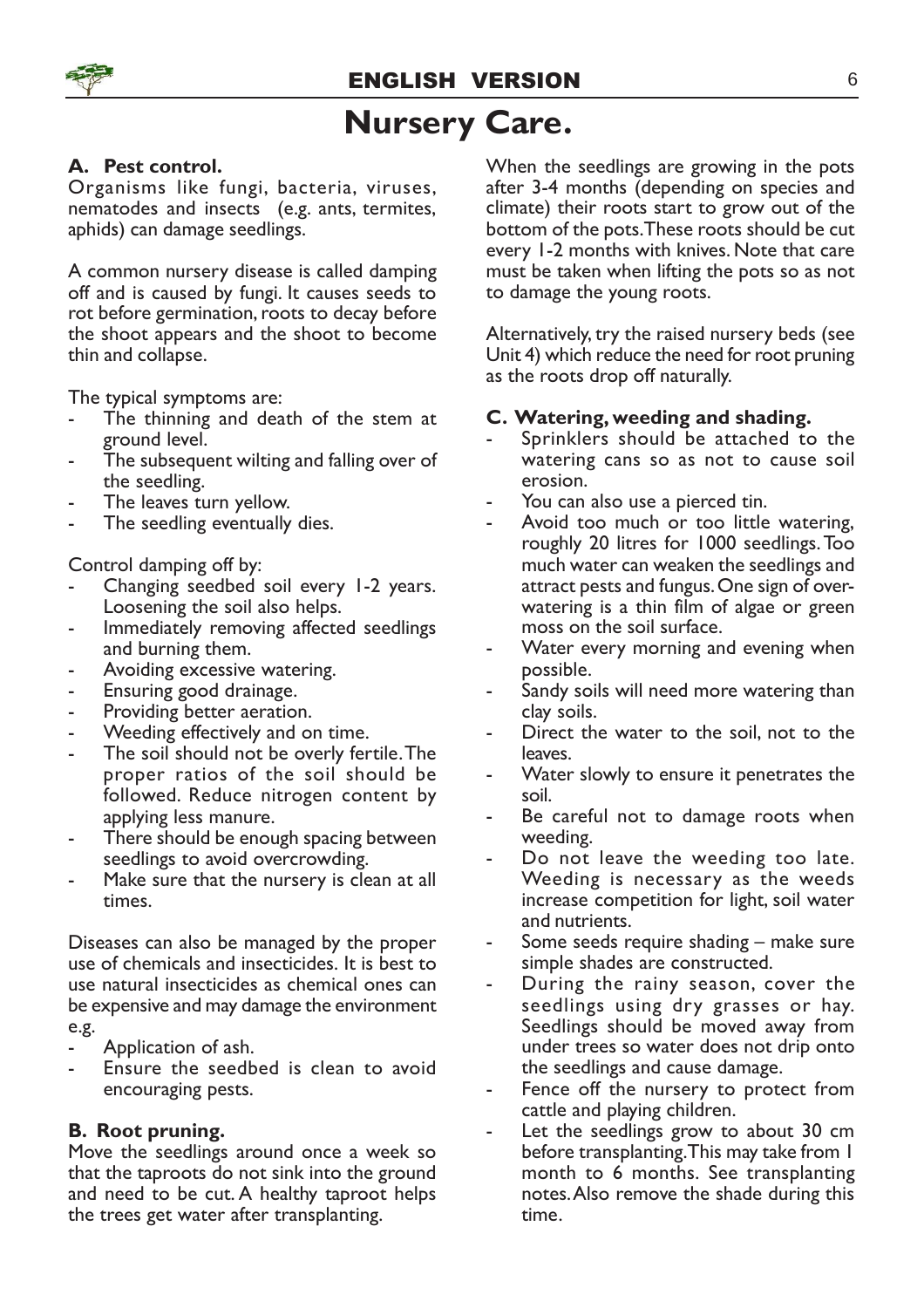#### Newsletter May 2022

*Not for sale*

# Mazingira Bora



**www .tist.org**

### Kimeru Version

TIST is an innovative, time tested, afforestation program led by the participants.



TIST Clasta yaThuura iri mucemanio wa Clasta narua 19/4/22. lthomo ntuku iji ni amwe na njira injega ya kuanda miti na utiganu kuuma muti gwita kiri ungi, utheru na Kamuunda ga kitchen na utongeria. Ni ugwati ugeni mucemanio jwetu jwa mweri wa May17,2022.

| Inside: | Witi na mbere ndeene ya Clasta ya Kanyakine. Page 2                                                      |
|---------|----------------------------------------------------------------------------------------------------------|
|         | Clasta ya Githima: Gukura amwe na mathina. Page 2                                                        |
|         | Batwi ni Koonju Clasta. Ndeene ya TIST twiiku. Page 3                                                    |
|         | Muungano TIST Clasta: Kuthithia urimi bubwega (CF). Page 3                                               |
|         | Thuura TIST Clasta: Kamuunda ka biakuria niuntu bwa ugima bwa mwiri na<br>miturire iri na utonga. Page 4 |
|         | Igurune TIST Clasta: Clasta ya TIST injeru buru. Page 4                                                  |
|         | Michael Githaiga: Ndina nkobia inyingi ndeene ya TIST. Page 5                                            |
|         | Kumenyeera minanda. Page 6                                                                               |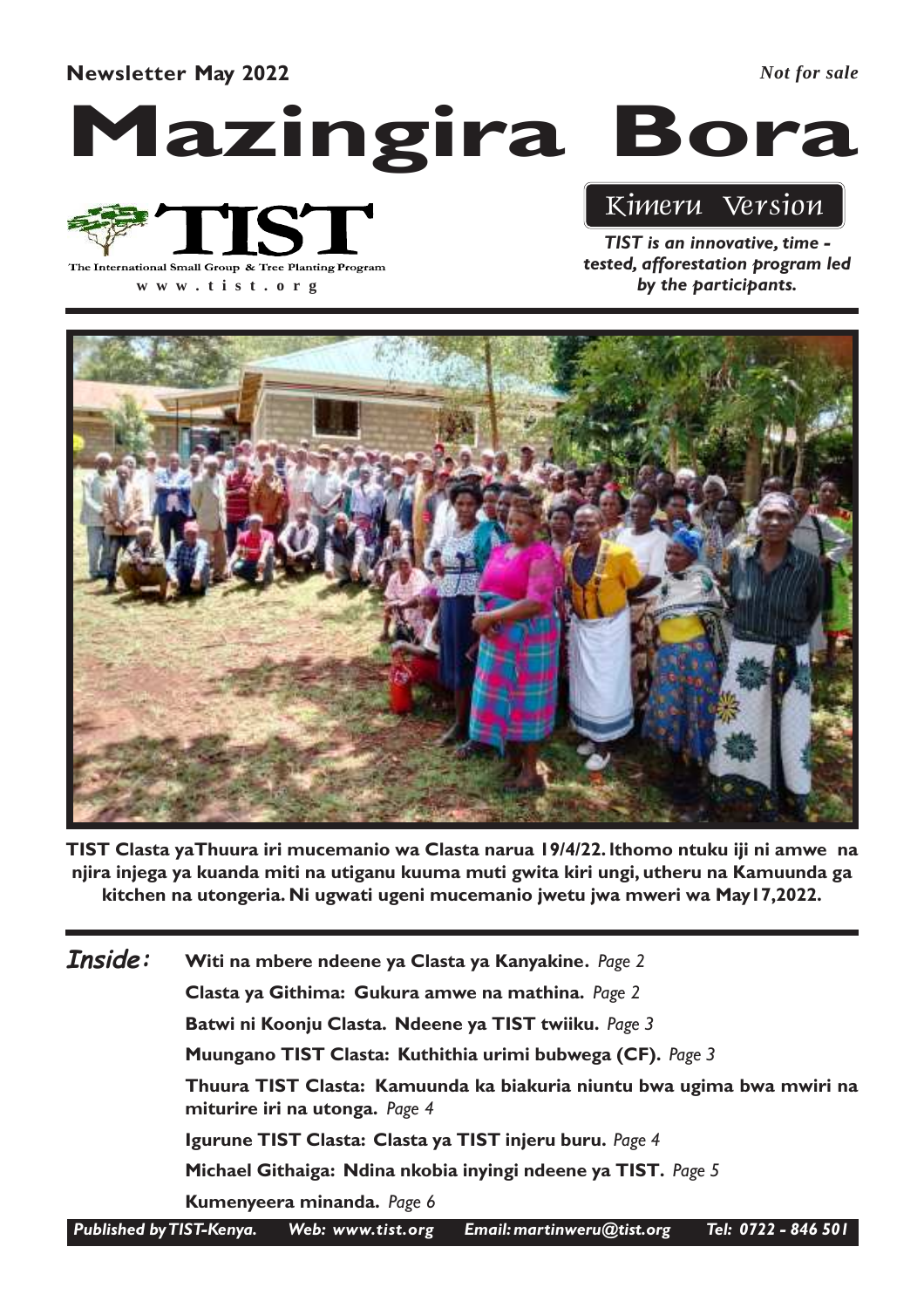

# Witi na mbere ndeene ya Clasta ya Kanyakine.

Mwandiki Bedan Mbae, murimi was TIST.

C<br>2006 riria lasta ya Kanyakine ni imwe ya tene muno ndeene ya Kenya. Yambiririe mwaka was 2005/ 2006 riria TIST yakinyire Kenya. TIST igukinya ni arimi bakai bathungire indi marihi jakwambiria arimi nibambiririe kuthungira kiri tukundi na TIST.

Uni na gakundi ga Kaguruka tree grower 2013ke474 twathungiire TIST 2013. Ikundi ingi inyingi ni ciitite mbere kuthungira kiri TIST. Ithomo jia TIST ni jia gitumi muno kiri bautwi. Nkinya nandi Cluster iji nium ite kugia na Clasta ingi jayo Kithakanaro.

Nitukwigua turi na inya ya gutambia TIST kiri ntura ingi. Turi na kugwirua kunene kiri TIST na Clasta Servant weetu Dinah Kathambi. Twiteni mbere kuanda miti na gutambia TIST.

#### Clasta ya Githima: Gukura amwe na mathina. Mwandiki Peter Maina, Trainer wa TIST.

Itwi amemba ba Clasta ya<br>Githima.Turi mwena wa Laikipia<br>West naria kuri na waamba wa<br>ng'ombe na winyangia u mwingi.Turi ndeene itwi amemba ba Clasta ya Githima. Turi mwena wa Laikipia West naria kuri na waamba wa ya Olmoran guntu gukuumo muno.

Turi kaana ga Clasta ya Mithuri. Twa umire ndeene ya Mithuri Clasta miaka iiri ikurukite. Kagiita kau ikundi jiari 8. Kunari na mathina ja maingi nitwitite mbere. TIST niumbite gututethia kugwatanira muntu na ungi. Ntura iji jietu turi na antu kuma Kikuyu, Kalenjin, Kisii na Turkana. Amemba baba bonthe nibathungirite ndeene ya TIST. Nituonete

wendani na ngwataniro ndeene ya TIST.

Kuuma kiri tukundi 8 miaka iri ikurukite, nandi turi na ikundi 36 na niikwongereka. Nituandite na gwika miti moyo nkuruki ya 25,000. Mary Kathei niwe Clasta Servant weetu. Mutari miti niombite gukinyithia Clasta 90% ya ikundi kiri mieri ikumi na iiri. Utu bubu ni butumbithitie kugwata marihi ma ikundi.

Githima ni kuuga "karuuji" Turi na kwiritira ja karuuji gutigiira nitugwita mbere na gukuura nkuruki.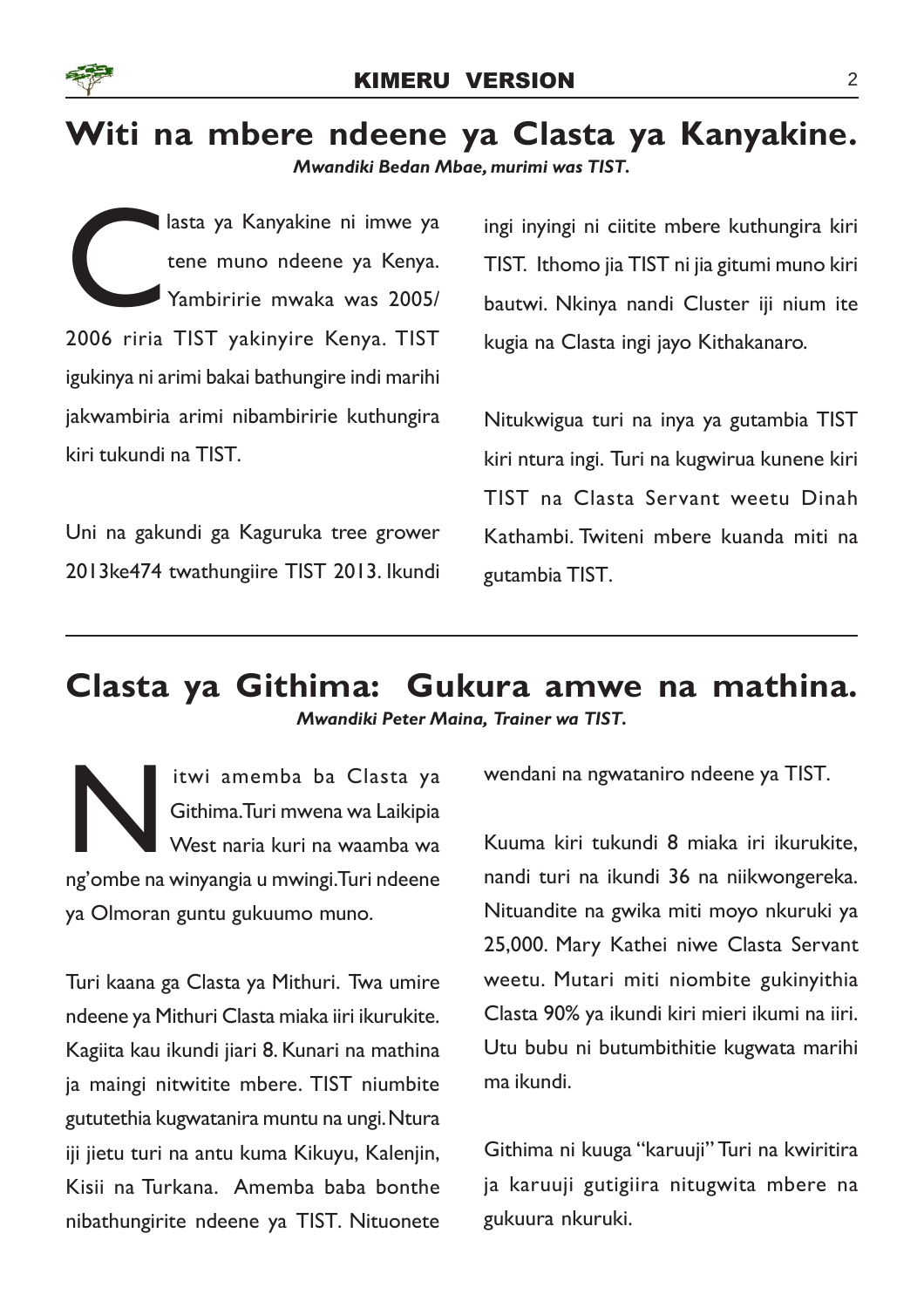# Batwi ni Koonju Clasta. Ndeene ya TIST twiiku.

#### Mwandiki Alice Nkirote,Clasta Servant wa TIST.

ji ni Koonju Clasta. Turi kaana ka<br>Nthanhatha clasta. Koonju iri na tukundi<br>tugwita mbere 33. Ikundi cionthe iri na<br>arimi bagwita ngugi. Arimi bonthe ji ni Koonju Clasta. Turi kaana ka Nthanhatha clasta.Koonju iri na tukundi tugwita mbere 33. Ikundi cionthe iri na nibethiritue bagiita ngugi amwe na gweteera ndeene ya muradi uju wa TIST gwa kagita ka miaka imingi.

Turi na gikeno kwambiriria kugwata matunda ma witi ngugi yeetu. February 2022 ikundi 13 niciombire kugwata baita yao na ikundi ikigia na inya inene. Untu bubu nibwekiire inya nkinya ikundi iria itirihi.

Ikundi inyingi iria ciarihi ni cia 2006.

Nandi tugeeka miti gwa kagita kanene twongeere carbon na twite mbeere kwongera miti ingi imingi. Miti niumbite gutua baita ingi inyingi ja matunda, nku, iria ria nyomoo, mbau na ingi. Amwe na jangi tugeeta mbere gutumiiria ruteto rwa TIST maturene jeetu.

Tucemanagia rionthe Tuesday ya muthia ya mweri, Koonju Chief's camp.

# Muungano TIST Clasta: Kuthithia urimi bubwega (CF).

#### Mwandiki Josphine Muasya.

agita ka mbere batwi Muungano<br>TIST Clasta Kuthithia urimi<br>bubwega CF kiri muunda jwa<br>murimi umwe.Twathithirie mucemanio jwa agita ka mbere batwi Muungano TIST Clasta Kuthithia urimi bubwega CF kiri muunda jwa clasta niuntu bwa ngugi iji.

Untu bubu bwari na kugwirirua na gukinyaniria mathomo. Nitwathomere ja maingi kagita gakuthithia urimi bubu mweri jwa March. Clasta Servant wetu Josphine Muasya ari na nauku ja kuthomithia na twikirie mbere na ngugi iji.

Tukurikia kutheria na kiciu aria tukathithia CF (na untu bubu buthithagwa mbere na mweri jumwe mbura yuura) nitwathimire irinya ria 35cm uraja ×15cm warie ×15cm

bwa nthi na gwika muthetu jwa iguru kamwena. Kuuma irinya gwita riingi ni 75cm kuuma gatigati ka irinya na mulaini gwita jungi ni 90cm. Nandi ugitumagira ithimi iji mwinje marinya ja maingi o uria kumbika. Kunika irinya na mboleo na uthetu uria wikire gatere na utige irinya kwa mweri jumwe mbeere uanda. Kethira ni mpempe aanda inya kiri o Kona ya irinya na kethira ni mwere/muya aanda itantatu oo kiri irinya.

Twathomere jaja;

- 1. Utitumagira inya inyingi.
- 2. Utumagira kagita gakai.
- 3. Gutina inya kuthingatoira.
- 4. Gutina bata ya gutumiira fertilizer.
- 5. Ukagwata maciara maingi nkuruki.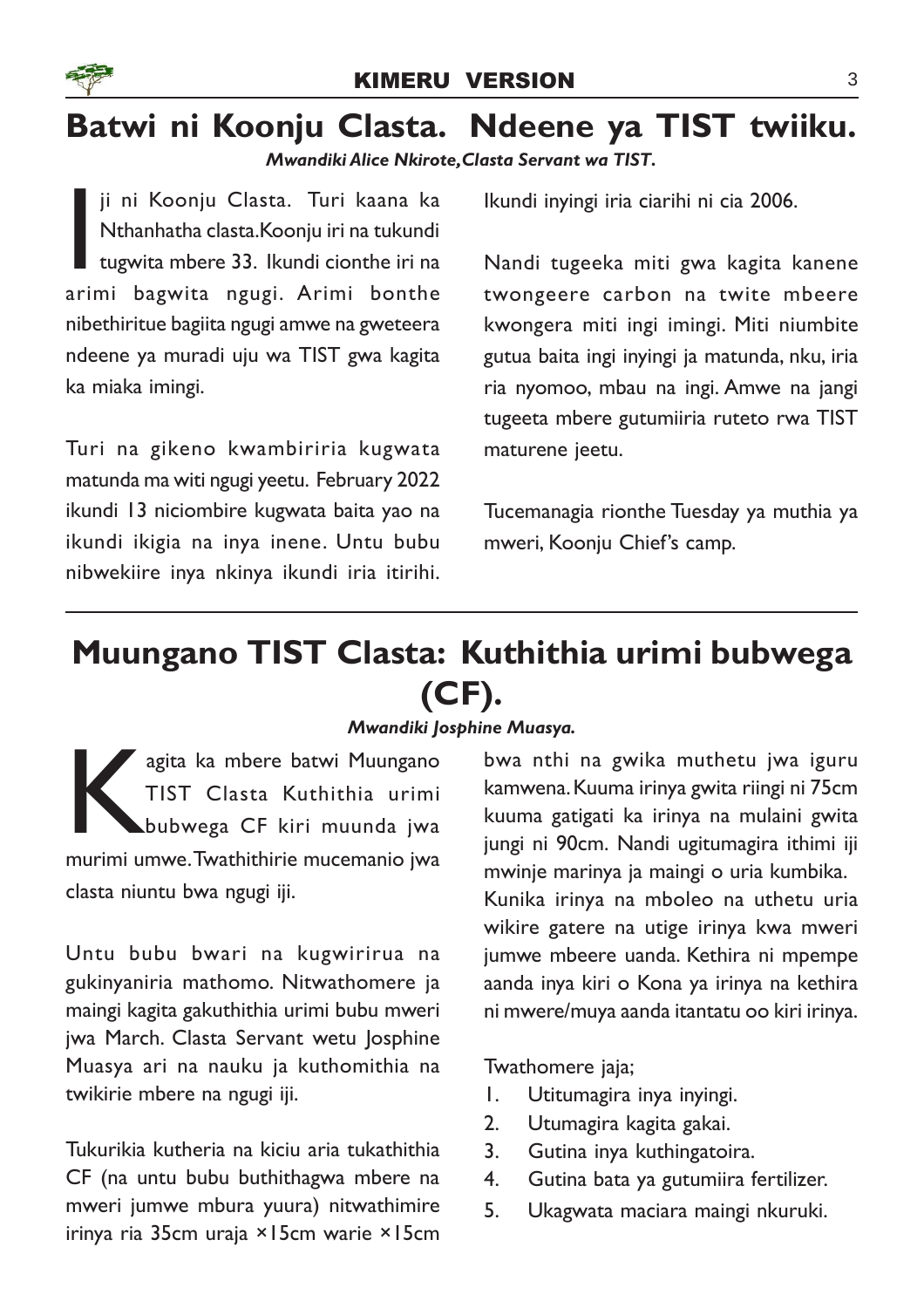

# Thuura TIST Clasta: Kamuunda ka biakuria niuntu bwa ugima bwa mwiri na miturire iri na utonga.

Mwandiki ni Edward Mwenda.

deene ya Thuura Clasta<br>nituonagira arimi bata wa<br>Kuthithia Kamuunda ka<br>biakuria. Nitwitikitie ati Kamuunda gaka ga deene ya Thuura Clasta nituonagira arimi bata wa Kuthithia Kamuunda ka kitchen nikoombaga gutua manyani ja kwigana na nkinya gutugiria gwita thoko o kagita. Guku ni gutumbithagia kwonokia mbeca, mathaa na nkinya kuria into itina chemicals kana ruuko rwa mithemba ingi.

Nituthomithagia nkinya bata wa kugia na antu athongi na kuanika thaani na ikombe na biingi bia kitchen biarikia kuthambua nikenda binyaara bweega. Kwanika guku

nikuragaga germs na nkinya kuumba kumenya iria ithirite jiumba gutiga gutumirua. Kiri Kamuunda ga kitchen, utumiri nkunia kiri kuandira imera nikwonekete kuri kwa gitumi muno.gutumagira ruuji rukai, kunyihia kuthukua ni tunyomoo, na nkinya nguku na gutitumagira kaanya ka nene.

Niuntu bwa kurima na mboleo aki, aturi ni baguraga muno manyani jeetu. Iji ni njira ingi twithithiritoe ya kureta mbeca. Ni untu bwa gitumi muno kwithira turi kiri TIST niuntu nituonaga kaanya ga kugeria, Kuthithia na na kumenyithia bangi njira injega.

### Igurune TIST Clasta: Clasta ya TIST injeru buru.

Mwandiki, Aaron Kaindio.

T <sup>I</sup>uri bamwe ba Clasta iria njeru buru ndeene ya TIST aja Kenya nandi. Turi akuhi na Clasta ya Nthangathi.

Nitwigitue mantu ja TIST gwa kagita nandi. Turi na Wendi wa Kuthithia jaria jari ja gitumi kiri batwi na aturi beetu.

Riria twambiriroe nitwethiire kwari na arimi bamwe bathungire TIST kagita muno.

Nitwabacuire nikenda tugwatanira twambiriria clasta. Nibeetikire, nandi turi na gikeno niuntu tukoomba kuthoma kuuma kiri boo.

Clasta servant weetu,Aaron Kaindio,uria twarombire atutethie na agiitikira gututungatira. Nandi nitukuthithia makinya o ja ma kaana.Turi njirene!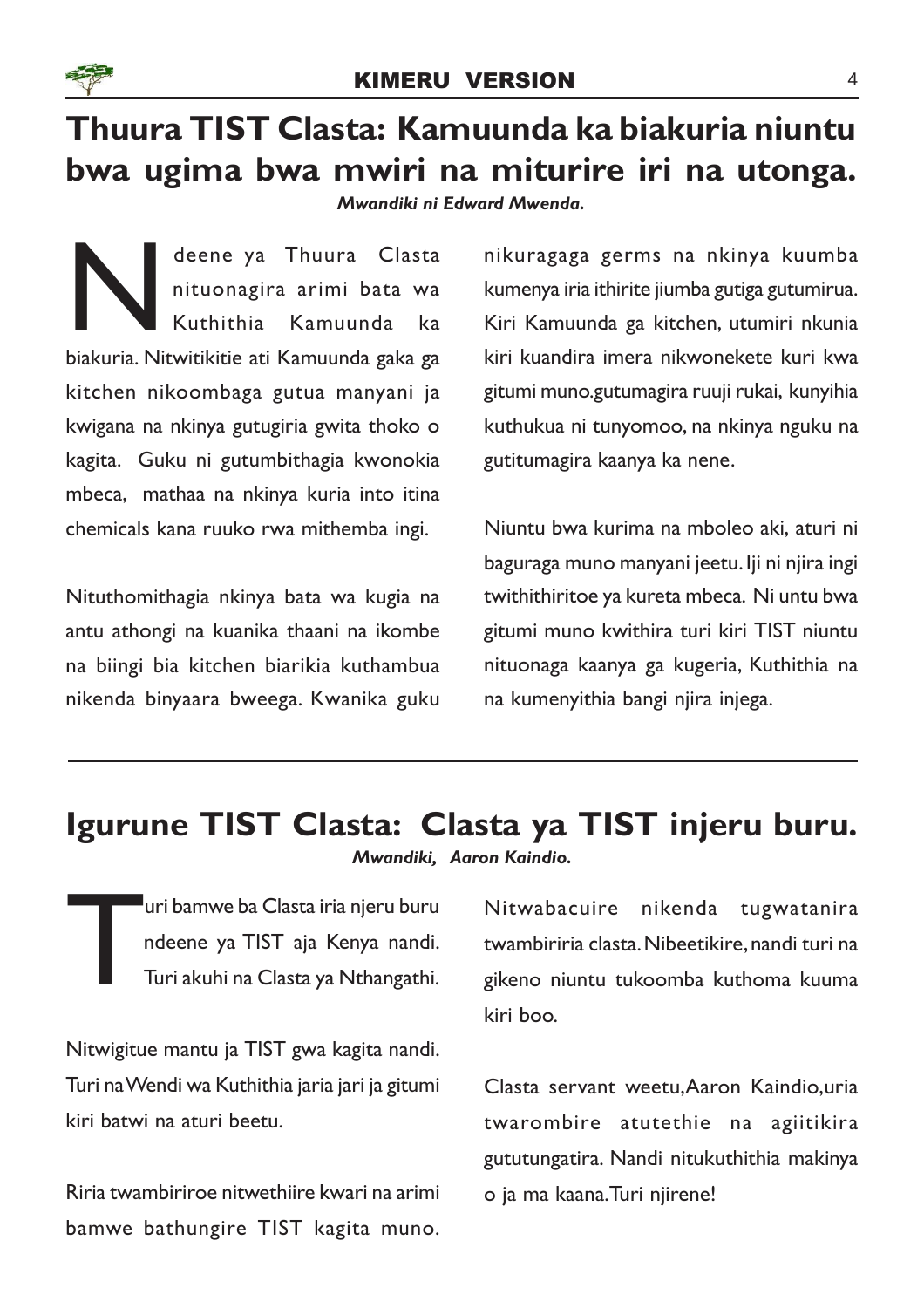



# Michael Githaiga: Ndina nkobia inyingi ndeene ya TIST.

#### Mwandiki Michael Githaiga,murimi wa TIST.

R iitwa riakwa ni Michael Gitahi Githaiga, mumemba wa gakundi ga Mukuri TN , namba ya TIST 2006ke538.

Ndina nkobia inyingi ndeene ya TIST:

- Uni ndi champion.
- Wa Kujengana.
- Wa Utongeria bwa muthiuruko.
- Wa urimi bubwega CF.
- Trainer wa arimi ba matunda.
- Murimi wa njuki.
- Nimpendete TIST.

Riria ndatwikire accountability wa clasta ya Male 2008, Kujengana nikwambikire inya muno na ndegua ndi wa bata muno. Uturo bwakwa bunthe toomba kwona ja buu ringi. Buria ndaiji ni kwigua mauntu o ja mathuku jegie atongeria. Kujengana ni gwatumire mpenda Utongeria. Riria ndatungatire ja munini wa mutongeria na mutongeria, Kujengana nikwambumbithirie kwona utongeria butirituhi na buri bwega.

Utongeria uu wa muthiuruko wa mieri ina na na kurikia na mwaka jumwe nikwaere amemba na nkinya uni kumenya iewa biria ndinabio.Untu bubu ni bwa gitumi nkinya nkienda ungi abukurukire niguo amenye nkinya wee ihewa na umbani uria ari na bu. Kuuma kiri utongera bwa bata. Kuuma au ngituika champion wa Kujengana na utongeria wa muthiuruko na nkinya kwi ejana kiri utongeria. Iji nijio nkobia jiakwa jiiri.

Amwe na jau ngiita mbere Kuthithia muunda juakwa na njira ya kuanda miti na urimi bubwega. Nithomaga ja maingi kuuma kiri uritani wa TIST. Nimenyete TIST ni ikirite mauntu ja kugea mbeca, kugwatanira na bangi,

gwikanira inya amwe na kumenyeera riera. Nandi riria kwenda Kuthithia untu, ndi uragia biuria bibi. Koomba kwona mbeca atia kiri ngugi iji? Koomba gwikanirania bwega atia na antu kiri ngugi iji? Riera rikathondekeka atia kuumania na ngugi iji?

Nkaaga macokio mbita mbere gucua ngugi ingi. Nkithingatagira kithomo giki, mantu jaria bumbite Kuthithia ni urimi bubwega CF, urimi wa matunda, na urithi wa njuki. urimi bubwega ni butumagira mbeca inkai na ukoona maketha ja maingi. Ni utethagia aturi niuntu nibo mbendagiria maketha mamwe Maria matigara na bei yanthiguru. Niitethagiria riera niuntu bwa kwaga gucimba muthetu na kwaga kurekeria carbon rerani. Kiri urimi wa matunda Ndina mabokando, ningwataga mbeca kuumania na wendia wajo. Ninthomithitie arimi bangi ndeene ya Clasta,mabokando ni miti ikuthondeka rera. Urithi wa njuki uri na gitumi niuntu bwa biakuria ndeene ya miiri, njuki ni ithondekaga jaria jatuthiurunkite, tukona ugima bwa mwiri na tukoona mbeca kuumania na wendia wa uuki. Nandi ndi champion kiri CF, urimi wa mabokando na urithi wa njuki.

Narua iji,muundene juakwa Ndina miti 761. Miti iji ni irandeteere Ksh 20,112.47 kuumania na wendia wa carbon.

Ntumiiri yakwa kiri arimi bangi ni baraithe naria bakugucirua ni baambirie Kuthithia untu.Nkuruki arimi nibategere nkinya bioneki bia kagita karaja.clasta servant waku akoomba kugutethia Kuthithia action plan.Nikwigua gucokeria nkatho Daniel Gachoya,clasta servant uria nandi twiitite mbere gwitaniria ngugi nawe.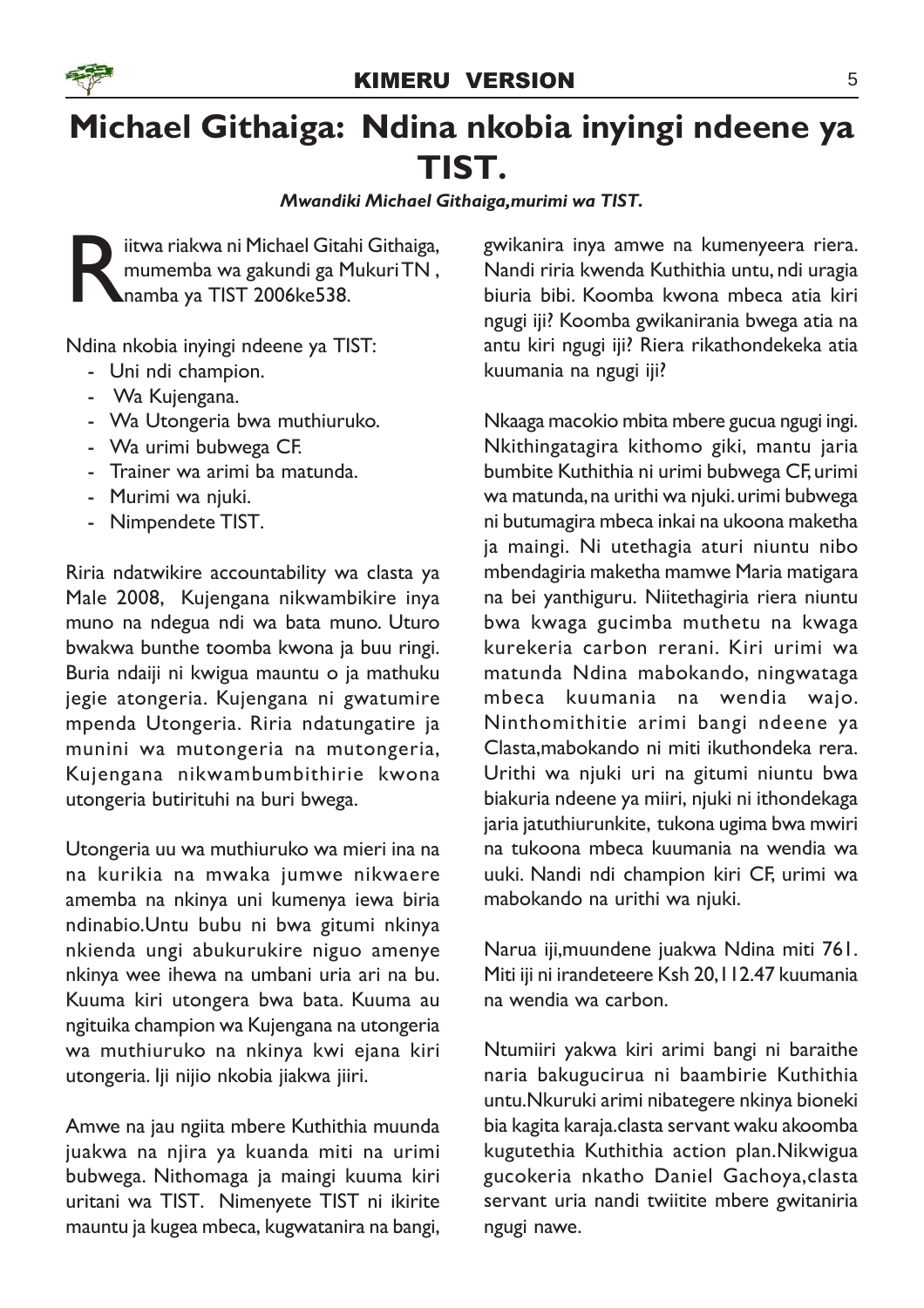### Kumenyeera minanda.

#### A. Kunyiyia tunyomoo.

Tunyomoo notuthukie miti iria ikuuma. Kurina murimo jumwe juria jwonekaga mono kiri minanda juria juretagwa ni fungi. Nijutumaga mbeu ikaumma mbele ya iuma, miri ikoora mbere ya kimera kiumira na ringi kimera kiu gikuuma gigaceng'a na gikagwa. Murimo juju jwonekaga aria:

- Kimera kiu gikuuma gigaceng'a na gigakua mbele ya kiumira iguru ria muthetu.
- Kimera kiu gikuuma kinyaraga na kugua.
- Mathangu nijagarukaga jakaa yellow.
- Muti nijukuujaga nyuma ya kagita.

Murimo juju nojuthirwe na njira ya:

- Kugarura muthetu jwa munanda o mwaka kana o miaka iiri. Kuunanga muthetu kinyaku nigutethagia.
- Gwita kimera kiria kiajitue orio na ugakiithiria.
- Kwebera gwikira ruuji rurwingi nkuruki ya ruria rukwendeka.
- Kumenyeera ati ruuji rutikwigara.
- Kumenyeera ati kurina ruugo bwega.
- Gukurira iria bwega na kurio.
- Muthetu jukethira junori mono. Uungania muthetu na mboleo uria kubati. Nyiyia nitrogen iria ugwikira na njira ya kunyiyia mboleo.
- Nikubati kwithirwa kurina kanya gakeega gatigati ka miti nikenda itainyane.
- Menyeera ati munanda nijutheri magitene jonthe.

Mirimo no inyiuwe na njira ya utumiri bubwega bwa dawa cia tunyomoo. Ni bwega nkuruki gutumira dawa iti cia nduka niuntu cia nduka ciri goro na nocithukie naria gututhiurukite. Mung'uanano;

- Utumiri bwa muju.
- Kumenyeera ati munanda nijutheri nikenda jutigakucie tunyomoo.

#### B. Kunyiyia miiri.

Garurira aria o muti juri rimwe o kiumia nikenda miri imiraja itigatonye muthetune mono iija gwitia kugitwa. Muri jumwega nijutethagia miti gucua ruuji jwarikia kuthamirua muundene.

Riria muti juandi mukebene jwakinya mieri ithatu gwita inna (kuringana na muthemba na rera) miiri yaju niambagiria kuumira nthiguru ya mukebe. Miri iiji nibati kugitwa o mweri jumwe gwitaiiri na gaciu. Menyeera riria ugukiiria mukebe utikagitarie miri iu niuntu itikuri.

Antu a kuthithia ou, geria guukiria munanda untu buria bunyiagia bata ya kugita miri niundu miri nigujaga iri yongwa.

#### C. Gwikira ruuji, gukuura iria na kirundu.

- Tuminyi nitubati kwithirwa turina mikebe ya kuminya nikenda tutigatume muthetu jukamatwa.
- No utumire kinya mukebe jurina makutho
- Ebera gwikira ruuji rurukai kana rurwingi mono, ikira miti ngiri ruuji lita mirongo iiri. Ruuji rurwingi niruthiragia imera inya na rugakucia tunyomoo. Gintu kimwe kiria kionanagia ruuji rurwingi ni kuuma kwa imera bibinini bikari ja kimira muthetune.
- Ikira ruuji o ruukiri na ugoro kwombika.
- Muthetu jwa muthanga jukenda ruuji nkuruki ya muthetu jwa clay.
- Ikira ruuji muthetune ti mathangune.
- Ikira ruuji mpaari nikenda rutonya muthetune.
- Menyeera utikagitarie miiri riria uggukurira iria.
- Ugeteera mono mbele ya ukuurira iria. Gukurira iria kurina bata niuntu iria karicindanagira weru, ruuji na irio.
- Mbeu imwe niciendaga kirundu menyeera ati irundu nibithithitue.
- Mburene, kunikira mbeu na nyaki injumu. miti iu ikuuma nibati kuthamua kuuma ruungu rwa miti nikenda ruuji rutikagwire mbeu rugitaria imera.
- Irigira munanda nikenda ujumenyeera kuumania na ndithia na twana tuguchetha
- Reka miti iume mwanka uraja bwa centimita mirongo ithatu mbele ya kuthamiria muundene. Bubu no bujukie kuuma mweri jumwe gwita mieri itantatu.Thoma kwegie kuthamia. Rita kirundu riria ukwenda kuthamia.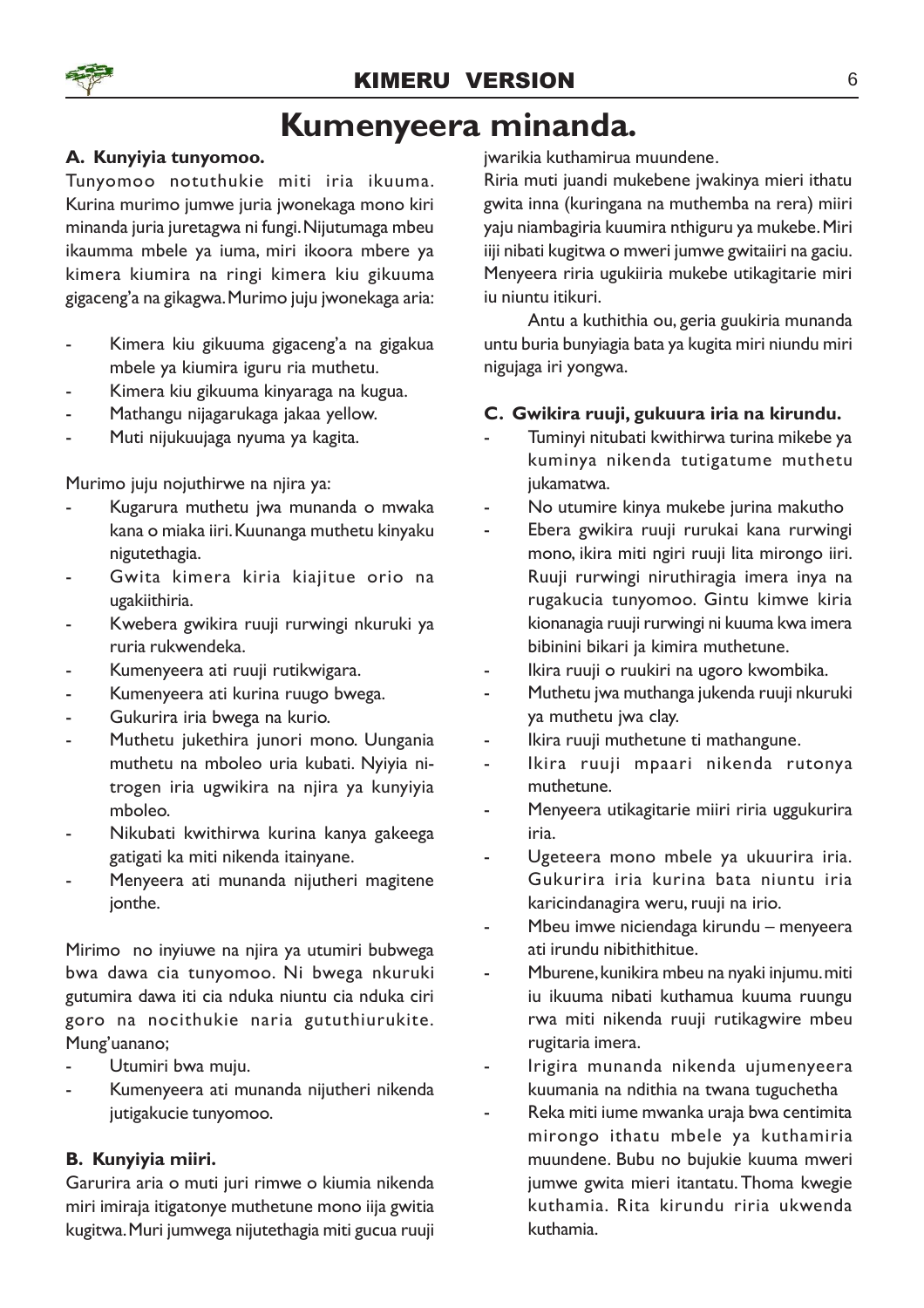#### Newsletter May 2022

*Not for sale*

# Mazingira Bora



**www .tist.org**

Kikuyu Version

TIST is an innovative, time tested, afforestation program led by the participants.



Umuthi 19 – 04 – 2022 Thuura TIST Clasta ni macemanirie. Kiria githomithirio ni urimi mwega, uhandi na gutigithukania kwa miti; Kamugunda ka mucii na utheru na uthongoria. Turakunyita ugeni mucemanio wa Clasta wa mweri uyu ungi mweri 17 – 05 – 2022.

Uthii wa nambere wa Kanyakine TIST Clasta. Page 2 Githima TIST Clasta. Gukura gatagati ka mooritu. Page 2 Ithui turi Koonju Clasta.Thiini wa TIST turi kuo. Page 3 Muungano TIST Clustas: Kuhaririria na kurima urimi mwega. Page 3 Thuura TIST Clustas: Kamugunda ka riko-ini ni ka kuiga andu maicha mega na utonga. Page 4 Igurune TIST Clusta:TIST Clusta iria njeru muno. Page 4 Michael Githaiga: Ngoragwo na ngubia nyingi gwa TIST. Page 5 Umenyereri wa Nursery. Page 6 Inside:

Published by TIST-Kenya. Web: www.tist.org Email: martinweru@tist.org Tel: 0722 - 846 501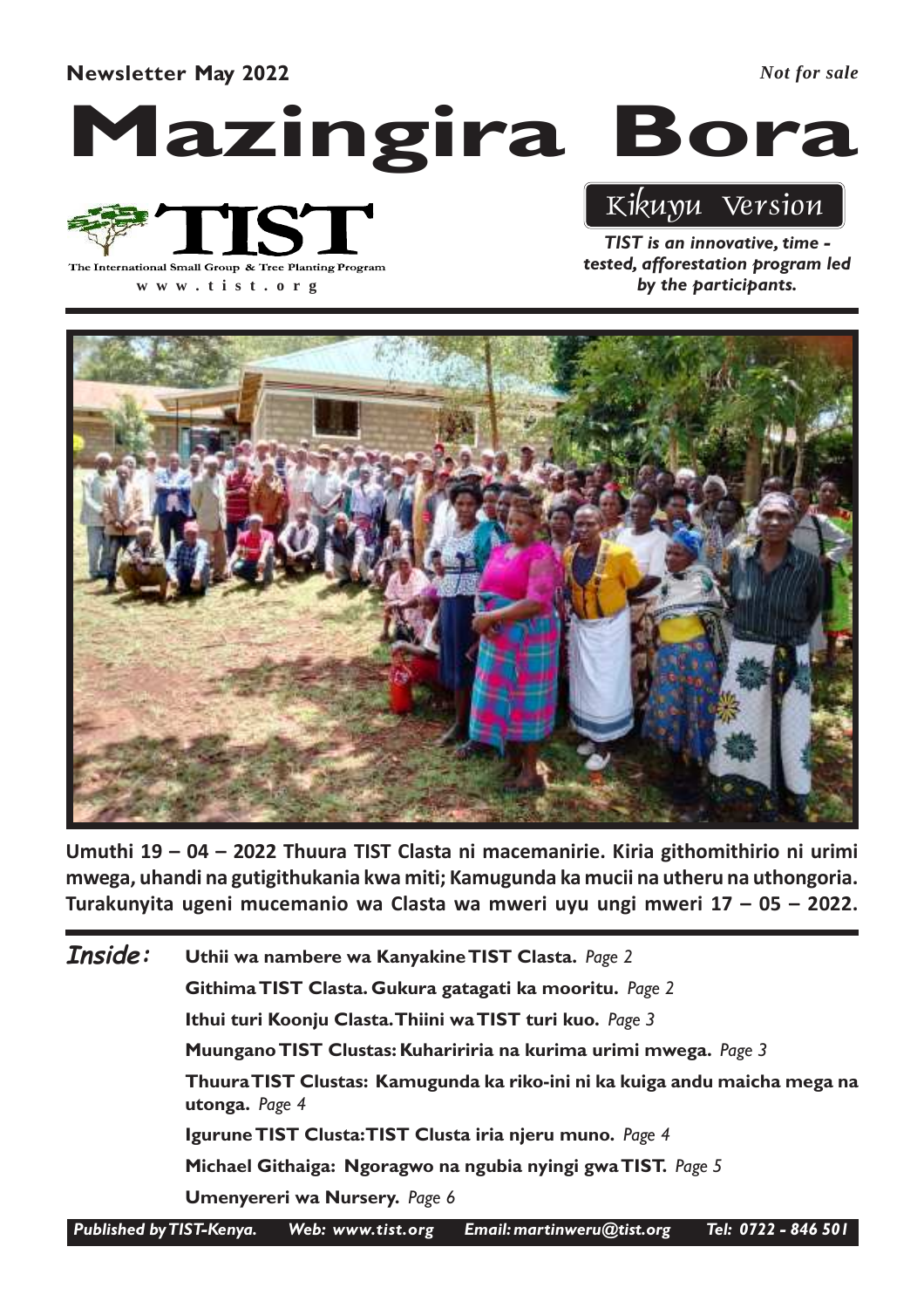### Uthii wa nambere wa Kanyakine TIST Clasta.

Na Bedan Mbae, murimi wa TIST.

anyakine TIST Clasta ni imwe ya<br>TIST Clasta iria nguru muno<br>bururi-ini wa Kenya. Yambiriirie<br>mwaka-ini wa 2005/6 mahinda maria TIST anyakine TIST Clasta ni imwe ya TIST Clasta iria nguru muno bururi-ini wa Kenya. Yambiriirie yaingirire Kenya. Kiambiriria yari na arimi anini aria menyitithanirie nayo, no riria marihi ma miti mambiriirie guka, arimi aingi makiingira na guthondeka ngurubu na makiingira TIST.

Nii na ngurubu yakwa nini, Kaguruka Tree Grower 2013KE474 twaingirire TIST mwaka-ini wa 2013. Ikundi ingi nyingi niciacokire cikiingira. Uthomithania wa micemanio-ini ya Clasta ni ituteithitie muno.

Riu, Clasta itu ni iciarite kana ga Clasta getagwo Kithakanaro Clasta. Nituretiira guthii na mbere na kunenehia TIST nginyagia matura mangi. Nitukenetio ni TIST na Clasta Servant witu witagwo Dinah Kathambi.

Rekei tuthii na mbere kuhanda miti na kwaramia TIST!

### Githima TIST Clasta. Gukura gatagati ka mooritu. Na Peter Maina, Muthomithania wa TIST.

thui turi amemba a Githima TIST Clasta.<br>Tumite kundu kuritu mwena wa Laikipia<br>West, kuria gukoragwo na uichi wa<br>mahiu na wikinai wa mithemba maingi. thui turi amemba a Githima TIST Clasta. Tumite kundu kuritu mwena wa Laikipia West, kuria gukoragwo na uichi wa Tumite ward ya Olmoran, kundu kumu muno.

Clasta itu iciaritwo ni Muthuri Clasta. Twongereirwo kuri Muthiri Clasta miaka iri mithiru. Twari ikundi inyanya hindi iyo. Ona twatungana na mooritu, tuthiite na mbere na kuiganira oro wega.TIST ni ituteithiriirie kuiganira o mundu hari uria ungi. Itura ritu turi, tutukanite makabira maingi ta Kikuyu, Kalenjin, Kisii na Turkanas.Amemba a kabira ici ni maingirite TIST. Ni tugite na urumwe na thayu thiini wa TIST.

Kuma ikundi nini inyanya miaka iri mithiru, nitukurite gukinyia ikundi nini 36 umuthi, na no turathie na mbere gukura. Nituhandite na kumenyerera makiria ma miti 25,000. Mary Kathei niwe Clasta Servant witu. Niakoretwo kwo makiria ma 90% micemanio-ini ya ngurubu kwa ihinda ria mieri ikuni na iri mihituku. Nikio nituhitukitio kuheo marihi ma ikundi nini, iria tukoretwo tukiamukira.

Githima ni kuuga "Githima". Nitwihariirie o ta githima kunyururuka na gukura makiria na wega.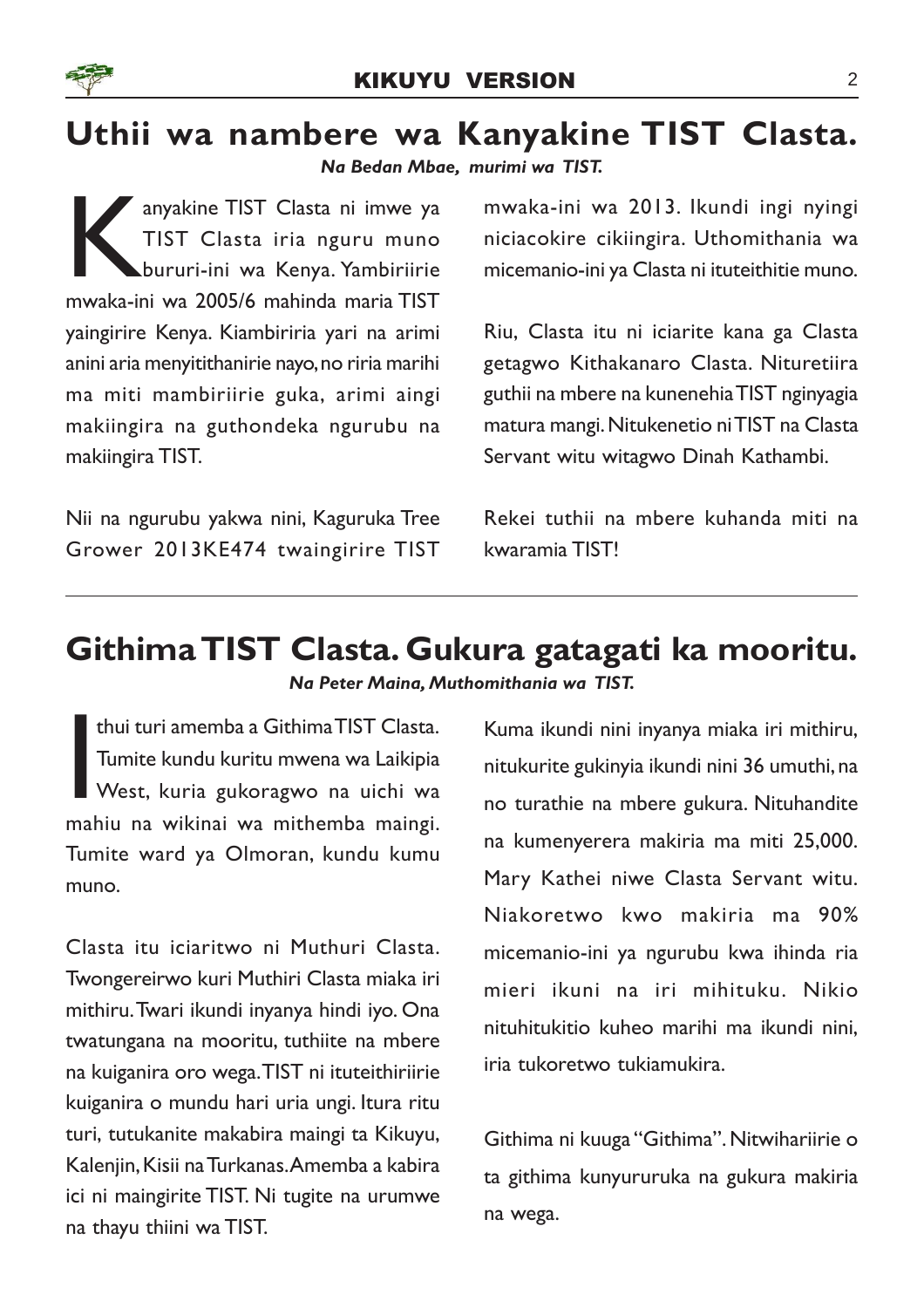

# Ithui turi Koonju Clasta.Thiini wa TIST turi kuo.

#### Na Alice Nkirote, TIST Cluster Servant.

no ni Koonju TIST Clasta. Tuciaritwo ni<br>Nthangati Clasta. Koonju iri na ngurubu<br>nini 33. Ngurubu nini ciothe ciri na arimi<br>merutiire muno. Ithuothe tukoretwo no ni Koonju TIST Clasta. Tuciaritwo ni Nthangati Clasta. Koonju iri na ngurubu nini 33. Ngurubu nini ciothe ciri na arimi tukihanda miti na TIST handu-ini ha miaka maingi.

Turi na gikeno nigukorwo nitwambiriirie kugetha matunda ma wira witu mwega. Mweri wa keri 2022, ngurubu nini 13 kuma Koonju Claster nimamukirire marihi ma faida ya mwaka wa 2020, iria itwikirite hinya muno. Undu ucio niuguciriirie ngurubu nini

ingi iria citarihitwo. Ngurubu nini nyingi ciangirire TIST mwaka-ini wa 2006.

Riu nitwihitite ati nitukuiiga miti itu kwa ihinda inene, na kugia na carbon, na kuhanda miti ingi maingi. Miti niyonanitie gukorwo na faida ingi nyingi ta matunda, ngu, thumu, mbao na maundu mangi maingi. Hamwe na macio, twihitite guthii na mbere kuhunjia TIST kuri aria turigainii nao.

Tucemanagia oro wakeri wa muico wa mweri haria ofichi-ini ya Chifu wa Koonju.

# Muungano TIST Clustas: Kuhaririria na kurima urimi mwega.

By Josephine Muasya.

Wa ihinda ria mbere, ithui Muungano<br>TIST Clasta nimeciririe kurima urimi<br>mwega mugunda-ini wa umwe witu.<br>Kwa uguo, nitweciririe kubanga muthenya  $\mathbb{\mathbb{Z}}$  wa ihinda ria mbere, ithui Muungano TIST Clasta nimeciririe kurima urimi mwega mugunda-ini wa umwe witu. umwe wa wira ucio.

Wari wira mwega na wa gutukenia. Ni twathomire maundu maingi mweri-ini wa gatatu CF demo day. Mwarimu witu wa Clasta Josephine Muasya, ari na matharaita ma gututhomithia na niwe warutire wira ucio kuhaririria CF.

Thutha wa gutheria haria tukwenja marima na banga, mweri umwe mbere ya mbura kuura, tugithima marima utiganu wa 35cm uraihu, 15cm warie na 15cm uriku, na kuiga tiri wa iguru mwena-ini. Thutha wa uguo

irima rimwe kwa riria riria ringi tugathima 75cm, kumanagia line kwa iria ingi ni 90cm. Kurumiririra ithimi icio, enja marima maingi o uria ungihota. Tukania tiri wa iguru na thumu oro irima na uigananie tiri thiku 30 mbere ya mbura kuura, tondu nirio ihinda riria riega muno kuhanda mbegu. Ni mbegu inya cia mbembe corner ciothe cia irima, na mbegu ithathatu cia muhia oro irima.

Maya nimo maundu maria twathoma;

- 1. Ndirahuthira hinya muingi.
- 2. Ndirabatara mathaa maingi.
- 3. Ni uhuthu gutungata.
- 4. Ndurabatara chemical fertalizer.
- 5. Niukugia na magetha maingi gukira hindi iria ucimbite.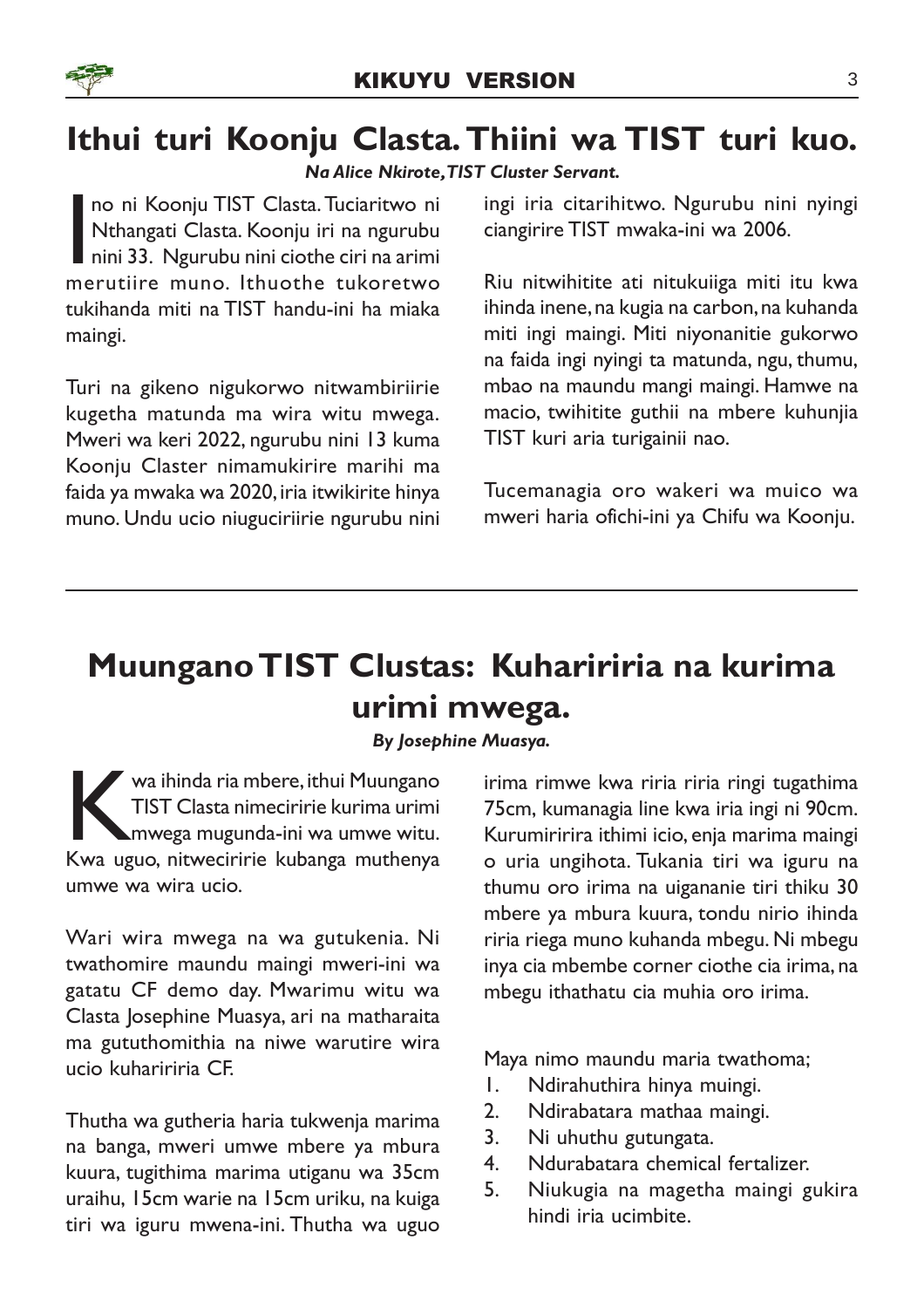

# Thuura TIST Clustas: Kamugunda ka riko-ini ni ga kuiga andu maicha mega na utonga.

By Edward Mwenda.

T kamugunda ka riko-ini ni gatuheaga to huura Clasta, ithui nituringagiriria o mumemba gukorwo na kamugunda ka riko-ini. Ni twitikitie ati mboga cia kuigana, ni gatumaga tuhuthie thabari ya guthiaga thoko maita maingi kugura mboga. Ni gatuhonokagiria mbeca, mahinda, na gagatuma turie mboga cia kiunduire citari na mawathe.

O ho nitumagiriria a memba aitu guthondeka kamuharati ga kuiga indo cia riko haria cikuniara wega. Kuiga indo ici riuaini ni guteithagia kuraga germs na kumenya iria ciri na mawathe ta kunika, na makiria cia plastic. Na kwa uguo ugateithika gutiga gucihuthira na gute.

Hari kamugunda ka riko-ini, no uthondeke na makunia ma kuiganirira. Uu niwonekete uri urimi mwega kuri a memba aitu. Ihuthiraga mai manini, ndithukagio ni tutambi, ndithukagio ni nguku, angikorwo uthondeke mucii ndirabatara gicunji kinene kia mugunda.

Na tondu tutihuthiraga chemical migundaini itu ya riko-ini, andu aria turigainie maguraga mboga gwitu. Giki ni githima kingi gia kuingiria mbeca twithondekeire. Ni wega gukorwo turi TIST, tondu tugiaga na mahinda ma kugeria, kurima na kugayana urimi mwega.

### Igurune TIST Clusta:TIST Clusta iria njeru muno. Na Aaron Kaindio.

I thui turi amwe a aria TIST Clasta iria njeru thiini wa TIST Kenya umuthi. Turi hakuhi na Nthangathi Clasta.

Ni tuiguaga TIST gwa kahinda riu. Ni turenda guthoma na kumenya maundu maria mega hari ithui na aria maturigiciirie.

Riria twambiriirie, ni twamenyire ati ni kuri

ikundi ingi ituura ritu iria ciambiriirie tene. Ni twacemanirie niguo twitukanire na tutuike Clasta imwe. Ni metikirire na twina gikeno nigukorwo ni tuguthoma kuma kurio.

Ni twethanire na mwarimu witu wa Clasta na niwe Aoron Kaindio, na agitikira gututhomithia. Ni turahariria makinya ma guciarwo wa gakenge. Turi mutaratara-ini!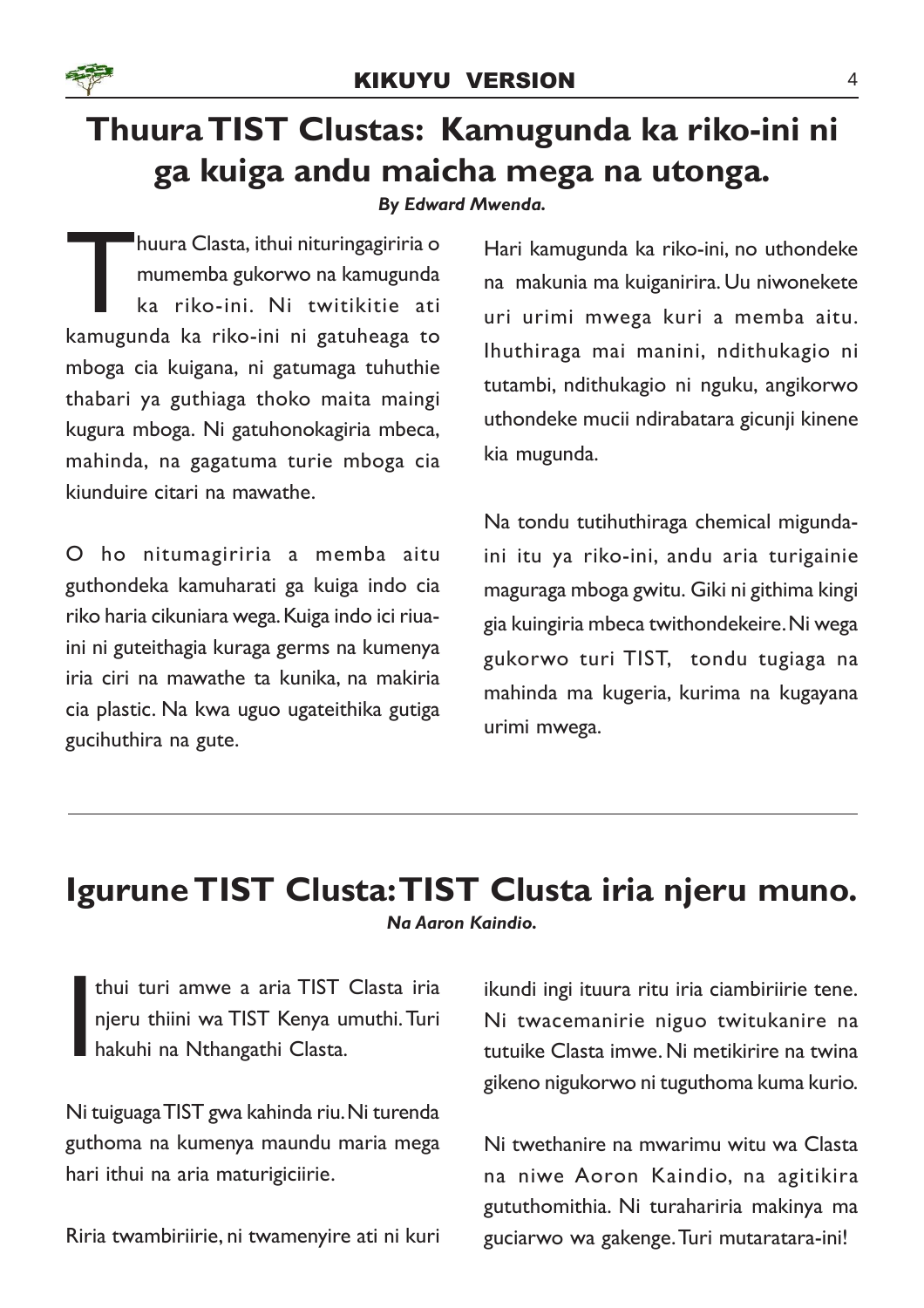

# Michael Githaiga: Ngoragwo na ngubia nyingi gwa TIST.

Na Michael Githaiga, Murimi wa TIST.

R itwa riakwa ni Michael Gitahi Githaiga, mumemba wa TIST Small Group, Mukuri T N,TIST number. 2006KE538.

Ngoragwo na ngubia nyingi gwa TIST:

- Ngoragwo ndi champion wa Kujengana.
- Ngoragwo ndi champion wa utongoria wa muthiururuko.
- Ngoragwo ni champion wa urimi mwega.
- Ngoragwo ndi mwarimu wa urimi wa matunda.
- Ngoragwo ndi murimi wa njuki.
- Ni nyendete TIST.

Riria ndatuikire mundu mwihokeku wa Clasta, mundu murume, mwaka-ini wa 2008, nindaiguire ndi mundu special na ngigia na umiriru muingi kuma kuri Kujengana. Ndiari na ugi wayo maicha-ini makwa. Uria ndoi no gucambania kwa atongoria. Kujengana ni indeithiriirie na utongoria. Hindi iria ndiratongoria ta munini wa mutongoria na thutha ucio mutongoria, Kujengana ni itumite ngie na ugi hari Clasta Leadership na wagiriru.

Gucenjania thutha wa gutongoria mieri ina, na ndatukanira mieri 12 kuma riria ndatuikire mundu mwihokeku, ni itumite nii na amemba aria angi a Clasta kumenya ati ni ndi kiheo kia ungongoria. Ni wega na ngaigua ati mundu ungi ni wega nake ahitukire na amenye maundu maria angihota, iheo na uugi. Guthiururukana ni kwega hari utongoria.

Nii, ndi champion na mumiriria wa Kujengana na muthiururuko wa atongoria thiini wa Clasta yakwa. Ngoragwo ndi na ngubia icio cieri.

Hamwe na macio, ni ndaingiriire kwagiria

mugunda na kuhanda miti na urimi mwega. Ni ndathomire maingi kuma kuri mathomo ma TIST. Ni bumburite at TIST ni utonga na kunyitithania andu, kumenyererera maria maturigiciirie. Kwa uguo, riria ndirenda gwika undu, ndongoragio na kwiyuria ciuria ici; ni hari utonga undu-ini uyu? Ni hari kunyitithania andu? Ni hari maciaro kuri maria maturigiciirie? Ndaga macokio, ngeka undu ungi uria uri na maciaro mega.

Kumanagia hari maundu macio mari hau iguru, maundu mangi ndaneka kuhuthira utongoria wa macio mari hau iguru ni ta urimi mwega, kurima matunda na njuki. Urimi mwega in wa faida na magetha ma iguru. Ni wikiraga arimi hinya tondu ni mendagia matigari ma magetha kwa thogora wa thi. Ni iteithagiriria maria maturigiciirie tondu tiri nduthumburagwo muno, na kwaugwo tiri nduteaga hinya wagwo muingi. Hari urimi wa matunda, ngoragwo na matunda ma Avocando uria uteithagiriria riera. Urimi wa njuki ndungitaririka. Uki ututeithagia kugia na hinya miiri-ini itu, njuki cigateithiriria maria maturigiciirie na oro ho uki niwendetwo muno ni andu. Nikio ni ndi champion wa CF, murimi wa Avocado na njuki.

Umuthi, kamugunda gakwa kanini, handite miti 761. Miti ino iraheire Kshs. 20,112.47 kumanagia na wendia wa carbon credits.

Message yakwa kuri arimi aria angi a TIST ni gwika uria ngoro yaku irenda na gwika uria ukwona kwagiriire. Ndahoya arimi matige kurora maundu ma mahinda manini no kubanga maundu ma ihinda iraihu. Mwarimu wanyu wa Clasta no amuteithiririe na mubango ucio. Ndiracokeria ngatho Daniel Gachoya, mwarimu with wa Clasta uria turutithanagia wira nake.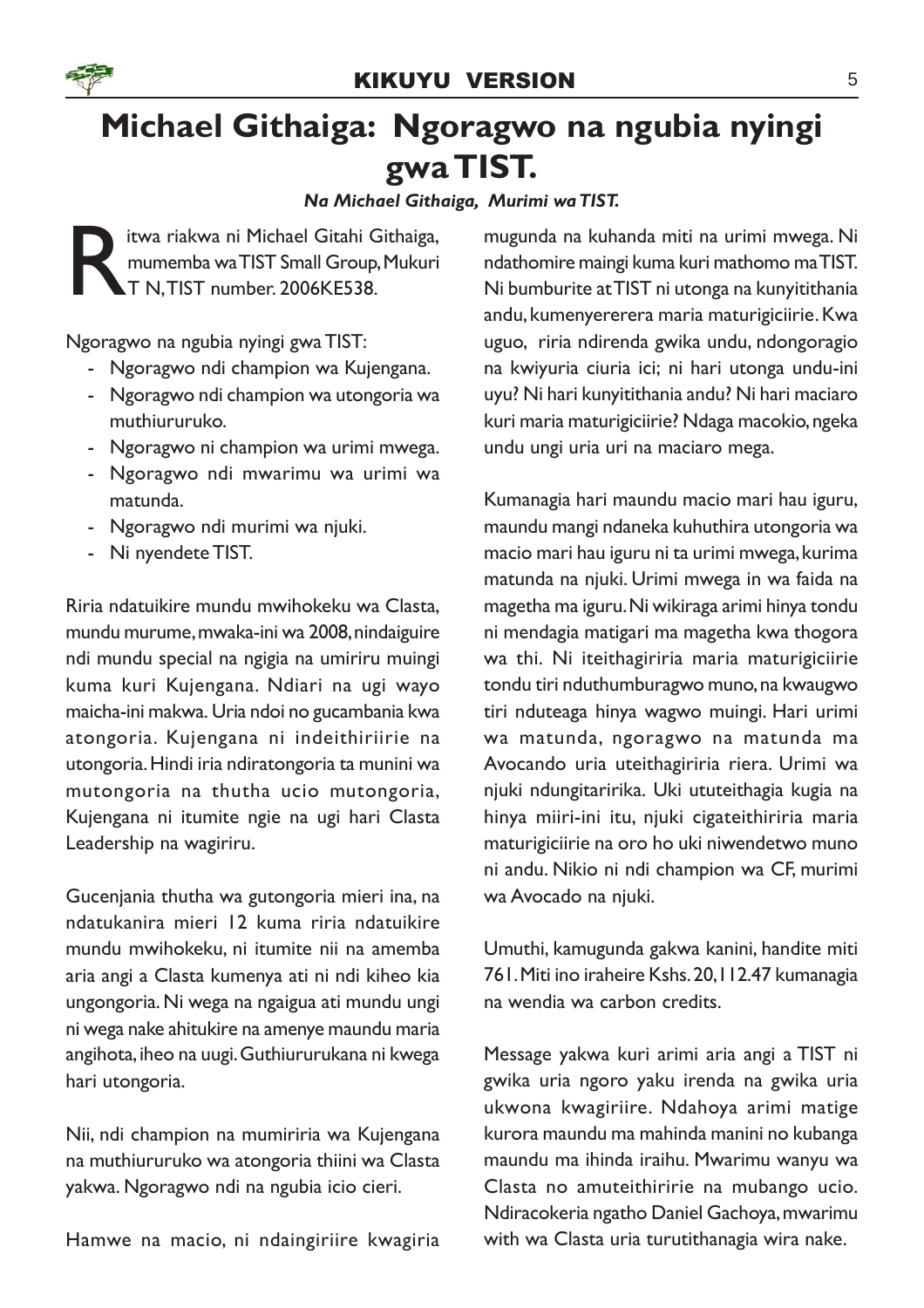

### Umenyereri wa Nursery.

#### A. Kugitira tutambi.

Indo ta fungi, bacteria, viruses, nematodes na tutambi(muthua, thuthi na ingi) nocithukie mimera. Murimu uria uikaine muno wa nathari ni damping off na urehagwo ni fungi. Utumaga mbegu ciume mbere ya kumera, miri ibuthe mbere ya kumera na mimera ikorwo iri miceke na ikoma.

Dalili ni;

- − Gucekeha na gukua kwa mumera.
- Kuhoha na kugua kwa mumera.
- − Mahuti gucenjia rangi.
- − Mimera gukua.

Kugiririria murimu uyu.

- − Gucenjia tiiri wa nathari thtutha wa miaka 1-2. Kuhuthia tiiri noguteithie.
- − Kwehutia mimera iria ihotetwo na kumicina.
- − Ndukahe mimera maai maingi makiria.
- − Tigirira maai nimarathertera.
- − Gutigirira riera ni riingi.
- − Kurimira maita maingi.
- − Tiiri ndwagiriirwo gukorwo uri na unoru makiria. Uigananau wa tiiri na unoru niwagiriirwo ni kurumirirwo. Nyihia nitrogen na gwikira thumu.
- − Tigirira utaganu ni muiganu mugundaini.
- Tigirira nathari ni theru hingo ciothe.

Mirimu noihotwo na kuhuthira dawa iria ciagiriire nadawa cia tutambi. Niwega kuhuthira dawa cia kiimereracia tutambi tondu cia duka cirri goro na nocithukie maria maturigiciirie.

#### B. Guceeha miri.

Garura mimera rimwe hari wiki niguo muri wa itimu ndukaingire muno thin a niyagiriirwo ni gutinio. Muri mwega wa itimu uteithagia kugucia maai.

Riria mimera irakura thutha wa mieri 3-4 9kuringana na muthemba wa miti na riera) miri yayo yambagiriria gukura kuma nathi ya nathari. Miri ino yagiriirwo nigutinio o thutha wa mieri 1-2 na kahiu. Ririkana umenyereri niwa bata riria uroya mikebe ya miti niguo ndugathukie miri.

Njira ingi, oya nathari na igurunjira iria igiragiriria miri gutontya tiiriini na kumitinia gugakorwo kuri kuhuthu.

#### C. Kuhe maai, kurimira na kuhe kiiruru

- − Tunyamu twa kuhe maai twagiriirwo ni kunyitithanio na ndoo ya kuhe maai niguo tiiri ndugakuuo ni maai.
- − Nouhuthire mukebe muture marima.
- − Menyerera ndukahe maai maingi kana manini, makiria 20lts har mimera 1000. Ungihe maai maingi niukunina mimera hinya na uguciririe tutambi na fungus. Dalili imwe ya gukwonia ati niurahe maai maingi ni mareru.
- He maai o rucini na hwaiini kungihoteka.
- − Tiiri uri na muthanga muingi wagiriirwo niguitiririo maai maingi.
- − Ikira maai mumeraini na ti mahutiini.
- − Itiriria maai kahora niguo maingire tiiriini wega.
- − Menyerera ndugathukie miri riria urarimira.
- − Ndukarimire riria mahinda mathire muno, kurimira k=ni kwa bata tondu riia niricindanagira maai na riua na mimera yaku.
- − Mimera ingi niibataraga kiiruru tigirira niwekira kiiruru na mahuti.
- − Hingo ya mbura, humbira mimera na mahuti ma miti kana nyeki. Mimera niyagiriirwo kwehutio kuma rungu rwa miti niguo miti ya kuma mahutiini ma miti ndigathukie mimera yaku.
- − Irigira nathari yaku niguo mimera ndigathukio ni mahiu kana ciana cigithaka.
- − Reke mimera ikure nginya 30cm mbere ya guthamia. Njira ino noyoe kuma mieri 1-6. Thoma uhoro wa guthamia mimera. Na ningi wehutie kiiruru kahiondaini gaka.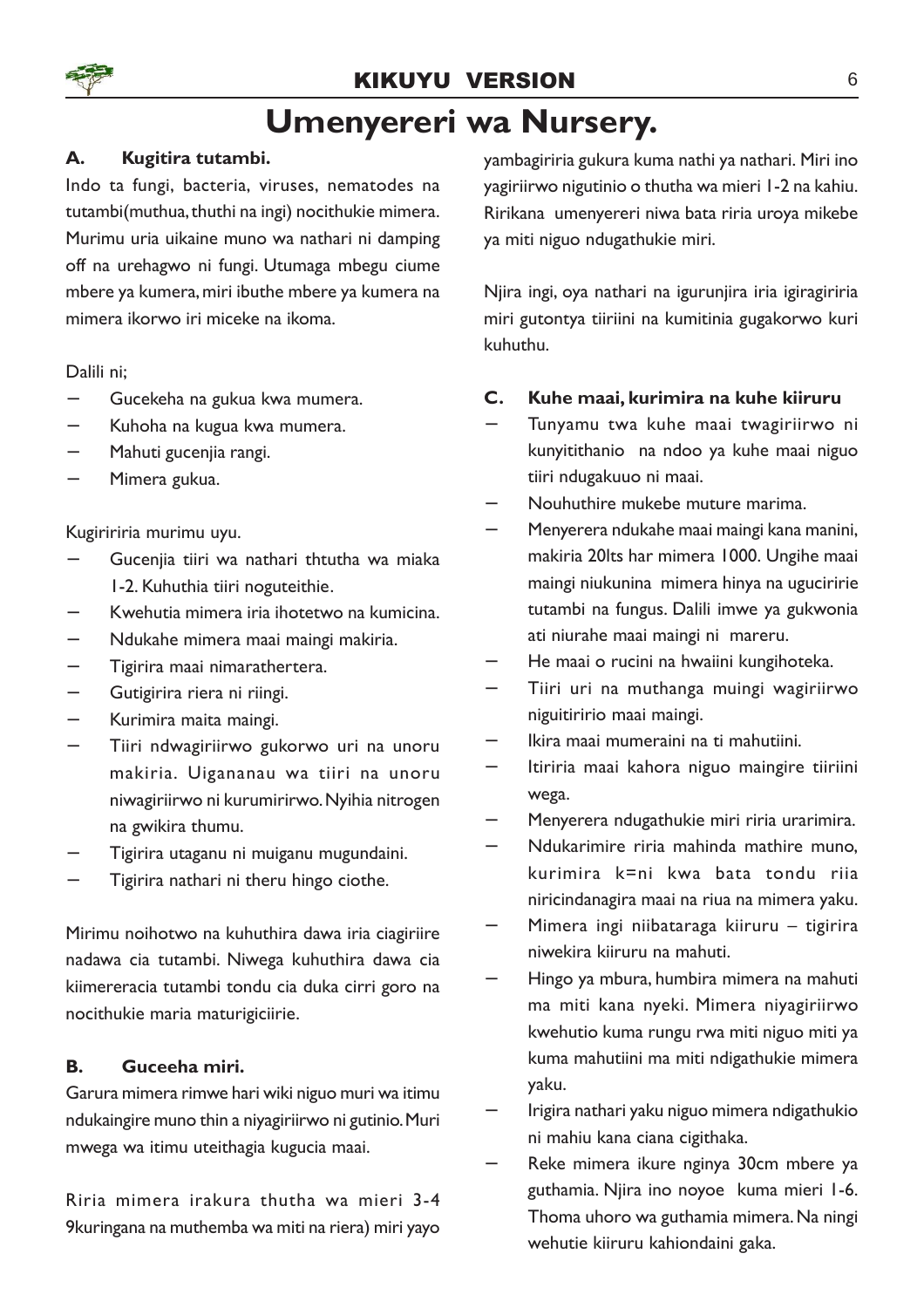#### Newsletter May 2022

*Not for sale*

# Mazingira Bora



**www .tist.org**

Kiswahili Version

TIST is an innovative, time tested, afforestation program led by the participants.



Nguzo ya Thuura TIST iliyofanyika leo tarehe 19 Aprili, 2022. Mada zilizofunzwa zilijumuisha Mbinu Bora katika upandaji na kuweka nafasi kwa Miti; Bustani ya Jikoni & Usafi na kuhusu Uongozi. Karibu kwenye mkutano wetu ujao wa kila mwezi wa Kikundi tarehe 17 Mei 2022.

Maendeleo ya Nguzo ya TIST ya Kanyakine. Uk. 2 Nguzo ya TIST ya Githima: Ukuaji Katikati ya Changamoto. Uk. 2 Sisi ni Koonju Cluster. Katika TIST Tupo. Uk. 3 Nguzo ya Muungano TIST: Kuweka Kilimo Hifadhi katika Vitendo. Uk. 3 Nguzo za TIST za Thuura: Bustani ya Jikoni kwa Maisha yenye Afya na Tajiri. Uk. 4 Kundi la Igurune TIST: Kundi Mpya Zaidi la TIST. Uk. 4 Michael Githaiga: Ninavaa Kofia Nyingi katika TIST. Uk. 5 Utunzaji wa vitalu. Uk. 6 Inside:

Published by TIST-Kenya. Web: www.tist.org Email: martinweru@tist.org Tel: 0722 - 846 501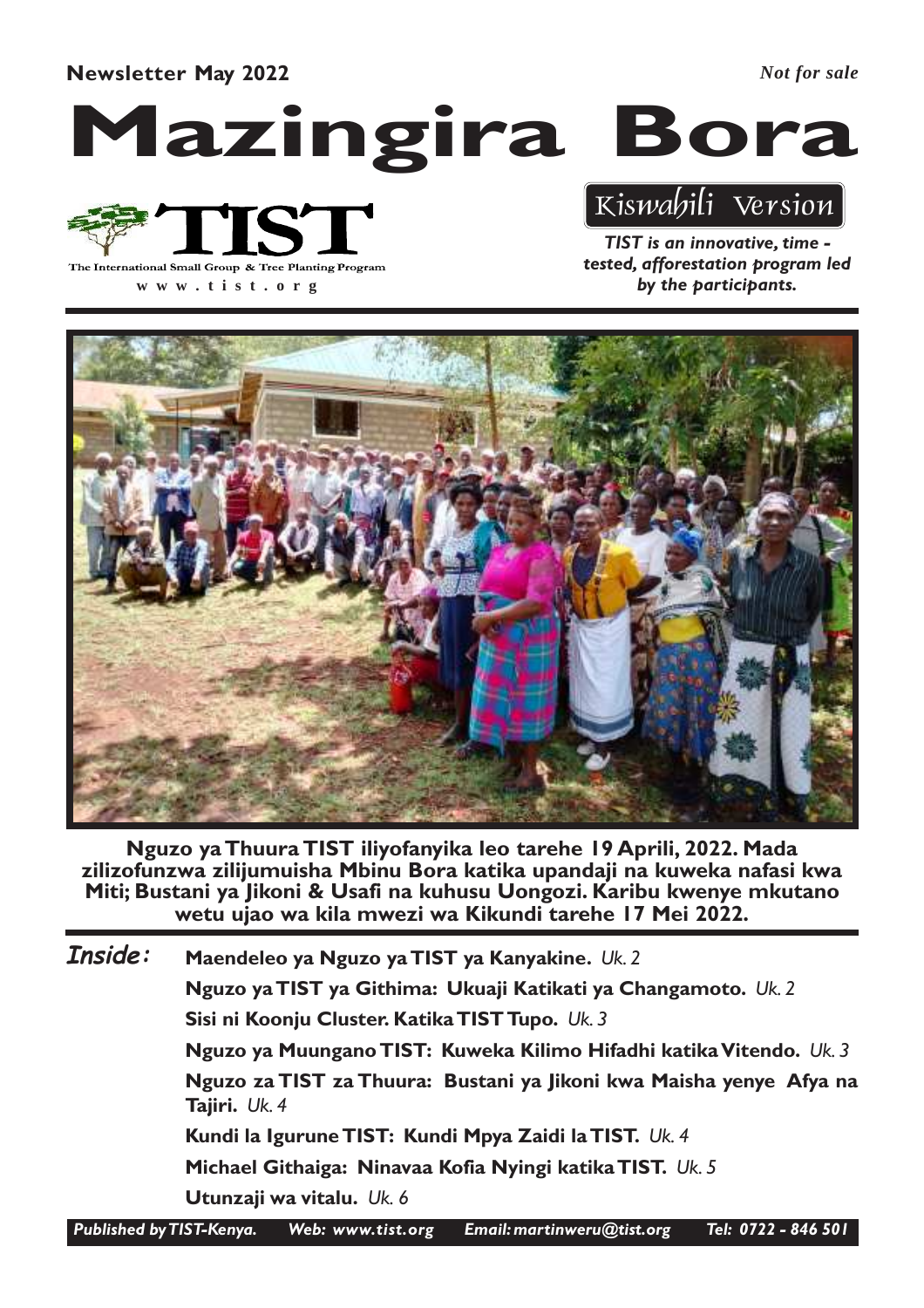

### Maendeleo ya Nguzo ya TIST ya Kanyakine.

Na Bedan Mbae, Mkulima wa TIST.

guzo ya TIST ya Kanyakine ni<br>mojawapo ya Nguzo kongwe zaidi<br>za TIST nchini Kenya. Ilianzishwa<br>mwaka 2005/6 TIST ilipoanzishwa nchini guzo ya TIST ya Kanyakine ni mojawapo ya Nguzo kongwe zaidi za TIST nchini Kenya. Ilianzishwa Kenya. Hapo awali, wakulima wachache walijiunga, lakini wakati motisha ya malipo ya miti ilipoanza kuja, wakulima wengi wa ndani walianza kuunda vikundi na kujiunga na TIST.

Mimi na Kikundi changu Kidogo, Kaguruka Tree Grower 2013KE474 tulijiunga na TIST mwaka wa 2013. Vikundi vingine vingi vidogo

vinaendelea kujiunga nasi. Mafunzo katika mikutano ya Nguzo yamekuwa ya manufaa kwetu.

Sasa, Nguzo yetu imezaa Nguzo mpya ya Mtoto kwa jina Kithakanaro Cluster. Tunajisikia kutiwa moyo kuendelea kupanua TIST hadi maeneo mapya. Tunashukuru TIST na Mtumishi wetu wa Kundi Dinah Kathambi.

Hebu tuendelee kupanda miti na kupanua TIST!

# Nguzo ya TIST ya Githima: Ukuaji Katikati ya Changamoto.

#### Na Peter Maina, Mkufunzi wa TIST.

Sisi ni washiriki wa Nguzo ya Githima<br>TIST.Tuko katika eneo lenye hali tete<br>la Laikipia Magharibi, ambalo<br>huathiriwa na majambazi wa mifugo na isi ni washiriki wa Nguzo ya Githima TIST. Tuko katika eneo lenye hali tete la Laikipia Magharibi, ambalo uhalifu mwingine. Tuko katika wadi ya Olmoran, eneo kavu sana.

Sisi ni Kundi la Watoto la Nguzo ya Mithuri. Tulizidisha kutoka kwa Nguzo ya Mithuri miaka miwili iliyopita. Tulikuwa na vikundi vinane wakati huo. Licha ya changamoto zilizopo, tumeendelea kukumbatia utofauti wetu. TIST imetusaidia sana kuhudumiana. Katika eneo letu, tuna makabila mbalimbali kutoka kwa Wakikuyu, Wakalenjin, Wakisii, na Waturkana. Wanachama wa makabila haya wamejiunga na TIST. Tumepata maelewano na amani katika TIST.

Kutoka kwa Vikundi Vidogo vinane miaka miwili iliyopita, tumekua hadi Vikundi Vidogo 36 vilivyo hai leo, na bado tunakua. Tumepanda na kuweka hai zaidi ya miti 25,000. Mary Kathei ndiye Mtumishi wetu wa Kundi. Amehudhuria zaidi ya 90% ya vikundi katika muda wa miezi 12 iliyopita. Hii inatufanya tustahiki malipo ya Kikundi Kidogo, ambacho tumekuwa tukipokea.

Githima inamaanisha "chemchemi." Tumedhamiria kama chemchemi kuendelea kutiririka na kukua zaidi na bora zaidi.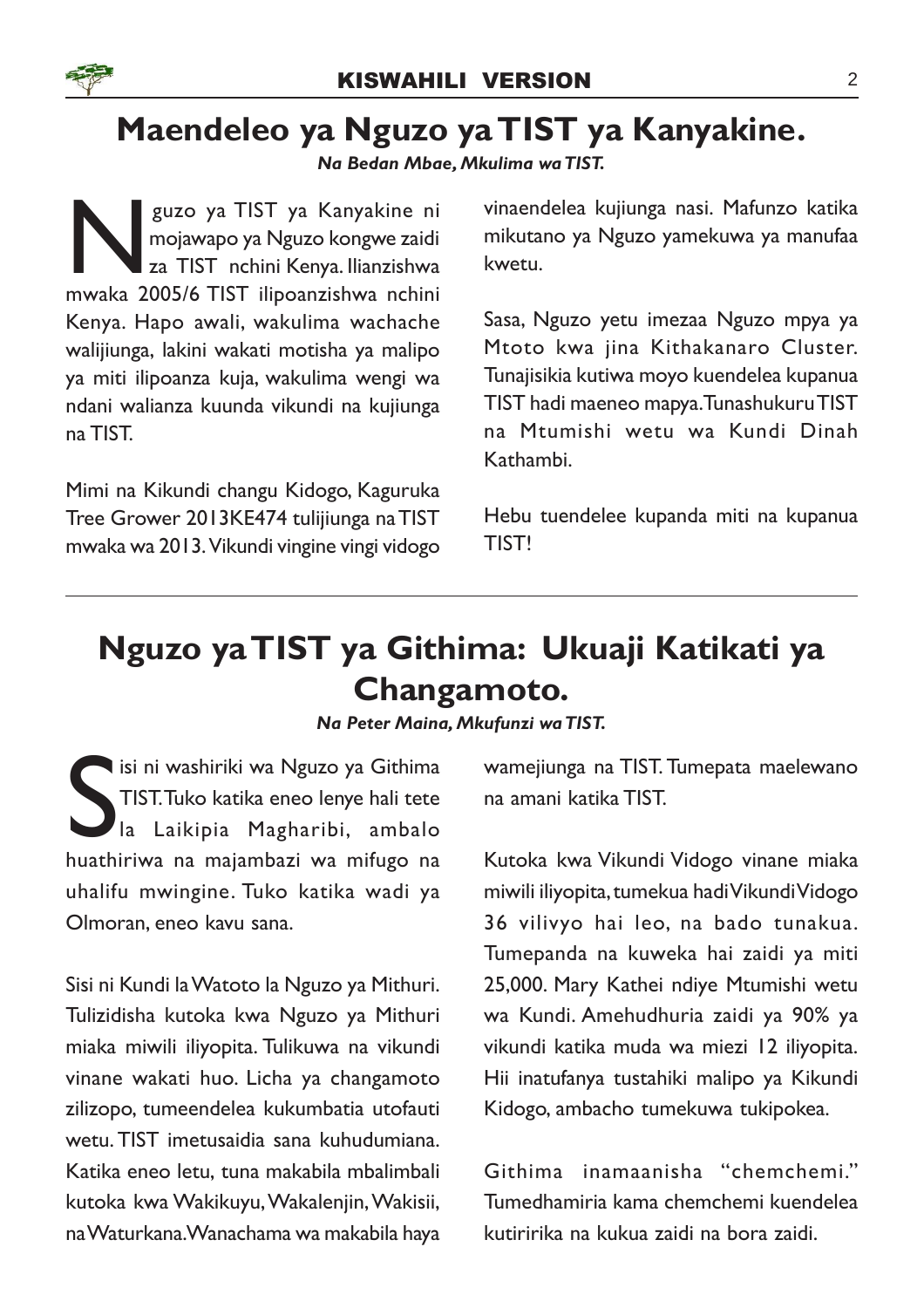# Sisi ni Koonju Cluster. Katika TIST Tupo.

Na Alice Nkirote, Mtumishi wa Nguzo wa TIST.

**Hermin State III ST** in it Koonju TISTCluster. Sisi ni<br>ChildCluster kutoka Nthangathi<br>33 vilivyo hai. Vikundi vyetu vyote vina ii ni Koonju TISTCluster. Sisi ni ChildCluster kutoka Nthangathi Cluster. Koonju ina Vikundi Vidogo wakulima hai. Sisi sote tumekuwa tukipanda miti kwa subira na mpango wa TIST kwa miaka kadhaa sasa.

Sasa tuna furaha kuwa tumeanza kuvuna matunda ya bidii. Mnamo Februari 2022, Vikundi vyetu 13 Vidogo kutoka Kundi la Koonju vilipokea "malipo yao ya Hisa ya Faida ya 2020", ambayo yalitutia moyo sana. Hii pia ilihimiza Vikundi Vidogo Vidogo ambavyo havijalipwa. Wengi wa Vikundi Vidogo ambavyo vimelipwa vilijiunga na TIST mwaka wa 2006.

Sasa tunaahidi kuweka miti yetu kwa muda mrefu, kupata kaboni zaidi, na kupanda miti mingi zaidi. Miti imethibitisha kutupatia faida nyingi zaidi katika matunda, kuni, malisho ya mifugo, mbao, na mengine mengi. Miongoni mwa mambo mengine, tumeapa kuendelea kuhubiri injili ya TIST kwa majirani zetu.

Tunakutana Jumanne ya mwisho ya kila mwezi katika kambi ya Chifu wa Koonju.

# Nguzo ya Muungano TIST: Kuweka Kilimo Hifadhi katika Vitendo.

#### Na Josephine Muasya.

kwa mara ya kwanza, sisi katika Nguzo<br>
ya Muungano TIST tuliamua kufanya<br>
kwenye mmoja wa washiriki wetu shamba. wa mara ya kwanza, sisi katika Nguzo ya Muungano TIST tuliamua kufanya maonyesho ya Kilimo Hifadhi Kwa hivyo, tuliamua kutenga siku ya mkutano wa Nguzo kwa ajili ya zoezi hili.

Ilikuwa ya kuvutia na yenye kutimiza. Tulijifunza mengi katika mwezi wetu wa Machi siku ya onyesho la CF. Mtumishi wetu wa Nguzo, Josephine Muasya, akiwa na noti za mafunzo alichukua sisi mchakato mzima wa maandalizi ya CF.

Baada ya kusafisha mahali pa kuchimba mashimo kwa kutumia panga, mwezi mmoja kabla ya mvua kunyesha, tulipima shimo la urefu wa 35cm na upana wa 15cm na kina cha 15cm, na kuweka kando ya udongo wa juu. Kisha kati ya shimo moja hadi jingine

unapima 75cm, baada ya mstari mmoja hadi mwingine ni 90cm. Kisha kwa kutumia vipimo hivyo, unachimba mashimo mengi iwezekanavyo. Kisha unachanganya udongo wa juu na mbolea ya samadi katika kila shimo na uiachie siku 30 kabla ya mvua kunyesha, ambao ndio wakati mzuri wa kupanda mbegu zako. Ni mbegu nne za mahindi kwenye pembe kwa kila shimo, au ikiwa ni mtama, ni mbegu sita kwa kila shimo.

Tumejifunza yafuatayo;

- 1. Hutumii nguvu nyingi.
- 2. Inahitaji muda kidogo.
- 3. Ni rahisi kusimamia.
- 4. Hakuna haja ya kutumia mbolea ya kemikali.
- 5. Inatoa mavuno mengi kuliko pale tulipokuwa tunalima.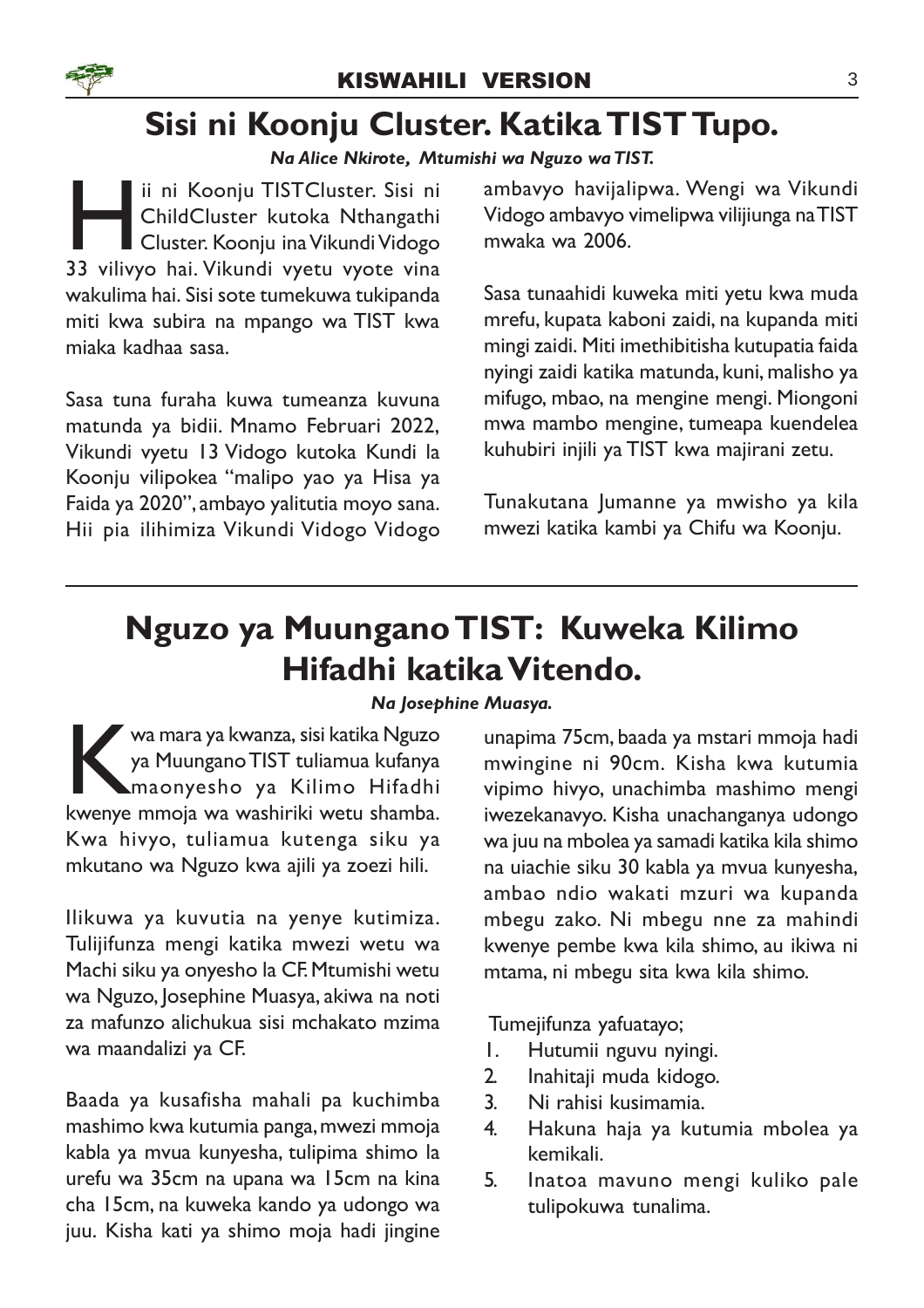

# Nguzo za TIST za Thuura: Bustani ya Jikoni kwa Maisha yenye Afya na Tajiri.

#### Na Edward Mwenda.

atika Nguzo ya Thuura, tunahimiza<br>kila mwanachama kuanzisha<br>bustani ya jikoni. Tuna hakika<br>kwamba bustani za jikoni sio tu hutupatia atika Nguzo ya Thuura, tunahimiza kila mwanachama kuanzisha bustani ya jikoni. Tuna hakika usambazaji wa kutosha wa mboga, lakini pia inatuzuia kwenda kwenye masoko mara nyingi zaidi kununua mboga. Hii hutuokoa pesa, wakati, na hutufanya kula mboga zilizopandwa kwa njia ya asili na hatari ndogo za uchafuzi.

Pia tunawahimiza washiriki wetu watengeneze rafu ambapo vyombo vya jikoni vimekauka. Mfiduo wa vyombo kwenye jua moja kwa moja huua vijidudu na kukuwezesha kujua ni kipi kimechoka, hasa vile vya plastiki. Hii itasaidia kuviondoa kwenye matumizi.

Kwenye bustani ya jikoni, tumia mifuko ya multistorey. Hii imethibitishwa kuwa Mbinu Bora na wanachama wetu wengi. Inahitaji maji kidogo, hupunguza mashambulizi ya wadudu, hupunguza mashambulizi ya kuku, ikiwa huwekwa nyumbani, na ni kiuchumi kwa suala la nafasi.

Kwa sababu hatutumii kemikali katika bustani zetu za jikoni, majirani zetu wengi wananunua mboga kutoka kwetu. Huu ni mkondo mwingine mpya wa mapato ambao tumejitengenezea. Ni vizuri kuwa katika TIST, kwa sababu tunapata nafasi ya kujaribu, kufanya mazoezi na kushiriki Mbinu Bora.

#### Kundi la Igurune TIST: Kundi Mpya Zaidi la TIST. Na Aaron Kaindio.

S isi ni miongoni mwa Nguzo mpya zaidi za TIST nchini TIST Kenya leo. Tuko karibu na Nthangathi Cluster.

Tumesikia kuhusu TIST kwa muda sasa. Tuna shauku ya kujifunza mazoea ambayo yatakuwa mazuri kwetu na kwa jamii zetu. Tulipoanza, tuligundua kwamba kulikuwa na vikundi vichache katika eneo letu

vilivyokuwa vimeanza huko nyuma. Tuliwakaribia ili wajiunge nasi na kuwa sehemu ya Nguzo yetu. Walikubali na tunafurahi kwamba tutajifunza kutoka kwao.

Tulimwendea Mtumishi wetu wa Kundi, Aoron Kaindio, na akakubali kwa neema kututumikia. Tunapiga hatua za mtoto. Tuko njiani!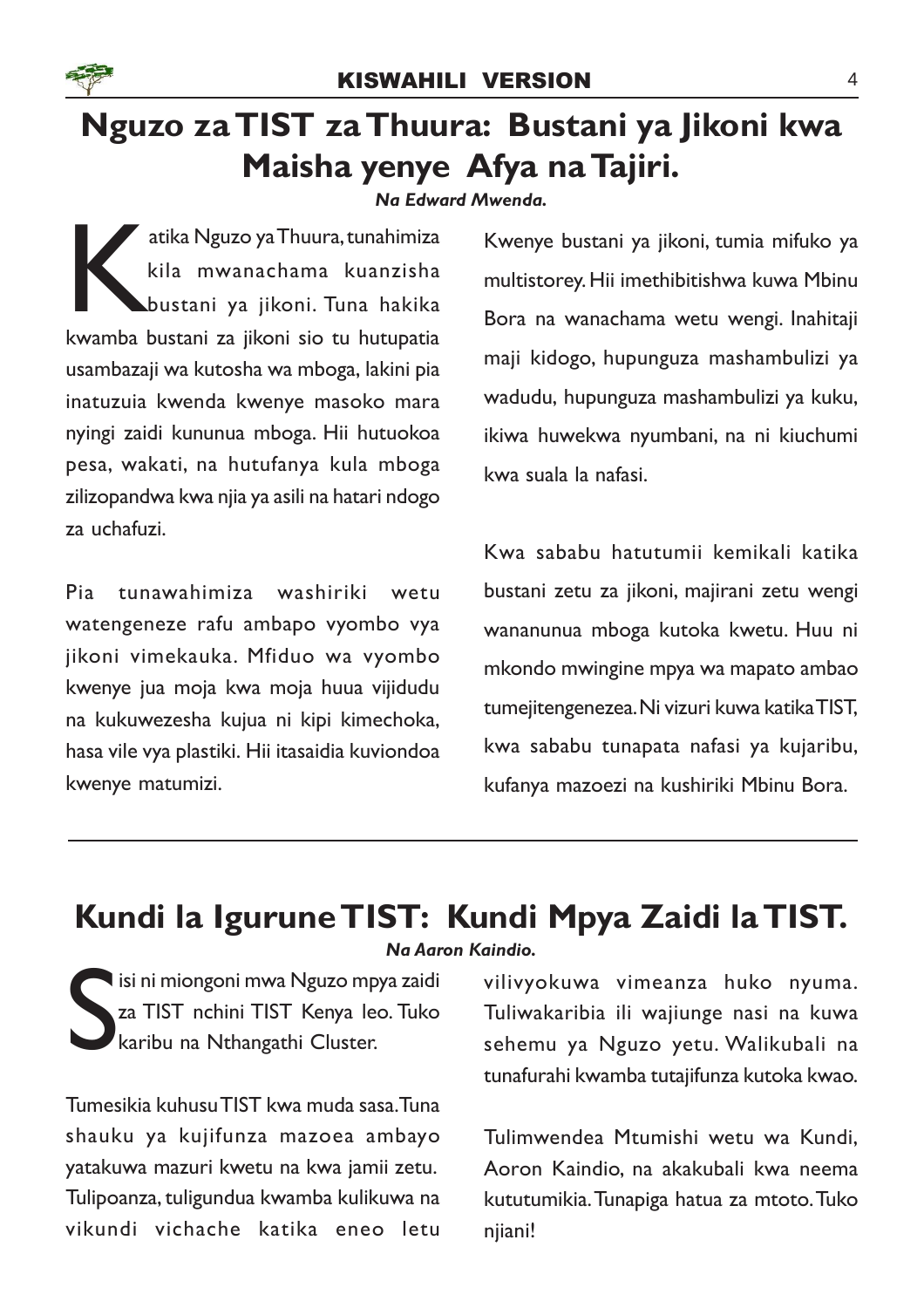

# Michael Githaiga: Ninavaa Kofia Nyingi katika TIST.

Na Michael Githaiga, Mkulima wa TIST.

J ina langu ni Michael Gitahi Githaiga, mwanachama wa Kikundi Kidogo cha TIST, Mukuri T N, nambari ya TIST: 2006KE538.

Ninavaa kofia nyingi katika TIST:

- Mimi ni Bingwa wa Kujengana.
- Mimi ni Bingwa wa Uongozi wa Mzunguko.
- Mimi ni Bingwa wa Kilimo Hifadhi.
- Mimi ni Mkufunzi wa kilimo cha matunda.
- Mimi ni Mkulima wa nyuki.
- Naipenda TIST.

Nilipokuwa Mtu wa Kuwajibika kwa Kundi langu, Mwanaume, mwaka wa 2008, hakuna kitu kilichonifanya nijisikie wa pekee na kunitia moyo kama Kujengana alivyofanya. Sikuwa nimeiona hapo awali katika maisha yangu yote. Nilichojua hapo awali ni ukosoaji hasi wa viongozi. Kujengana ilinisaidia kama uongozi. Nilipokuwa nikihudumu kwa kuwa kiongozi-mwenza na hatimaye kuwa kiongozi, Kujengana ilifanya uzoefu wangu katika uongozi wa Nguzo kuwa rahisi na mzuri.

Kupokezana baada ya kuhudumu kwa miezi minne, na kwa jumla ya miezi 12 tangu niwe Mtu wa Uwajibikaji, kulinisaidia mimi na washiriki wengine wa Nguzo kugundua vipawa vyangu katika uongozi. Ilikuwa kubwa sana kwamba nilihisi kwamba mtu mwingine alihitaji kupitia mchakato sawa na kugundua uwezo wao, vipawa, na talanta. Kupokezana nje ni muhimu katika uongozi.

Kwa hiyo, nikawa bingwa wa kuhimiza Uongozi wa Kujengana na Mzunguko na Mtumishi katika Nguzo yangu. Ninavaa kofia hizo mbili.

Zaidi ya hayo, nilianza kuboresha shamba langu kupitia upandaji miti na Kilimo Hifadhi. Ninajifunza mengi kutoka kwa Mafunzo ya TIST. Nimegundua kuwa TIST inahusu uwezeshaji wa kiuchumi na kijamii, na uboreshaji wa mazingira. Kwa hiyo, kila ninapotaka kufanya jambo au

shughuli fulani, huwa naongozwa na kujiuliza maswali haya; uko wapi uwezeshaji wa kiuchumi katika shughuli hii? Uwezeshaji wa kijamii uko wapi katika shughuli hii? Na mazingira yatafaidika vipi na shughuli hii? Ikiwa sitapata majibu ya wazi, nitaenda kwa shughuli nyingine ambayo itakidhi kabisa hapo juu.

Kutokana na hayo hapo juu, baadhi ya shughuli nilizofanikiwa kuzifanya kwa kutumia mwongozo huo hapo juu ni pamoja na Kilimo Hifadhi, Kilimo cha Miti ya Matunda, na Ufugaji Nyuki. Kilimo Hifadhi ni cha kiuchumi kwa gharama na mavuno mengi. Inawezesha jumuiya kwa sababu ninauza ziada yangu kwa jumuiya za mitaa kwa bei ya chini. Inanufaisha mazingira kwa sababu ya usumbufu mdogo wa udongo, kwa hivyo haitoi kaboni nyingi kutoka kwa udongo. Katika kilimo cha matunda, ninajishughulisha na kilimo cha Parachichi. Wanafaidika kiuchumi kwa sababu wananiingizia kipato cha ziada. Nimeajiri wakulima wengine katika Nguzo zangu na miti ya Parachichi kusaidia kuboresha hali ya hewa na bioanuwai. Ufugaji nyuki huenda bila kusema. Asali ni ya manufaa kwa vile virutubisho muhimu kwa mwili, nyuki huweka viumbe hai vyenye afya na nguvu, na asali ni bidhaa inayohitajika sana. Kwa hiyo nimekuwa bingwa katika CF, kilimo cha Parachichi, na Ufugaji Nyuki.

Hadi leo, kwenye kipande changu kidogo cha ardhi, nimepanda miti 761. Miti hii hivi majuzi iliniletea KES 20,112.47 kutokana na mauzo ya mikopo ya kaboni.

Ujumbe wangu kwa Wakulima wengine wa TIST ni kuangalia maeneo ambayo nia yako ni na kuchukua hatua na mpango wa kujiboresha. Nawaomba wakulima wasitafute malengo ya muda mfupi tu bali wazingatie malengo ya muda mrefu. Mtumishi wako wa Nguzo atakusaidia kutengeneza Mpango Kazi. Napenda kumshukuru Daniel Gachoya, Mtumishi wetu wa Nguzo, ambaye tumeendelea kufanya kazi naye.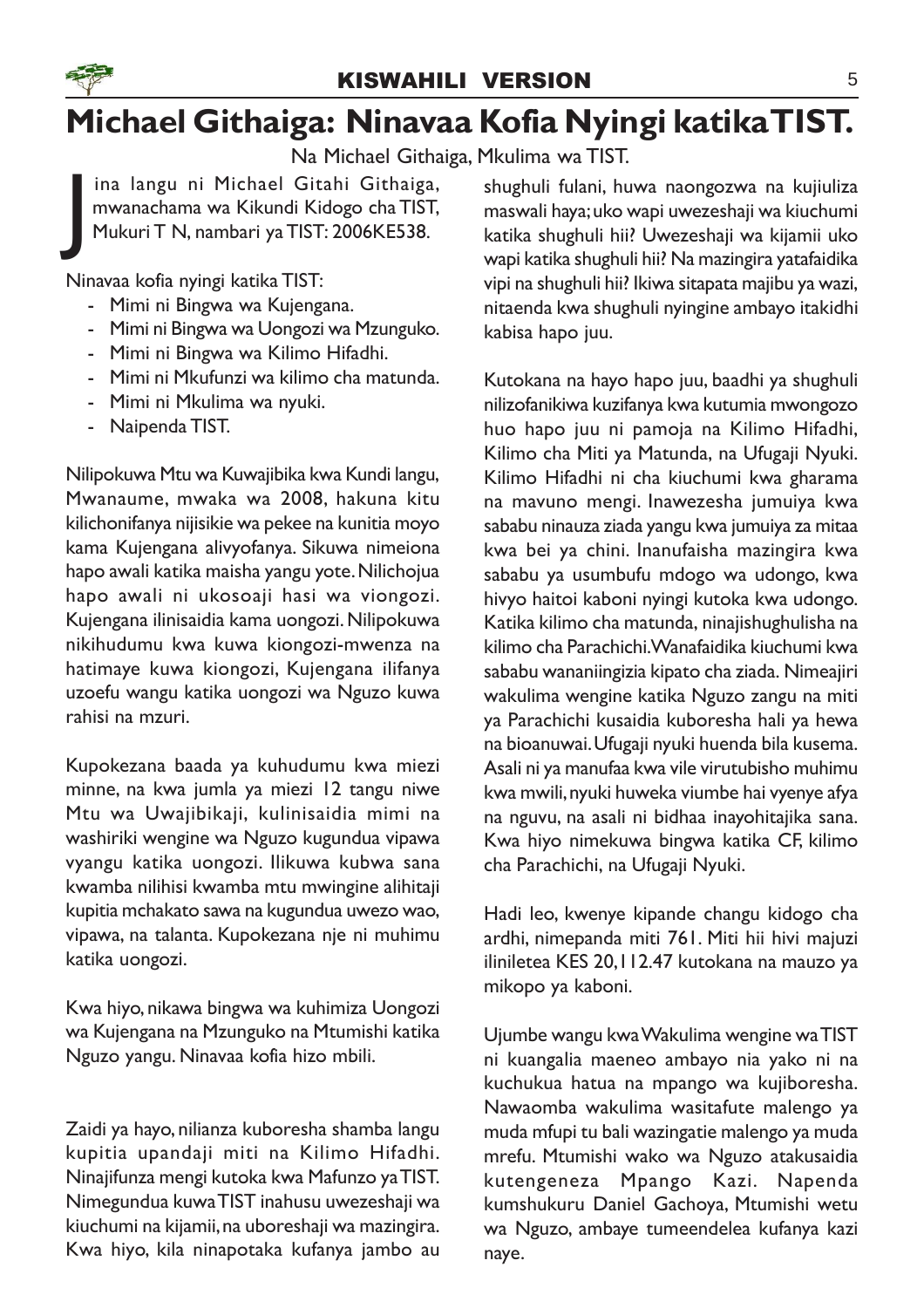#### KISWAHILI VERSION 6

### Utunzaji wa vitalu.

#### A. Kudhibiti wadudu.

Viumbe hai kama fungi, bakteria, virusi, minyoo na wadudu (kwa mfano mchwa, vikugu) waweza kudhuru miche.

Ugonjwa aina moja unaopatikana sana katika vitalu huitwa 'damping off' na husababishwa na fungi. Ugonjwa huu husababisha mbegu kuoza kabla ya kuota, mizizi kuoza kabla ya mche kutokezea na mche kuwa mwembambe na kuvunjika.

Dalili za kawaida za ugonjwa huu ni:

- Shina hupunguza ukubwa wake na kufa linapofikia ardhi.
- Mche kunyauka nakuanguka.
- Majani yanageuka manjano.
- Mche unakufa mwishowe

Dhibiti ugonjwa huu kwa:

- Kubadilisha udongo ulio kitaluni kila mwaka au miaka miwili. Kutenganisha udongo pia husaidi.
- Kutoa miche iliyoathirika na kuchoma mara moja.
- Kuepuka kumwagia maji zaidi ya yanayotakikana.
- Kuhakikisha maji hayafuriki.
- Kuhakikisha hewa inafikia miti vizuri.
- Kutoa magugu vizuri na kwa wakati mzuri.
- Udongo usiwe na rutuba nyingi sana. Fuatilia viwango vya kuchanganya vinavyofaa. Punguza kiwango cha naitorjeni kwa kupunguza mbolea.
- Kunafaa kuwa na nafasi tosha kati ya miche ili kuepuka mfinyano.
- Hakikisha kitalu kipo safi kila wakati.

Magonjwa yaweza kudhibitiwa kwa utumizi unaofaa wa kemikali na dawa za wadudu. Ni bora zaidi kutumia dawa zilizo za kiasili kwani za kemikali ni ghali na zaweza kudhuru mazingira kwa mfano;

- Matumizi ya jivu
- Kuhakikisha kitalu kipo safi ili kuzuia kuwahimiza wadudu kuja.

#### B. Kupogoa mizizi.

Hamisha miche mara moja kila wiki ili mizizi mirefu isije ikaingia ardhini na kuhitaji kukatwa. Mizizi mirefu husaidia miti kutafuta maji baada ya kuihamishia shambani.

Miche inapoanza kumea katika mikebe baada ya miezi mitatu au mine (kulingana na aina na tabia nchi) mizizi huanza kukua na kutokea chini ya mikebe. Mizizi hii yafaa kukatwa kila miezi miwili au mmoja kwa kisu. Kumbuka kuwa mwangalifu unapoinua mikebe usije ukadhuru mizizi iliyo change.

Badala ya haya waweza kujaribu kitalu kilichoinuliwa ambacho hupunguza haja ya kupogoa mizizi kwani mizizi hujikata yenyewe.

#### C. Kunyunyizia maji, kutoa magugu na kivuli.

- Kinyunyizi lazima kishikanishwa na mikebe ya kunyunyizia maji ili kisije kikasababisha mmomonyoko wa udongo.
- Waweza kutumia mkebe ulio na mashimo.
- Jiepushe na kunyunyizia maji mengi au kidogo, nyunyiza lita ishirini kwa miche elfu moja. Maji zaidi ya yanayohitajika hufanya miche kuwa nyoofu na kuvuta wadudu na fungi. Dalili moja ya maji zaidi ya yanayohitajika ni kuwepo kwa safu nyembamba ya mwani jua ya udongo.
- Nyunyizia kila asubuhi na jioni iwezekanapo.
- Udongo wenye mchanga utahitaji maji zaidi ya udongo unaoshikana.
- Mwaga maji udongoni, si kwa majani
- Nyunyizia pole pole ili maji yaingie udongoni.
- Kuwa mwangalifu usidhuru mizizi unapotoa magugu.
- Usiache magugu kwa muda mrefu. Kutoa magugu ni muhimu kwani magugu humea na kushindania mwangaza, maji na virutubisho.
- Baadhi ya mbegu huhitaji kivuli hakikisha umetengeneza kivuli.
- Wakati wa mvua, funikia miche ukitumia nyasi kavu. Miche yafaa kutolewa chini ya miti ili maji yasiangukie miche na kuidhuru.
- Tengeneza ua ukizunguka kitalu ili kulinda kutokana na mifugo na watoto wanaocheza.
- Lache miche imee hadi centimita thelathini kabla ya kuihamisha shambani. Hili laweza kuchukua mwezi mmoja au ata hadi miezi sita. Angalia maelezo kuhusu kuhamisha miche. Pia toa kivuli wakati huu.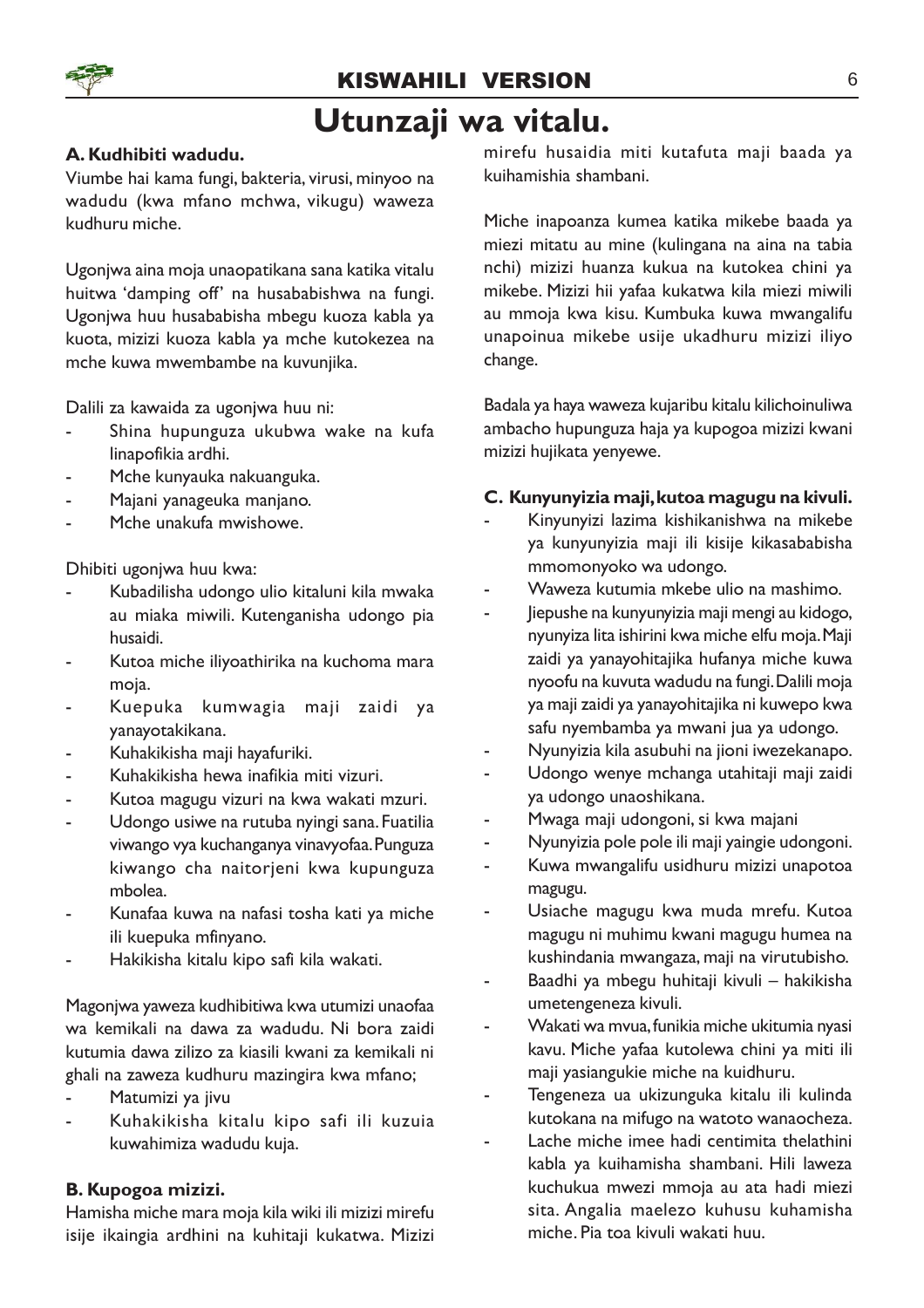#### Newsletter May 2022

*Not for sale*

# Mazingira Bora



**www .tist.org**

Kikamba Version

TIST is an innovative, time tested, afforestation program led by the participants.



Ngwatanio ya TISTThuura umbanoni woo 19/04/22. Maumanyisyo ala manengiwe ni vamwe na Nzia nzeo sya kuvanda miti na kumitaanisya, muunda wa ikoni na utheu na utongoi wa kithyululu. nitwauthokya umbanoni witu wa ngwatanio mwai ukite matuku 17/05/2022.

Kuendeea kwa ngwatatanio ya TIST Kanyakine. Page 2 Ngwatanio ya TIST ya Githima; Kuendeea na kwiana ona kwina moito/mawumu. Page 2 Ithyi twi ngwatanio ya TIST Koonju, nthini wa TIST twivo. Page 3 Ngwatanio ya TIST Muungano: Kutata kwika nima ya kusuvia. Page 3 Ngwatanio ya TIST ya Thuura: Muunda wa ikoni kwa uima wa mwii na uthwii thayuni uu. Page 4 Ngatanio ya TIST Igurune: Ngwatanio ila Nzau yu nthini wa TIST. Page 4 Michael Githaiga: Ninikiite ngovia mbingi nthini wa TIST. Page 5 Kusuvia Kivuio. Page 6 Inside:

Published by TIST-Kenya. Web: www.tist.org Email: martinweru@tist.org Tel: 0722 - 846 501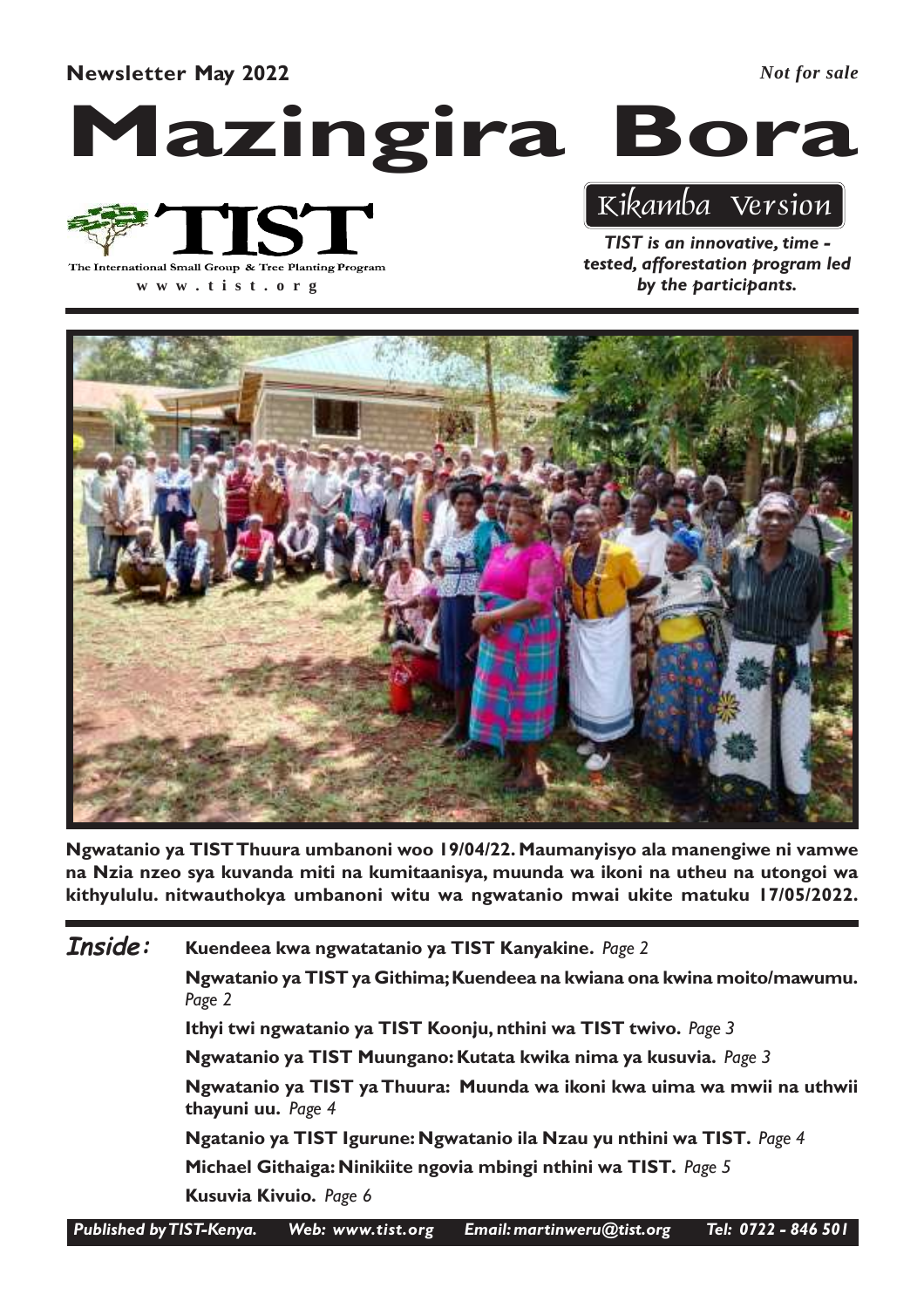# Kuendeea kwa ngwatatanio ya TIST Kanyakine.

Na Bedan Mbae, Muimi wa TIST.

gwatanio ya TIST Kanyakine ni<br>imwe kati wa ngwatanio ila<br>syalikile thini wa TIST ten vaa<br>Kenya. Ngwatanio ino yambiie mwaka wa gwatanio ya TIST Kanyakine ni imwe kati wa ngwatanio ila syalikile thini wa TIST ten vaa 2005/6 yila TIST yamanyithaniw'e kuu Kenya. Mwambiioni no aimi anini meetikilile kulika, indi yila ndivi ya uthuthio ya miti yambiie, now'o aimi aingi mambiie useuvya ikundi na kulika nthini wa TIST.

Nyie na kakundi kakwa, Kaguruka Tree Grower 2013KE474 nitwalikile nthini wa TIST mwaka wa 2013. Tukundi tungi twingi nitwaendeeie kukwatana naitu. Kumanyiw'a nthini wa mbumbano sya kila mwai nikwithiitwe kwi kwa vaita kwitu.

Yu, ngwatanio yitu nisyaite ngwatanio nzau ila ikwitwa Kithaanaro. Nitukwiw'a twi athuthiku kuendeea na kwiania TIST isioni ingi nzau. Twina muvea kwa TIST na kwa muthukumi witu wa ngwatanio Dinah Kathambi. Tuendee na uvanda miti na kuthathasya TIST!

# Ngwatanio ya TIST ya Githima; Kuendeea na kwiana ona kwina moito/mawumu.

Na Peter Maina, Mumanyisya (mwalimu) wa TIST.

thyi twi a memba ma ngwatanio ya TIST<br>Githima.Twi kisioni kya Laikipia West kila<br>kina mawonzu makyo ta uvithukii wa<br>imaamai sya indo kati wa mathina angi.Twi thyi twi a memba ma ngwatanio ya TIST Githima. Twi kisioni kya Laikipia West kila kina mawonzu makyo ta uvithukii wa kisioni kya Olmoran Ward kisio kila ni yalata/ weu.

Twi syana nundu noindi tunasyaikie kuma ngwatanioni ya TIST ya Mithuri. Nitwongelekie kuma twasyaika kuma ngwatanioni ya TIST ya Mithuri nthini wa myaka ili mivitu. Twai na ikundi nyaanya ivindani ya kusyaika kwitu. Onakau twina moito na mawumu, nituendee na kwitikila muvulanyo wa mauko ma andu ma mbai ingi. TIST nitutethetye kwitikila kuvulana na kwikalania na ngo/mbai ingi sya andu na muuo. Kisioni kitu ki ngo mbingi sya andu mevo, Ekuyu, Akalenjin, Akisii na Aturkana.

Andu ma mbai ithi nimalikite thini wa TIST na nitwikalanitye kwa muuo na uuu nthini wa TIST.

Kuma ikundini nyaanya myaka ili mivitu, nitwianite kuvika ikundi 36 ila iuthukuma kwa vamwe umuthi, na notuendee na kwingiva. Nituvandite miti na kumikalya mbee wa 25,000. Mary Kathei niwe muthukumi wwitu wa ngwatanio. Nuvikiite kilungu kinene ta 90% kya ikundi situ nthini wa myai 12 mivitu. Kii kitumite twithiwa tutonya uthianwa na kuvitukithw'a kwa ndivi ila twithiitwe tuikwata.

Githima nundumwe na kwasya "Nthongo ya kiw'u" na nitwiyumitye kuendeea na unyululuka na kwiana tuthanthaite kwa useo.

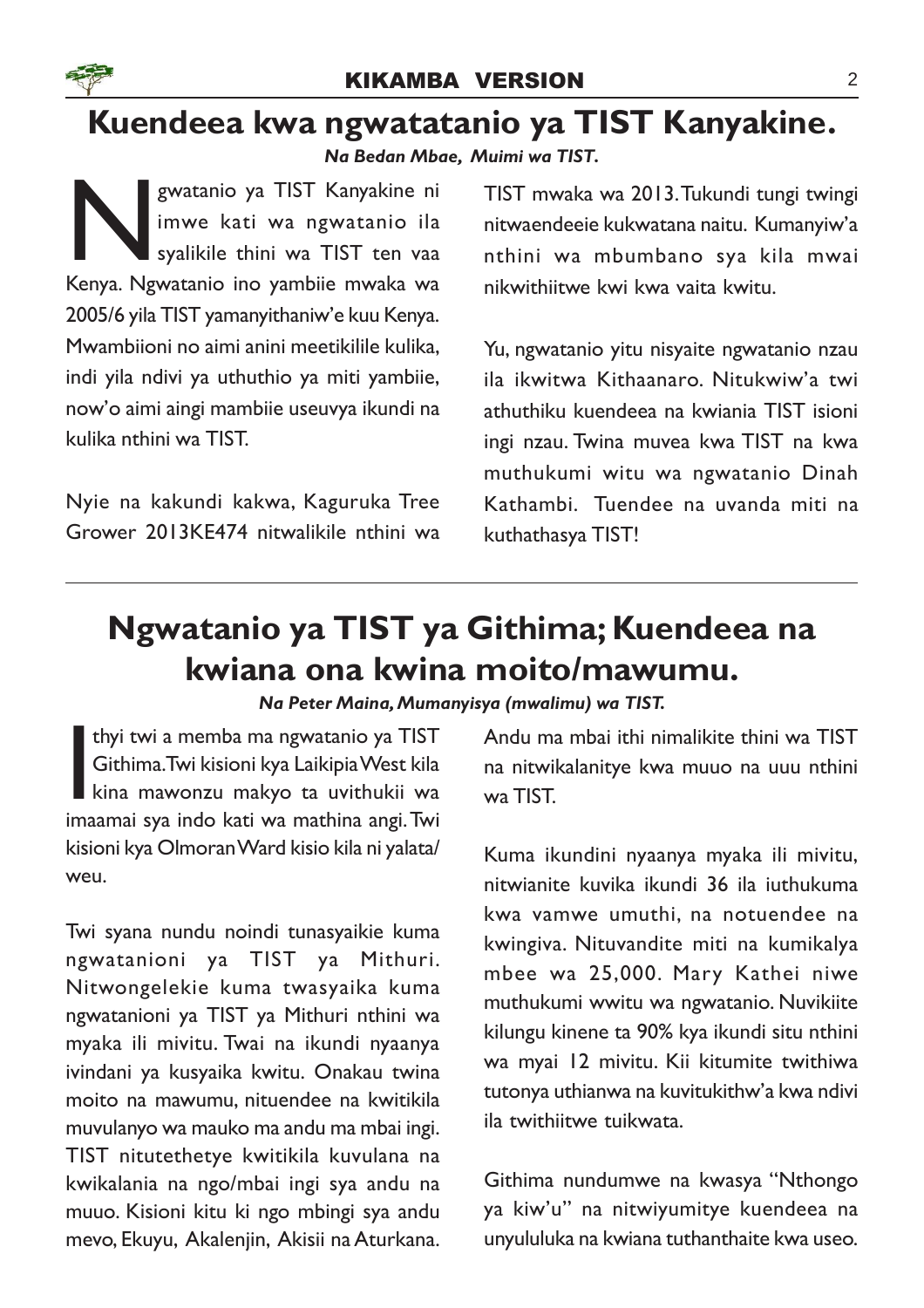# Ithyi twi ngwatanio ya TIST Koonju, nthini wa TIST twivo.

#### Na Alice Nkirote, muthukumi wa ngwatanio.

no ni ngwatanio ya TIST Koonju. Twi<br>Imwana kana usyao wa ngwatanio ya TIST<br>Ikundi syonthe situ syina aimi mevo no ni ngwatanio ya TIST Koonju. Twi mwana kana usyao wa ngwatanio yaTIST Nthangathi. Koonju yina tukundi 33. meuthukuma. Ithyoothe nitwithiitwe tuivanda miti kwa wumiisyo na walanioni wa TIST kwa myaka kauta.

Yu twina utanu wa kuketha matunda ma wia muito na mumu. Mwai wa keli 2022, tukundi tuu 13 twa ngwatanio yitu ya Koonju nitukwatite ndivi ya muao woo wa vaita wa 2020, undu ula ututhangaaitye muno. Ingi kii nikithangaaitye tukundi tula tungi tutakwatite ndivi. Tukundi tula twingi tuive twalikite nthini wa Tist 2006.

Yu nitwathanite kwikalya miti yitu kwa ivinda iasa, kukwata nzeve itavisaa mbingi na kuvanda miti ingi mingi. Miti ni iikiithitye kutune vaita mwingi ta matunda, ngu, uithyo, mbwau ndawa na vaita ingi mbingi. Kati wa maundu angi maingi nitwivitite kunyaiikya uvoo wa TIST kwa atui maitu.

Tukomanaa kila wakeli wa mwiso wa mwai vaaya kwa kivu Koonju (chiefs camp).

# Ngwatanio ya TIST Muungano: Kutata kwika nima ya kusuvia.

#### Nake Josephine Muasya.

K wa ivinda ya mbee, ithyi ma<br>ngwatanio ya TIST Muungano<br>ta wonanio kwa umwe wa amemba maitu.  $\blacktriangledown$  wa ivinda ya mbee, ithyi ma ngwatanio ya TIST Muungano nitunaamuie kwika nima ya kusuvia Kwoou, twavatha muthenya wa wumbano wa ngwatanio kwa vata uyu.

Ni undu wa kwendeesya na kwianiwa. Nitwumanyiitye muno mwaini uyu wa katatu muthenyani wa wonanio wa nima ya kusuvia. Muthukumi witu wa ngwatanio Josephine Muasya, akuite maandiko nunatumainyiisye iulu wa kwiyimbania nundu wa nima ino ya kusuvia kwa meko.

Itina na kuthesya muunda nitunesie maima tuitumia kivanga. Nitunaminie mwai umwe mbee wa mbua kwambiia, nitwathimie ima uasa wa 35cm na uthathau wa 15cm na uliku

wa 15cm, na tweekia muthanga wa iulu vu yiimani. Tweekia utaaniu wa yiima kuthi yingi 75cm na utaaniu wa misitali 90cm. Tuitumia ithimo ithi tunesa maima maingi undu tutonya. Itina twavulania muthanga wa yiulu na vuu kwa kila yiima na twatia vandu va mithenya 30 mbee wa mbua, ivindani yii niyo iseo ya uvanda. vala kila yiima yaile ukua mbeke inya sya mbemba konani inya sya yiima, kana ethiwa ni muvya ni mbeke/ mbindi 6.

#### Nitunasomie uu:

- 1. Ndutumiaa vinya mwingi.
- 2. Utumiaa ivinda inini.
- 3. Ni laisi kusuvia.
- 4. Vai vata wa utumia vatalisa/vuu wa kuua.
- 5. Ni ukwataa ngetha mbingi kwi undu tutwie tuimaa.

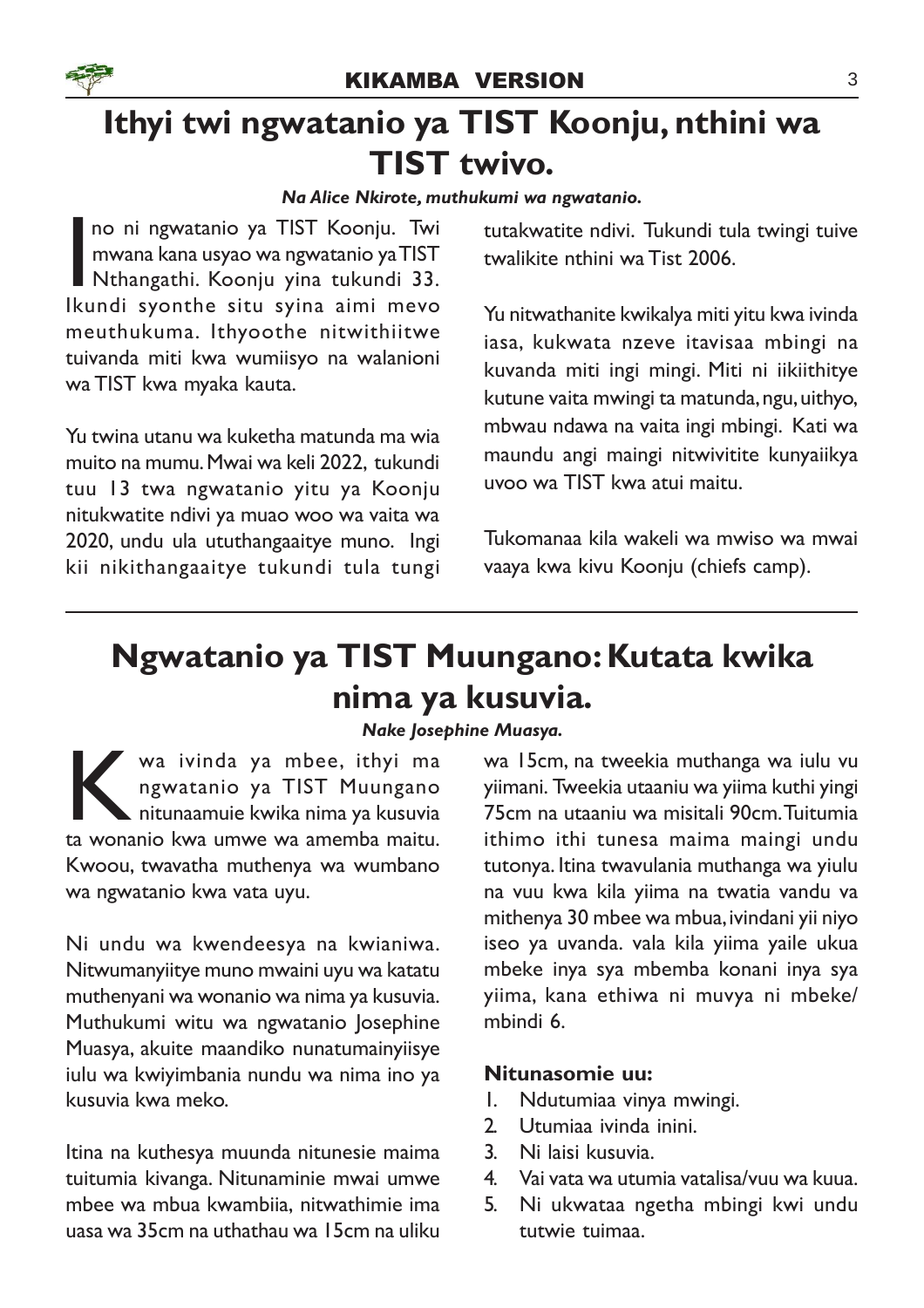

# Ngwatanio ya TIST ya Thuura: Muunda wa ikoni kwa uima wa mwii na uthwii thayuni uu.

Na Edward Mwenda.

Thuura nituthuthasya kila<br>Kake kaikoni. Nituikiithitye vyu kana muunda<br>Kake kaikoni. Nituikiithitye vyu kana muunda thini wa ngwatanio ya TIST Thuura nituthuthasya kila memba ethiwe na kamulunda wa ikoni nutonya kuunenga mboka ikwianitye na kuusuvia ngalama yaulatya sokoni. Kii kitusuviia mbesa, masaa na kutuma tuya mboka itena kemikoo na kiko na kutusiania na mauwau.

Iki nituthuthasya memba maitu make waa/ utaa wa kwanika miio yume. Kwanika miio suani nikuaa ngyamsi na kututetheesya kumanya niyiva mikuu na kumivetana kueka umitumia munamuno ila ya plastiki.

Kwa muunda wa ikoni no utumie makunia, Ninzia imwe iikithitw'e kwithiwa yikaa nesa na yi imwe kati ka mawiko mase. Nzia ino nisuviaa kiw'u, ikaola tusamu tula twanangaa mboka, kuola kwanangwa ni nguku na ingi nisuviaa mwanya.

Nundu tuitumiaa ndawa/ kemikoo miundani yitu ya ikoni.Atui aingi nimauaa mboka kwitu, ino ninzia ingi ya kuseuvya vaita. Ni utanu kwithiwa nthini wa TIST nundu nitukwataaivuso ya utata, kwika na kumanyithania iulu wa nzia nzeo sya kwika.

## Ngatanio ya TIST Igurune: Ngwatanio ila Nzau yu nthini wa TIST.

Na Aaron Kaindio.

Wi amwe kati wa ng<br>
inalikile nthini wa TIST<br>
Kenya umunthi. Twi<br>
ngwatanio ya TIST Nthangathi. wi amwe kati wa ngwatanio ila inalikile nthini wa TIST mituki vaa Kenya umunthi. Twi vakuvi na

Nitwiw'ite iulu wa TIST kwa ivinda yu. twina wendi wa kumanya mawiko maseo ala meithiwa ma useo kwitu na mbai situ.

Yila twambiie, nitwamanyie kana vena ikundi

kisioni kitu ila syambiie tene. Nitwathengeaniie nasyo na twakwatana twatwika ngwatanio imwe. Nimeetikilile and twatana nikwithiwa nitwasomie kuma kwoo.

Nitwa muthengeeie na kumukulya ethiwe muthukumi witu wa ngwatanio Aaron Kaindio na eetikila kututhukuma. Nitwambiie kwika matambya ma kana. Twi nziani!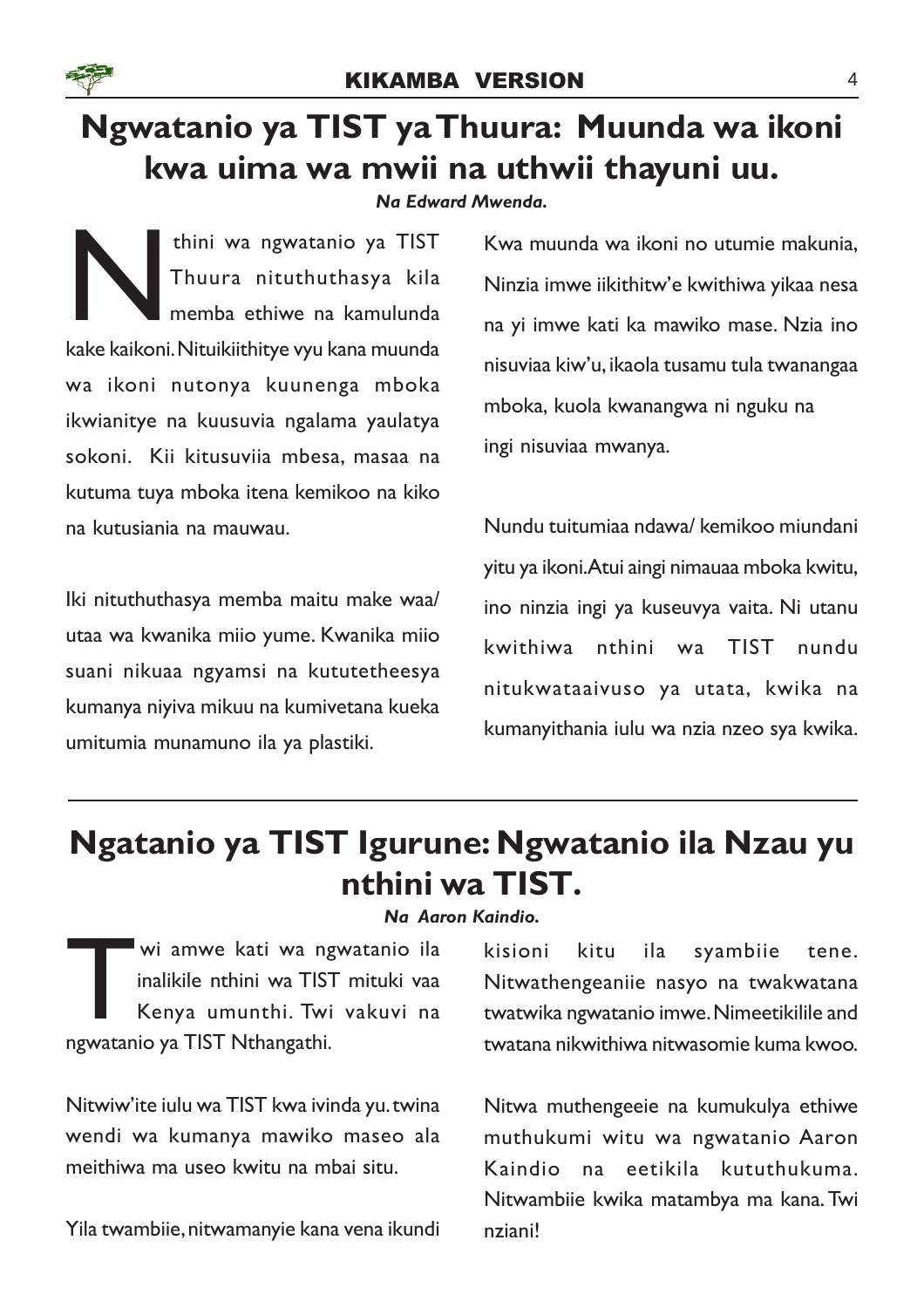

# Michael Githaiga: Ninikiite ngovia mbingi nthini wa TIST.

#### Na Michael Githaiga, Muimi wa TIST.

syitwa yakwa ni Michael Gitahi Githaiga,<br>memba wa TIST kakundi kanini ka Mukuri<br>TN. TIST namba 2006KES538 memba wa TIST kakundi kanini ka Mukuri TN. TIST namba 2006KES538

Ninikiite ngovi mbingi nthini wa TIST:

- Ni mukuli / Ngumbau ya kwakana(kwakana)
- Ni mukuli wa utongoi wa kithyululu.
- Ni mukuli / nduika ya nima ya kusuvia (CF).
- Ni mumanyisya wa aimi ma mitunda.
- Ni muimi wa kuithya nzuki.
- Ninendete TIST.

Yila natwikie mwiiwa kinandu ngwatanioni yakwa, munduume, 2018, vai kindu kyatumie niw'a ni wavata na kuthuthika ta kutwika ngumbau / mukuli wa kwakana. Ndyai naa ithiwa na ivuso tayii thayuni wakwa w'onthe. Kila nisi nikana mbeeni kila nekaa ni kumoloota na kumalaumu atongoi, Kwakana (Kujengana) nikwandethisye vanene ta mutongoi. Yila nathukumie na munini wa mutongoi na kutwika mutongoi, kwakana/kujengana nikwatumie niw'a utongoi wi museo na wi mwanake.

Kukuana/kumanisya utongoi kwakuaa myai ina, vala kwa vamwe ninekaliole myai 12 ni mundu wa masavu kila kyandetheeisye nyie na amemba angi ma ngwatanio kumanya mithinzio yoo nthini wa utongoi. Wai undu muito na nineew'ie wi undu museo mundu ungi akavitila akamanya utonyi wake, kinengo na minthizio yake. Kuninisya na kuma utongoini ni undu wa vata kunenga angi ivuso ya kwimanya. Kwoou, ninatwikie ngumbau/mukuli wa kwakana/ kujengana na utongoi wa kithyululu/kumanisya nthini wa ngwatanio yakwa. Na isu ni ngovia ila nikiite.

Kwongeleela, ninambiie kwailya muutnda wakwa kwa nzia ya nima nya kusuvia (CF). Nineevundiisye muno kuma kwa momanyisyo ma TIST. Ninimanyite kana TIST ni iulu wa kwailya ukwati na kutuma unyanya waila ona

kwailya mawithululuko. Kwoou, ula ngwenda nikwika undu nitongoew'e ni kwikulya makusyo aya, ningwailya ukyumi/ukwati na undu uu ngwika? Ni vaita mwau nguete kwa unyanya na kuwailya na undu uu? Na undu uu ngika wiithiwa na vaita mwau kwa mawithyululuko? Ithiwa ndikwona usungio mwianiu, ni ngusisya undu ungi nika utonya kwianisya usungio wa makulyo aya.

Kuma vaa iulu, maundu amwe ninikite makaila niatiie mawalanio aya ninikite. Nima ya kusuvia, Kuvanda Matunda na kuithya nzuki. Nima ya kusuvia ni nzeo nundu ngalama yayo yi nthi. Ni itethasya mbai nundu yila naketha muno ninimateeaa na thooa winthi.Nitethasya mawithyululuko nundu ndyulusanasya muthanga kila vandu kwoou kiseve na kiw'u iilea ukua muthanga. Nthini wa nima ya matunda niniimaa makolove/mavakato. Vala nindesaa na kukutwa vaita. Ninimanyiitye aimi angi nthini wa ngwatanio yakwa undu wa nima ino ya makolovea nikana twailye mawithyululuko na kisio. Nima ya kuithya nzuki ni ietete vaita kwa mwii na kwailya kuisio na ingi kuete ukwati nundu uki wa nzuki wi soko. Na kwa uu ngatwika mukuli/nduika ya Nima ya kusuvia, muimi wa makolovea, muithi wa nzuki.

Muthenya wa umunthi, kamulundani kakwa kanini nina miti 761. Miti ino omituki ninanengie vaita wa KES20,112.4 kuma kuta nzeve itavisaa.

Utumani wakwa kwa aimi ala angi ma TIST ni kana masisye maundu ala mena wendi namo na kwosa itamba ya kwikia mivango ya kwiyika nesa. Ni thuthya aimi maikatate kusisya mwolooto wa vakuvi w'oka indi ona walanio wa mwolooto wa ivinda iasa. Muthukumi waku wa ngwatanio nukuutetheesya kwikia mivango ya itambya yila ukwenda osa. Nienda utungia muvea Daniel Gachoya muthukumi witu wa ngwatanio, ula uendee na ututhukuma vate kuleela.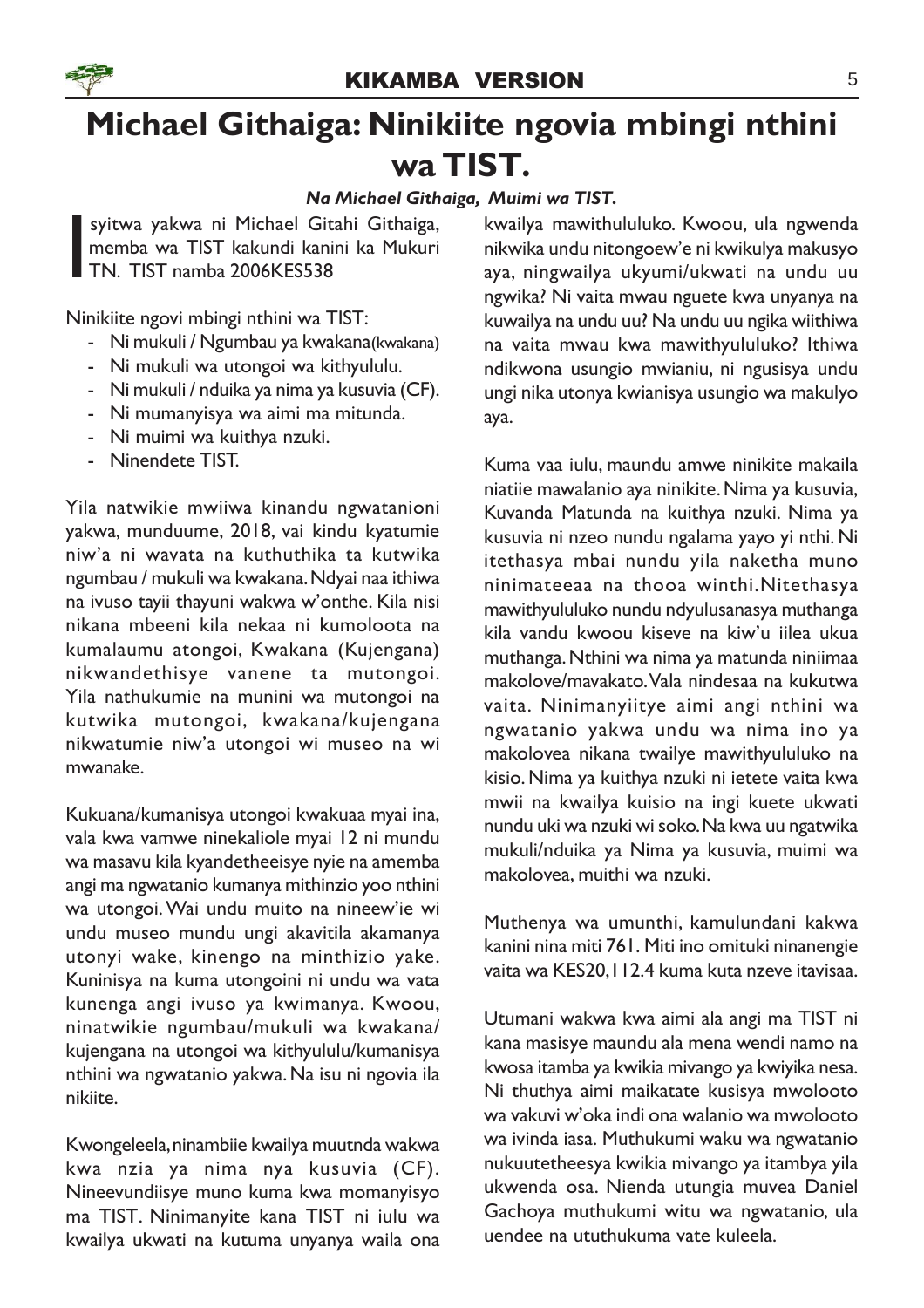

### KIKAMBA VERSION 6 Kusuvia Kivuio.

#### A. Kusuvia uwau na miimu.

Tusamu ta fungi, baterial, virus, mithowe na tusamu ta (Nduti, Muthwa, syingolondo) nitonya kwananga tumime.

Mowau amwe makwataa mbeu yi kivuioni nita uthithu wina uundu ula uetae fungi. Ii nitumaa mimea yoa mbee wa itanamea kana mii ikoa mbee wa munguthe kumila na ethiwa mumea wii unambiia umea uimosa na ukw'a.

Mawonany'o amwe ma mowau aya nita:

- Kwosa kwa muthamba vaaya muthangani.
- Kuvova na kuvaluka kwa kamumea.
- Matu kutwika yelo.
- Kukwa kwa kamumea.

Undu utonya usiia uundu:-

- Kusesya muthanga wa kivuio kila itina wa mwaka kana miaka ili kila kietae kulekania kwa muthanga.
- Kuvetanga tumimea tula twakwatwa ni uwau uyu na kutuvivya.
- Kunginya na kithimo vate kuvitukya kiw'u uingithya.
- Ikiithya kiw'u nikiuthi kinatuumana.
- Eka muthanga withiwe ulekanitye nzeve ivite nesa.
- Ima nesa na ivindani yila yaile.
- Muthanga ndukethiwe wi munou kuvita kiasi. Kithimo kya muthanga kwavuu nikyaile uatiiwa.
- Nivaile ithiwa na utaaniu waile katikati wa mimea.
- Ikiithya kivuio nikitheu ivinda yonthe.

Mowau ingi mnomasiiwe kwa kutumi ndawa nesa. Ni useo kutumia nzia sya kikamba kwi kutumia ndawa ikwananga mawithyululuko ngelekany'o

- Tumia Muu.
- Ikiithya kivuio ni kiime kiina yiia nikana withie mututu ndina liu kwoou ndikuka kuete uwau.

#### B. Kusea mii.

Sokya tumimea twaku kwa kyumwa imwe nikana mwii wa kuthi na nthi ndukangwate uendete na nthi na indi nikana usee mii ila yaasava muno . kii

kitetheeasya miti kukwata kiw'u yathamwa kuma kivuoni na kutwawa muundani.

Yila tumimea tuu tuendee kumea itina wa myai 3-4 (kulingana na muvai) mii yatwo niyambiia kumea na kumila ungu mathanguni ala ivanditwe. Mii ino niyaile utilwa kila mwai kuvika myai ili na kavyu. Manya kana niwaile usuvia yila ukukiklya mathangu aya kana mikeve/mbisu ila uviiite nthini ndukanange tumiti na mii. Ethiwa ti uu tata utumie kivuio kya kitanda (Sisya uniti 4) kila nikiolaa vata wa kusea mii nundu ikitaa uniina.

#### C. Kungithya, Kuimia na Kwikia muunyi.

- Kikonyo kina mavuthi nikuyalie utumiwa mkungithyani nikana muthanga ndukakuwe.
- Ethiwa ti uu no utumie mukeve wina maima kungithya kivuio.
- Ndukendeew'e ni kungithya na kiw'u kingi kuvituka kana kungithya na kiw'u kinini muno, tumia ta lita 20 kungithya tumimea ta 1000. Kiw'u kingi nikietae undu ula uetae Fungus na kwongela tusamu tula twanangaa mimea. Wonany'o umwe wa kungithya kuvita kiasi ni kindiiu muthangani.
- Ngithya kila kwakya na mawioo vatonyeka.
- Muthanga wa thanganthi niwendaa kiw'u kingi kwi ilivi.
- Oneleelya kiw'u muthangani no ti matuni.
- Ngithya mbola nikana kiw'u kinywe muthangani.
- Sisya ndukanange mii yila ukuimia.
- Ndukeseumia yiia yikalite, imia oundu yongelekete ute kuekeea yikambiie uaania kiw'u kyeni, na unou wa muthanga.
- Mbeu imwe nisyendaa kwikiiwa muunyi kwoo ikia matambya makusyikiia muunyi ethwa ve vata
- Yila kwina munyao vwika muthanga wa kivuio na nyeki na ethiwa ni meu ikia kitaalu kuete muunyi. Ethiwa syi matanguni kana mbisuni/ mikeve kua utwa ungu wa muti.
- lia kivuio mbee wa kukua kuthamya tumimea. nitonya ukua mwai kana myai ili kivuioni. wavikiia uthamya ingi vata muunyi ivindani yii.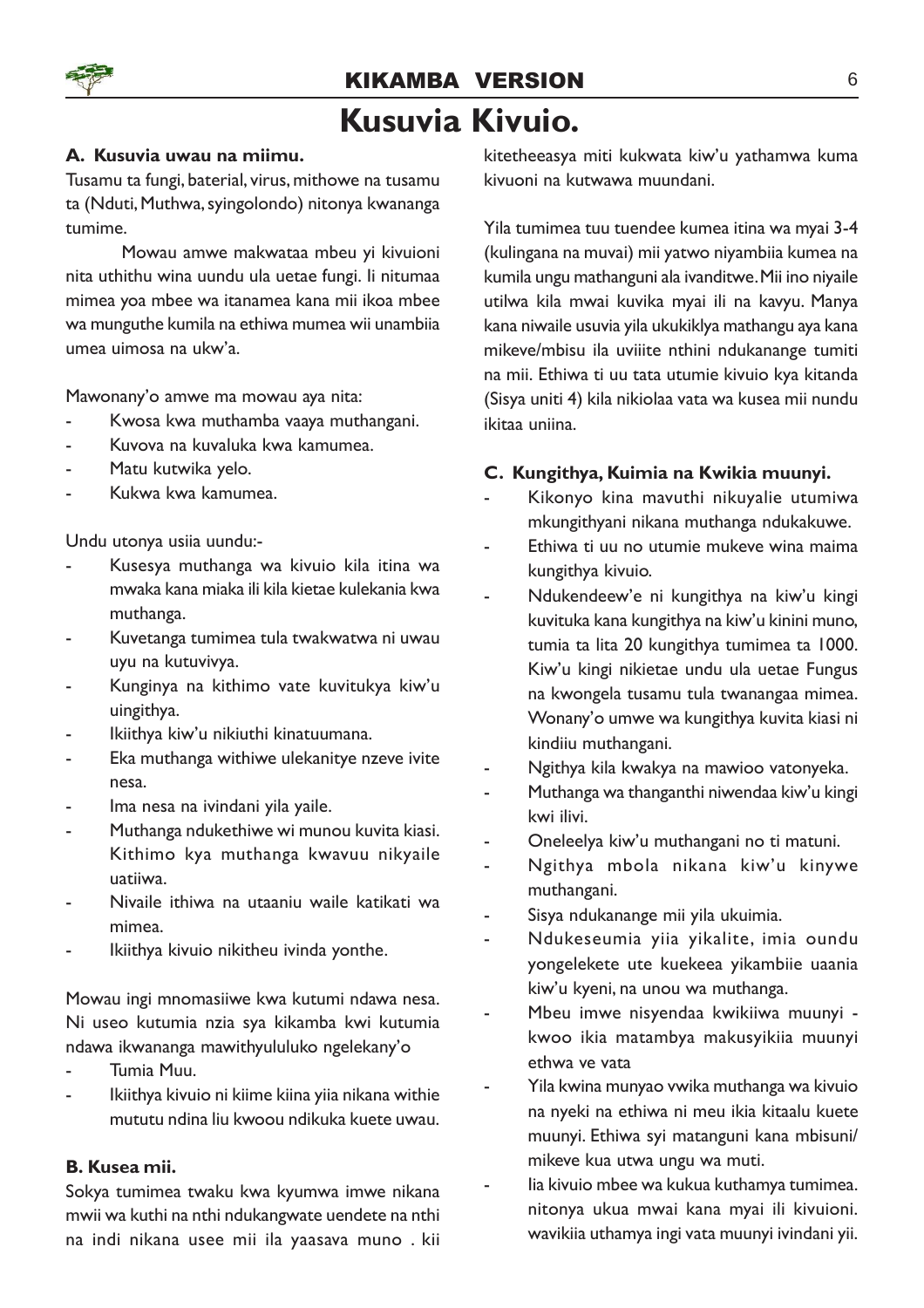#### Newsletter May 2022

*Not for sale*

# Mazingira Bora



**www .tist.org**

## Kipsigis Version

TIST is an innovative, time tested, afforestation program led by the participants.



Nguzo ya Thuura TIST iliyofanyika leo tarehe 19 Aprili, 2022. Mada zilizofunzwa zilijumuisha Mbinu Bora katika upandaji na kuweka nafasi kwa Miti; Bustani ya Jikoni & Usafi na kuhusu Uongozi. Karibu kwenye mkutano wetu ujao wa kila mwezi wa Kikundi tarehe 17 Mei 2022.

 $\bm{Inside:}\,$  Tesetaptai nebo Isasametab<code>TIST</code> nebo Kanyakine. <code>Page 2</code>

Isasametab TIST nebo Githima: Yetunet en kewelinwek. Page 2

Echeek ko ki Isasametab Koonju. En TIST ke mii. Page 3

Isasametab TIST nebo Muungano: Kinde Boisiet Temisietab Ribetab Emeet. Page 3

Isasametab TIST nebo Thuura: Kabungusiekab Chigeet chebo Chametabgee nebo Borto ak Mogornoteet. Page 4

Isasmetab Igurune nebo TIST: Isasamet ne Leel en Tugul. Page 4

Michael Githaiga: Akoche kirosisiek che chang en TIST. Page 5

Ribetab kabeti. Page 6

Published by TIST-Kenya. Web: www.tist.org Email: martinweru@tist.org Tel: 0722 - 846 501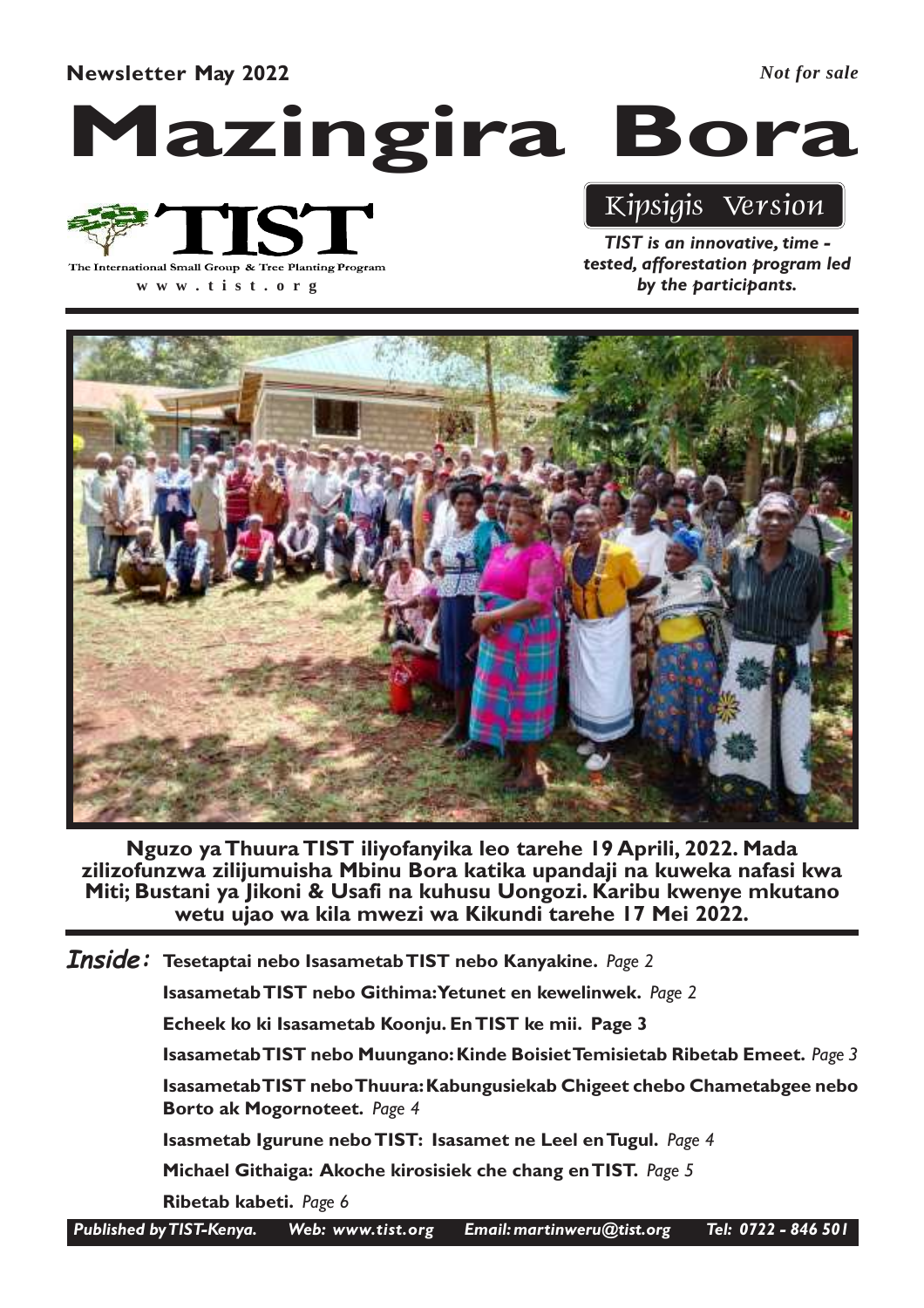

### Tesetaptai nebo Isasametab TIST nebo Kanyakine.

Koyob Bedan Mbae, Temindatab TIST.

sasametab TIST nebo Kanyakine ko<br>agenge en IsasamosiekabTIST che yosen<br>missing en Kenya. Kikitau en 2005/6 kin<br>ketau TIST en Kenya.an kanamet, ko kichut sasametab TIST nebo Kanyakine ko agenge en Isasamosiekab TIST che yosen missing en Kenya. Kikitau en 2005/6 kin temik che tutikin. Kobaten kin kiinam lipanosiekab ketik, kokochi chereset teik che chang koyan kochut ak koonam temik che chang kotoo kurupisiekwak ak kochut TIST.

Ane ak kurupinyun ne mingin, Kakuruka Tree Grower 2013KE474 ko kikichut TIST en 2013. Kurupisiek alak che mengechen ko kitestai kochut, konetisiet en tuiyosiekab Isasamet ko kikobunchi kelchin en echeek.

Akoi nguni, ko kikoyi Isasamenyon Isasamet ake ne kiguren Isasmetab Kithakanaro. Kikose ko kicherotik missing ketestai keyegitun en TIST ak keityi kebeberuek alak che lelach. Kikosengee TIST ak kiboityondenyon nebo Isasamet Dinah Kathambi.

Ongetestai kemin ketik ak keegitu en TIST!

# Isasametab TIST nebo Githima: Yetunet en kewelinwek.

#### Koyob Peter Maina, Kanetitenab TIST.

Chek ko ki membaekab Isasametab<br>Githima. Kimi emetab Laikipia olemi<br>tiritinwek ako en abokora komi<br>chorsetab kiyagik ak lelutiik alak. Kimi chek ko ki membaekab Isasametab Githima. Kimi emetab Laikipia olemi tiritinwek ako en abokora komi waditab Olmoran, emet ne yamat missing.

Ki isasamet ne lakwetab Isasametab Mithuri. Kikipjeunengee Isasametab Mithuri kenyisiek oeng' che ko kosirto. En kasaraton ko kikitindoi kurupisiek 8. Anganda mi kewelinwek ko kikeyom keyai tukun che terter. Kikotoretech TIST kiyomengee. Kitindoi bik chebo kutuswek che chang en komostanyon cheu Turkanek, Kekoek, Kalenjin, ak Kosobek. Kikochut TIST membaekab kutuswechu.Kikenyoru kalyet ak misto ne mie en TIST.

Kongeteen kurupisiek 8 en kenyisiek 2 che ko kosirto, ko nguni ketindoi kurupisiek che mengechen 36 ako tesetai.Kikemiin ak kerib ketik 25,000. Mary Kathei ko Kiboityoab Isasmenyon.Kikoityi kurupisiek 90% en arawek 12.Inoni kokonech kenyorchingee lipanosiekab kurupisiek che mengechen che kikenyoru.

Ng'oliot Githima ko Kondametutab beek ako kitesetai kitendene kou oinet ak ketesoksei ak kekoikoiegitun.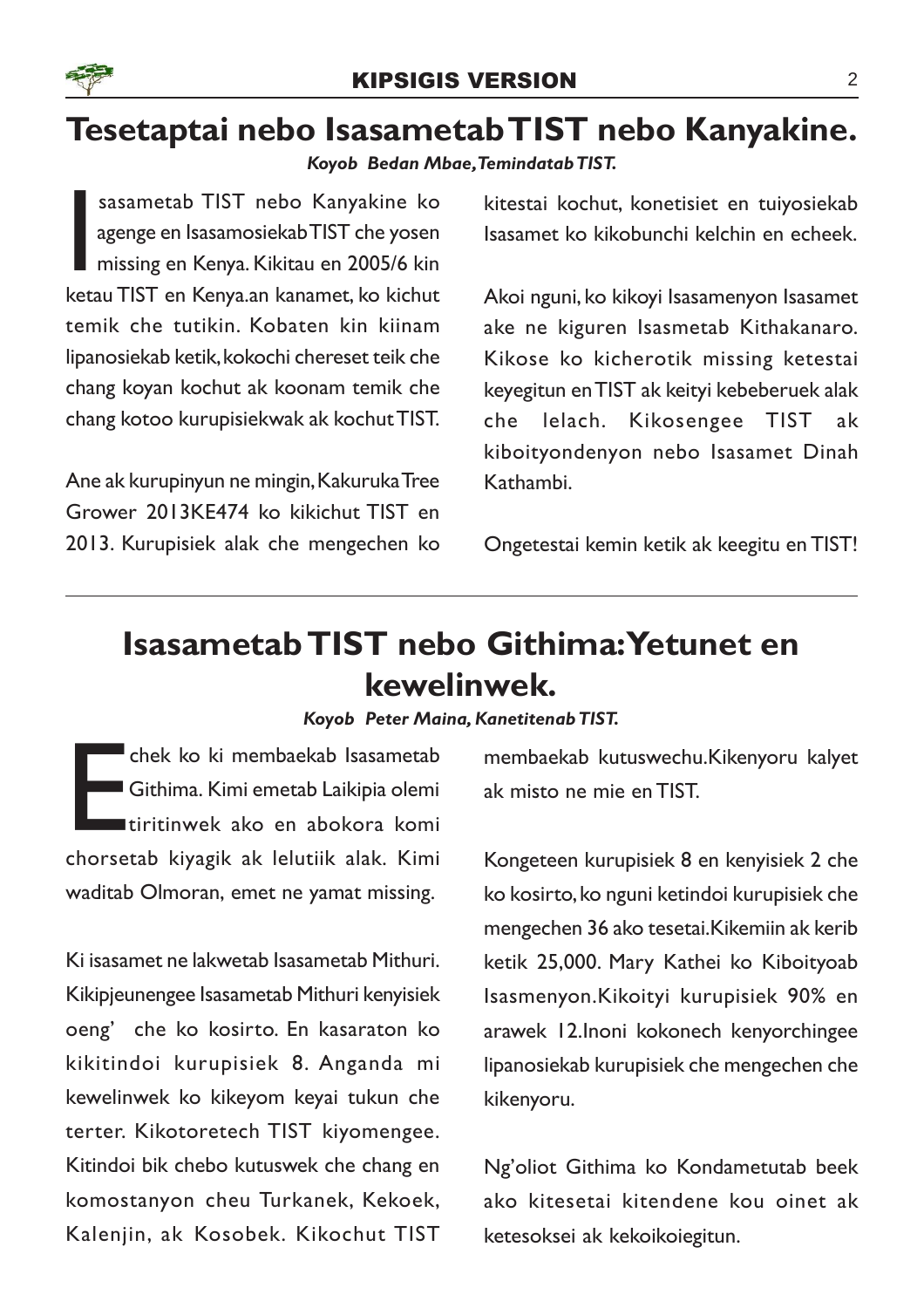# Echeek ko ki Isasametab Koonju. En TIST ke mii.

#### Koyob Alice Nkirote, Kiboityotab Isasametab TIST.

**I**<br>Ime noni ko Isasametab TIST nebo Koonju. Kikipjeunengee Isasametab Nthangathi. Koonju ko tindo kurupisiek 33 che mengenchen chebo temik ako chipilen.Kikeigu tugul che muito en minsetab ketik en tetutietab TIST en kenyisiek che chang'.

Kiboiboi en raini keges logoekab boisiet neo. En arawetab Ng'ototio (oeng') 2022, ko kurupisiek 13 che mengechen ko kinyorchigee pjeutikab melekwek chebo 2022 che kikoneech cherseet neo. Inoni ko kiigochi kora kurupisiek che mecgechen che lelach cherseet neo amun kitomo konyor pjeutikab melekwek. Che chang' en kurupisiek che kokelipan ko che kichute TIST en 2006.

Kikonu koyomiset kele kiribe ketikyok en betusiek tugul asikimuch kenyorchingee melekwekab koristo ak kemin ketik che chang'.Kikokoneech ketik borotet neo en logoek, kwenik, amitwokikab kiyagik, bogoinik ak alak che chang'. Kit age ne kikiyan ko keamteen ng'oliotab TIST koityi bikab kokwenyon. Kituitosi kila Ksitab Oeng' en Kampitab Chief nebo Koonju.

We meet every last Tuesday of the month at Koonju Chief's camp.

# Isasametab TIST nebo Muungano: Kinde Boisiet Temisietab Ribetab Emeet.

#### Koyob Josephine Muasya.

Emerikaan van die tai, koe echeek en assametab Muungano kokiketil keyai koborunetab temisietab ribetab emeet en agenge ne mbarenikab n kasarta ne tai, ko echeek en Isasametab Muungano ko kiketil keyai koborunetab temisietab ribetab membaekiok. So, kikechob betut agnneg nebo boisionoton.

Kibo kwongutik ako kitoreteech. Kikineta gee che cheng en arawetab Kiptamo (somok) en koborunetab temisietab ribetab emeet. Kiboityondenyon, Josephine Muasya, kotondo kitabusiekab konetisiet komutech mutyo en koborunonoton ak ole kichopto.

Kiin keswach ile kibiken keringonik keboisien pangok, ako noton keyoe kotomo arawet agenge, kepiman keringonik chebo 35 cm en koindo ak 15 cm kwo ng'wony ak keiisto ng'ung'unyekab barak koba taban.

Kong'eteen keringet agenge akoi ake kepimoni 75 cm ako kong'eteen lainit agenge akoi ake ko 90 cm. keboisien pimananoton, ko nyolu ibal keringonik che chang' yon imuche. Yon kaitar, iburuchen ng'unyekab barak chu kokende taban ak keturek en keringet age tugul ak ibakach betusiek 30 kotomo korobon amun kasarta neu noton ko kararan en minsetab tuguk. Kimine bandek 4 en konaisiek en keringet age tugul, ako angot ko mosong'ik kemine 6 en keringet.

Kikinetge tuguk cheisibu;

- 1. Mo kiboisien kimnatet neo.
- 2. Ibe kasarta ne nwach.
- 3. Nyum nyum ole keribtoo.
- 4. Momi acha keboisien phosphate.
- 5. Konu kesutik che chang' kosir yon kokiboisien mogombetab eik.

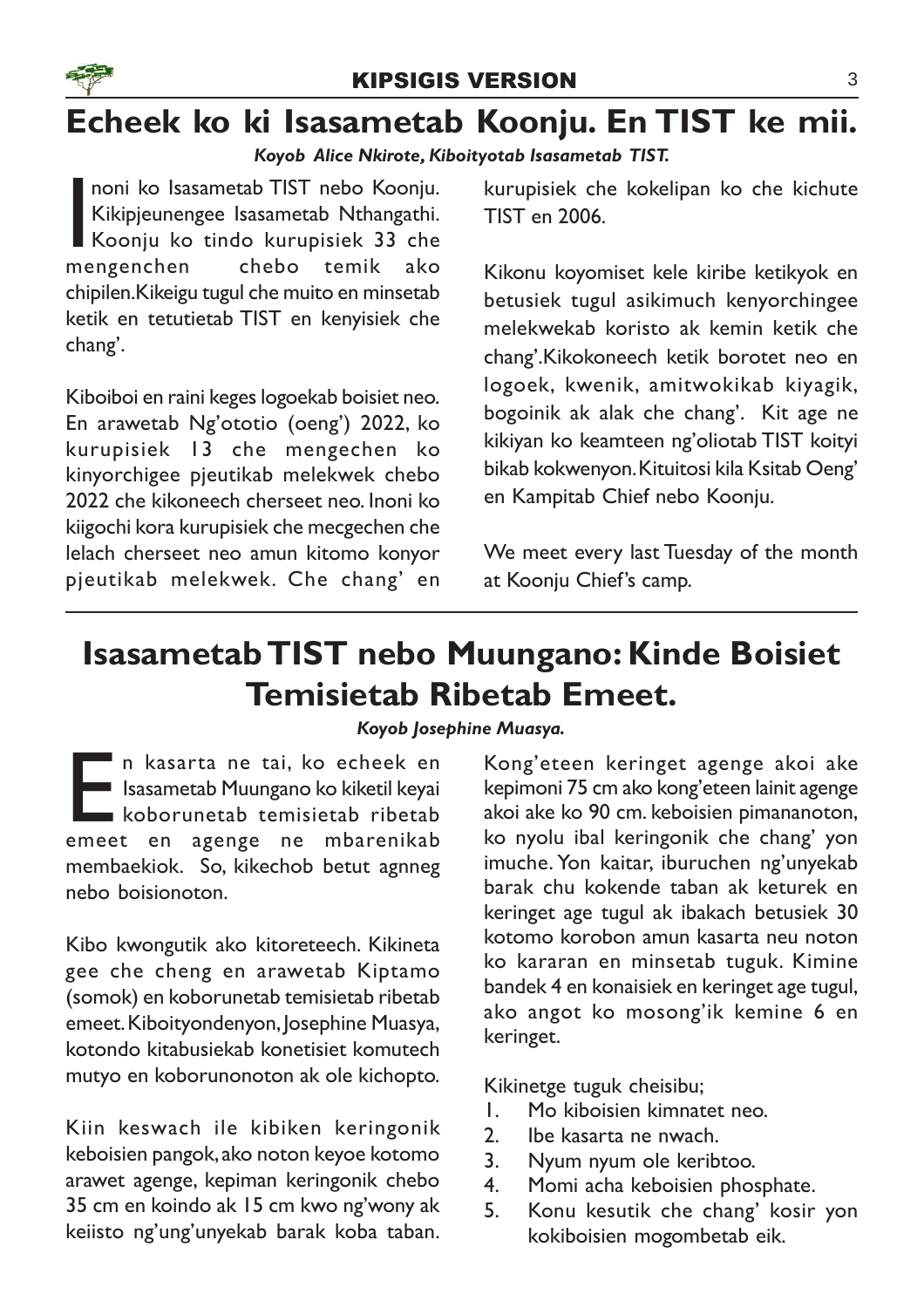

#### KIPSIGIS VERSION 4

# Isasametab TIST nebo Thuura:Kabungusiekab Chigeet chebo Chametabgee nebo Borto ak Mogornoteet.

#### Koyob Edward Mwenda.

**Example 18 Sepandary 18 Sepandary 18 Sepandary 18 Sepandary 18 Sepandary 18 Sepandary 18 Sepandary 18 Sepandary 18 Sepandary 18 Sepandary 18 Sepandary 18 Sepandary 18 Sepandary 18 Sepandary 18 Sepandary 18 Sepandary 18 Se** n Isasametab Thuura, kecheere membayat agetugul kochob kabungut nebo chigeet. Kibwote kele amitwogik che yomech chebo ngwek ako tereech komakibe mdonyo en abokora kecheng ingwek. Inoni koribwech rabisiek ako koonech kiam ngwek che kororon che motindo kunendee.

Kichere kora temikyok kochob sanosiek che kimoen tuguk che kyomisien olon ko kiun asi kosoyo komie, amun olon ko soyo tuguk en asista ko bore kutik ak simto ak koboruun kole ainon ne sipkonome kutu anan koyait, kou chebo plastic asinai isib iiste en boisiet.

Kabungutab chigeet kimuche jeboisien kunion che kakipangan kotebeen gee ako kikoyan membaekiok che chang'. Moche beek che tutigin ako mata tian konome kutik, moo me ngogenik ako moibe kasarta neo en biut.

Amun mo kiboisien kerichek en kabungusiekab chigeet, kokochin bikab kokwet che chang' kwal amitwokik en echeek. Noton ko oret age ne leel nebo rebisiek en echeek. Bo komonut kemi TIST amun kinyoru kasarta keyomten ak keboisien artinwek che miachen chebo boisiet.

# Isasmetab Igurune nebo TIST: Isasamet ne Leel en Tugul.

#### Koyob Aaron Kaindio.

i agenge en Isasamosiek che lelach<br>
missing en Kenya raini. Kirubegee ak<br>
Isasametab Nthangathi. missing en Kenya raini. Kirubegee ak Isasametab Nthangathi.

Kikekass akobo TIST en kibo kasar. Kikose ta kinetgee ak keyai tuguk che miachen chechook ak chebo bororienyon.

Kiin kinome ko kikikass kele mi kurupisiek che tuten en emenyon che kikoonaam en

kasarta ne loo. Kikiiti icheek asi kimuch kesom kobwa keratgee tugul en Isasamet. Kiiyan ako kiboiboi amun kingen kele kinetegee kiy koyob ichek.

Kiboitiondenyon nebo Isasamet , Aoron Kaindio, ko kikinyoru ak kesoom koboisiweech. Kinetegee baandab taanda mutyo en nguni. Kimi oret!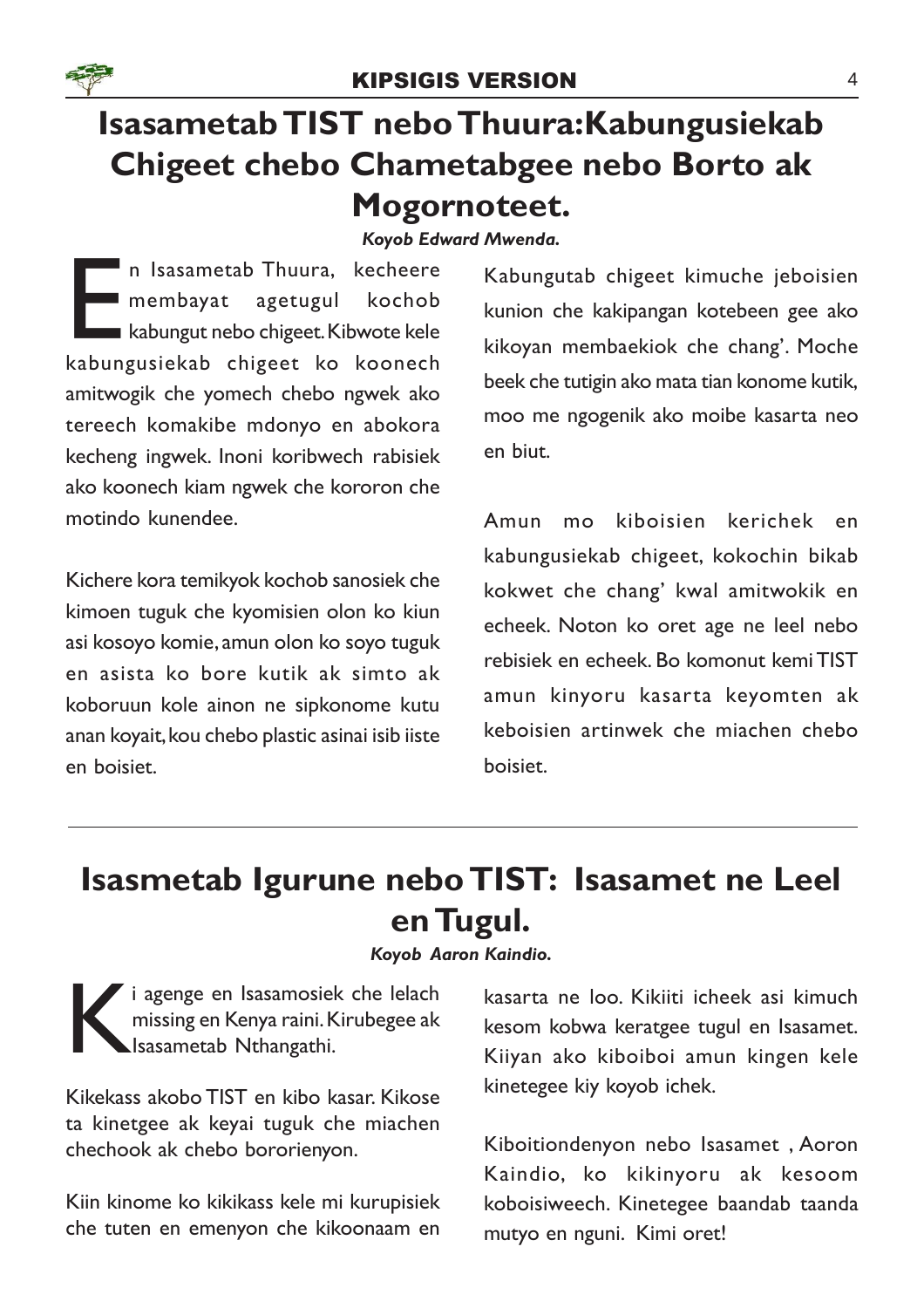

# Michael Githaiga: Akoche kirosisiek che chang en TIST.

Koyob Michael Githaiga,Temindetab TIST.

ainenyun ko Michael Gitahi Githaiga,<br>membayatab kurupitab TIST, Mukuri T N.<br>TIST number: 2006KE538. membayatab kurupitab TIST, Mukuri T N. TIST number: 2006KE538.

Aloche kiroisisiek che chang en TIST:

- Aa kobelindetab Ketechgee.
- Aa kobelindetab Kandoinatet ne kiwalchinge.
- Aa kobelindetab Temisietab Ribetab Emeet.
- Aa kanetindetab temisietab logoek.
- Aa boindetab segemik.
- Achame TIST.

Kiin aiku Chito Ne Kitienge en walutik en Isasamenyun, en kenitab 2008, ko momii kiit ne kikonon charset missing kosir Ketechgee.Kitomo akosigee en sobenyun tugul. Kiit ne kiongen kiyo ko wirsetab kandoik. Ketechgee ko kitoreton en kandoinatet. Kiin aboisiei koboto kandoindet ngo ak en let aiku kandoindet, ko kikonon Ketechgee boisiet koik ne nyumnyum ako kararan.

Kewolchigee yon kakobata arawek 4 ak kotesak koik 12 kong'eteem kiin aiku chito nebo walutik ko kitoreton ak membaekab Isasamet kenai talentaisiekiok en kandoinantet.Kibo kwong'eet, kot koit akass ale nyolu kokass akinee chito age ak konai kamugenyin tugul ak konunoika ka talentaisiekyik. Kewlochigee ko nyolunot ne kandoinatet

Noton ko kikoonon aik kobekindet en cherseetab ketechgee, kewolchigee ak keik kiboitiot en kandoinatet en isasamet. Aloche kiroisisiechoton oeng'.

Ne mo noon kityo, ko kiates minsetab ketik en mbarenyunak temisietab ribetab emeet. Kianet gee che chang en kanetisietab TIST. Kianai ale TIST ko bo kokimitetab sobetab biik, mogornotet ak ribetab itindab emeet. Kou noton, ko yon amache ayai kiy anan ko boisio, ko toreton atebenge tebutik cheu chu: mi ano kimnatetab mogornotet en boisioni?

Mia no kimnatetab atebetab biik en boisioni?Ako nyorundo ano kelchimn itondab emeet en boisioni? Angot ko monyor walutik en tebutichu, awendi boisiet age me imuche kokonon walutik chebo tebutichu.

Koyob chu, ko boisionik alak che kikotoreton ayai boisionik en oret nebo kobelisiet aboisien tugucu mi barak yon ko boto Temisietab Ribetab Emmet, ketikab logoek, ak baetab segemik. Temisietab Ribetab Emeet ko mo moche rabisiek che chang ako konu kesutik che chang. Ikochin kimnatet bororiet amun aldechini tuguk che kosir che amache en kesutikiuk en aliet ne mi ng'wony.Ribe emeet amun mokitwoi ng'ung'unyek missing ako mokibete koristo neo en ng'ung'unyek missing.En minsetab logoek, amine avocado. Bo borotet missing amun anyorchini gee rabinik che chang'. Kiagur temik che chang kobwa kurupinyon ako avocado ko toreti itondab emeet. Baetab segemik ko momi kiit ne kemwoe missing amin kumiat k obo komonut missing en borwekiok, segemik ko toreti tigil=k che chang en emeet ak kokochi kokkiimut emeet ako bob barak en kelchinoik che chang. Kioki kobelindet en temisietab ribetab emeet, kolsetab avocado ak bateab segemik.

Akoi raini, en mbarenyun ne mingin, ko kiamin ketik 781. Ketichu ko kikonon anyorchigee rabisiek cheite KES 20,112.47 koyob aldaetab koristo.

Ng'oliot ne akochini temik alak chebo TIST ko alenji kocheng olemoche mugulelwokikwak ak koib kokwoutiet en tetutionoton asi koomuch kotoretok. Acgeree temik mat kobwat kityo kelchinoik chebo inguni kobaaten kobwat tuguk chebo kasarta ne koi en taa yun kibendi.Kiboitiondeng'wong' nebo Isasamet komuche kotoo Tetutitab boisiet.Amache amwachi kongoi Daniel Gachoya, Kiboitiondenyon nebo Isasamet ne kiketestai keboisie tugul.